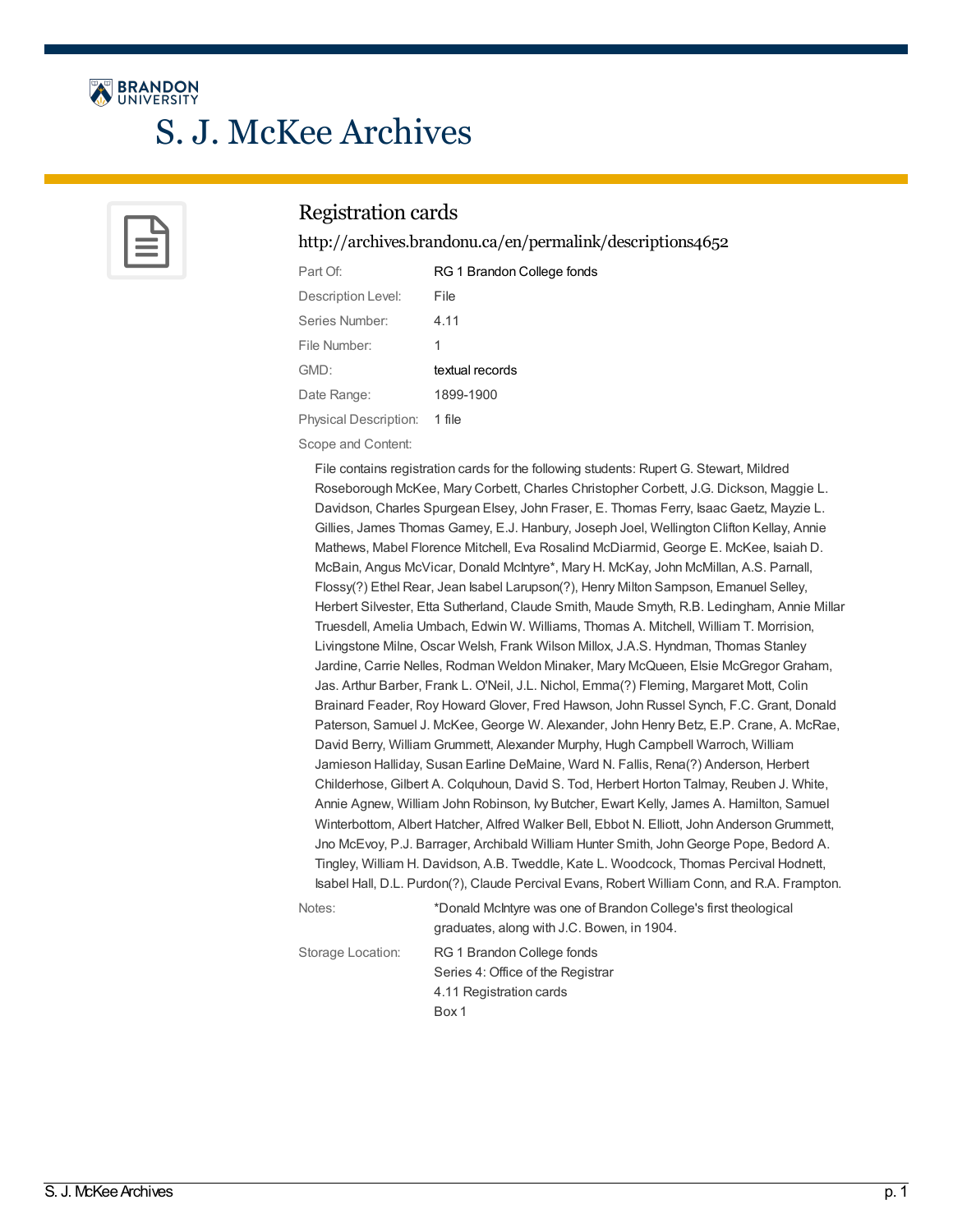

<http://archives.brandonu.ca/en/permalink/descriptions4653>

| Part Of:              | RG 1 Brandon College fonds |
|-----------------------|----------------------------|
| Description Level:    | File                       |
| Series Number:        | 4.11                       |
| File Number:          | 2                          |
| GMD:                  | textual records            |
| Date Range:           | 1900-1901                  |
| Physical Description: | 1 file                     |

Scope and Content:

File contains registration cards for the following students: Herbert S. Sneyd, Alfred Newton Wolverton, Edgar Howard Way, M.E. Rutherford, William James Groves, A.M. Yuill, Joseph Henry M. Emsley, P.J.A. Barragher, Amelia L. Umbach, Jno. E. McDonald, Anson Buck, Henry Boyne Cross, S.B. Williscroft, William Hunter Davidson, Mattie I. McEwen, John Edward McEvoy, Herbert Randell Sharp, William James Scott, Wesley E. McVicar, Rowat Hepburn, Annie Millar Truesdell, Angus McVicar, Thomas Stanley Jardine, James Liggett, Ruby Fowlie, John Russell Synch, Marian L. Hurley, William P. Freeman, John Albert Shirley King, Eva R. McDiarmid, Lottie Louise Currie, William P. Stuart, Toussant Henry Framant, John McMillan, Gertrude Belvidere Campbell, William J.T. Graham, Peter Sharp, Algie Midgley, Frederick A. Ross, George I. Wilson, Frank E. Werry, Andrew Jorgen Sarup, Verda Wrye, Nellie Orchard, Edward Blake Goldsmith, Harold N. Kirk, Joseph P. Sproule, Byron J. McLeod, Jennie Trotter, T.C. Frampton, John Chas. Parr, James Currie McMillan, Henry Milton Sampson, Annie M. Acton, J.F. Fraser, J.G. Dickson, Percy Cory Johnson, John J. McCallum, Victor(?) Sandstrom, Melville James Bridge, Andrew Jamieson, Adne Joseph Leech, Frank Wilson Millox, Archibald Adam Herriot, William John Clifford Empey, E.J. Hanbury, W. Fred Howson, Carrie Nelles, Rolland Robert Brock Nicklin, Claude Percival Evans, Jean Helen Williscroft, John Bruce Kerr, Bedford A. Tingley, Samuel J. McKee, William A. M. Russell, Corlis R. Richards, Margaret Lucretia Mott, Jessie McIntosh, Judson Post, Donald McIntyre, J. Harry Bowering, Manford Mott, Herbert Armstrong, James Andrew Rollo, Jean Isabel Sampson, Christopher Croft, Nellie Rosamond Warner, Willie H. Howey, Allan Bremner Kelly, Albert Victor Knowlton, George E. McKee, Herbert W. Silvester, Mary Isabelle Clare Alexander, George Alexander, Joseph Joel, Charles S. Elsey, R.A. Frampton, Susan Earline DeMaine, Ada Louise Barton, Iva Hunter, Robert F. Moule, Phillip Percy Bucke, Percy Neill McGregor, Leslie Smart, Edward Brice.

Storage Location: RG 1 Brandon College fonds Series 4: Office of the Registrar 4.11 Registration cards Box 1



#### Registration cards

<http://archives.brandonu.ca/en/permalink/descriptions4654>

| Part Of:           | RG 1 Brandon College fonds |
|--------------------|----------------------------|
| Description Level: | File                       |
| Series Number:     | 4.11                       |
| File Number:       | 3                          |
| GMD:               | textual records            |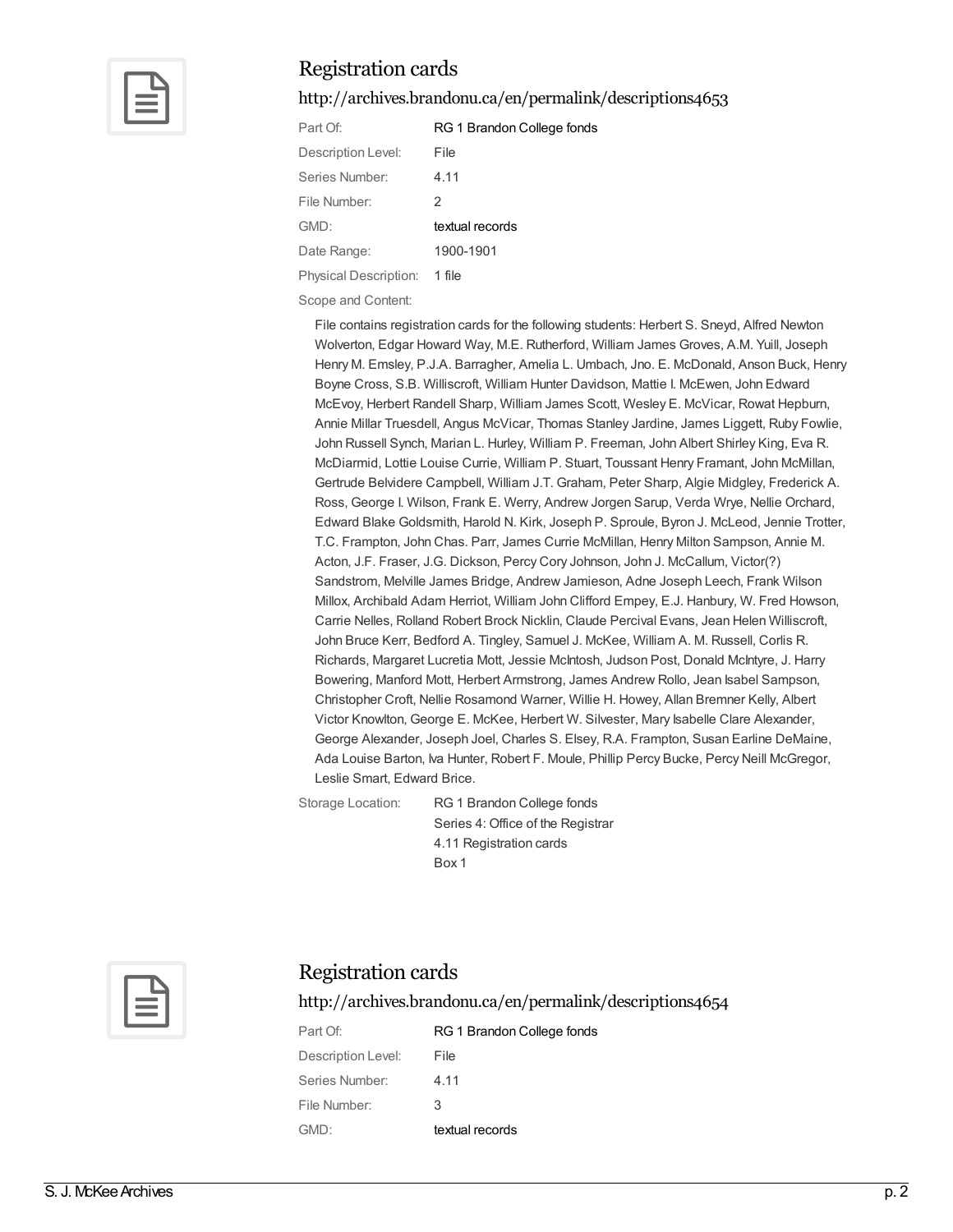#### Date Range: 1901-1902

Physical Description: 1 file

Physical Condition: Some of the cards had had something spilled on them in the past. The edges of those cards were trimmed in order to separate the cards.

#### Scope and Content:

File contains registration cards for the following students: Jabez Harry Bowering, Annie B. McGregor, Anlowa M. Pelton, Ernie Therrien, Sinclair Reekie, Peter Fraser McLaurin, Harry W. Thompson, Sara EdithOliver, James A. Rollo, Nellie Orchard, Lottie Louise Currie, William O. Turnbull, Rowat R. Hepburn, Albert Bennett, Annie Margaret Allan, Frank Edward Brown, Fred Harold Fenwick, Howard Neelands White, James Leroy Sloat, Wellington Clifton Kellay, Sarah Lillian Marions Hurley, W.A.M. Russell, George E. McKee, Christopher Cross, Roy Gordon Macdonald, PercyG. McGregor, Herbert S. Sneyd, John Campbell Bowen, Mary Isabel Clare Alexander, Jean Isabel Sampson, Israel Judson Post, Frederick Letts, Emanuel Selley, William Parker Freeman, Henry Milton Sampson, Andrew Jergen Sarup, Harold Agustus Valmore Frith, Stephen Samuel Alpin, Mildred Roseborough McKee, Donald McIntyre, Frank DarbyGray, Helena May Bennest, John Stark, Roy Howard Glover, Harry F. Chapin, Anette Johnston, Alice Maud Gilbert, Alexander Sidney Parnall, Henry Bayne Cross, Jessie May McIntosh, Thomas Andrew Mitchell, Lawrence Hunter, Charles Spurgeon Elsey, Maggie Love, Marion Lorette(?) Umbach, Amelia L. Umbach, Lucy Birtles, Ethel L. Kelley, Edward Lee, Joseph Joel, Wilson MowbrayGraham, Leslie Smart, Fred Walton Kerr, Fredrick Syer Shaw, Maggie Ferrier, Arthur James Bowbrick, Charlie ClintonGorrie, John Walton Smith, Livingstone Milne, Annie Millar Truesdell, Annie Elizabeth McKillop, Bedford Tingley, Idella Gertrude MacGregor, Allan Kelly, Edith Venitia Doran, Harold G. Macdonald, Jno F. Fraser, W.F. Hawson, Norman Bannerman, Henry Stratton Mullowney, Margaret Lucretia Mott, W.H. Bulloch, Addie Munroe, J. Burke, Charles F. Ziegler, Frank W. Willox, Harold N. Kirk, Charlie Benner, George Nelson Broatch, Carrie Nelles, Henry Norman Honeyman, George Fred. Edward Smith, ? Perley Hall, James Liggett, Ellerton Simpson Hopper, Frederick Sibert Conners, Richard Lloyd Hammill, Roy Wilbur Bridge, Elba Clare Ramsay, Alma Hughes, Joseph Percy Sproule, Fraubicz Arnold, George Frith, Lawrence Dale, J.G. Dickson, Bunyan W. Lee, Mary Jane Gummerson, George Doherty, Marler Lee, William Joseph Gordon Carruthers, Thomas E. Fear, Alred James Tulloch, William Munroe, William John Clifford Empey, John Lynn Weir, Julia P. Alexander, Ida MayGray, Alice E. Elliott, Frederic Thomas Cliff Lever, Charles E. McEvoy, Fred Clark, Nelson Boulton, Pierce Couling, Fred A. Ross, Francis G. Barber, John J. McCallum, MacDuff Rae, Percy C. Johnson, Samuel Cuthbert Robinson, Peter C. Robertson, Anson Buck, Jean Dorsey, William George Groves, Jean Helen Wiliscroft, Martha Jane Might, George W. Burgess, Robert J. Dunsmore, Stella May Cameron, Grace Ethelwynne Fraser, Charles Henry Bryce, Toussant Henry Framant, Margret J. Hughes, Chester A. Hughes, W.D. Wilson, F.E. Werry, George Adams Mogridge, and John F. Morrison.

| Notes:            | Jabez Harry Bowering's grandson George Bowering, noted Canadian   |
|-------------------|-------------------------------------------------------------------|
|                   | poet and Governor General's Award recipient (1969, 1980), wrote a |
|                   | poem about Jabez Bowering entitled Grandfather. The poem can be   |
|                   | found in Bowering's book Touch: selected poems 1960-1970          |
|                   | (McClelland and Stewart Limited, 1971).                           |
| Storage Location: | RG 1 Brandon College fonds                                        |
|                   | Series 4: Office of the Registrar                                 |
|                   | 4.11 Registration cards                                           |
|                   | Box 1                                                             |
|                   |                                                                   |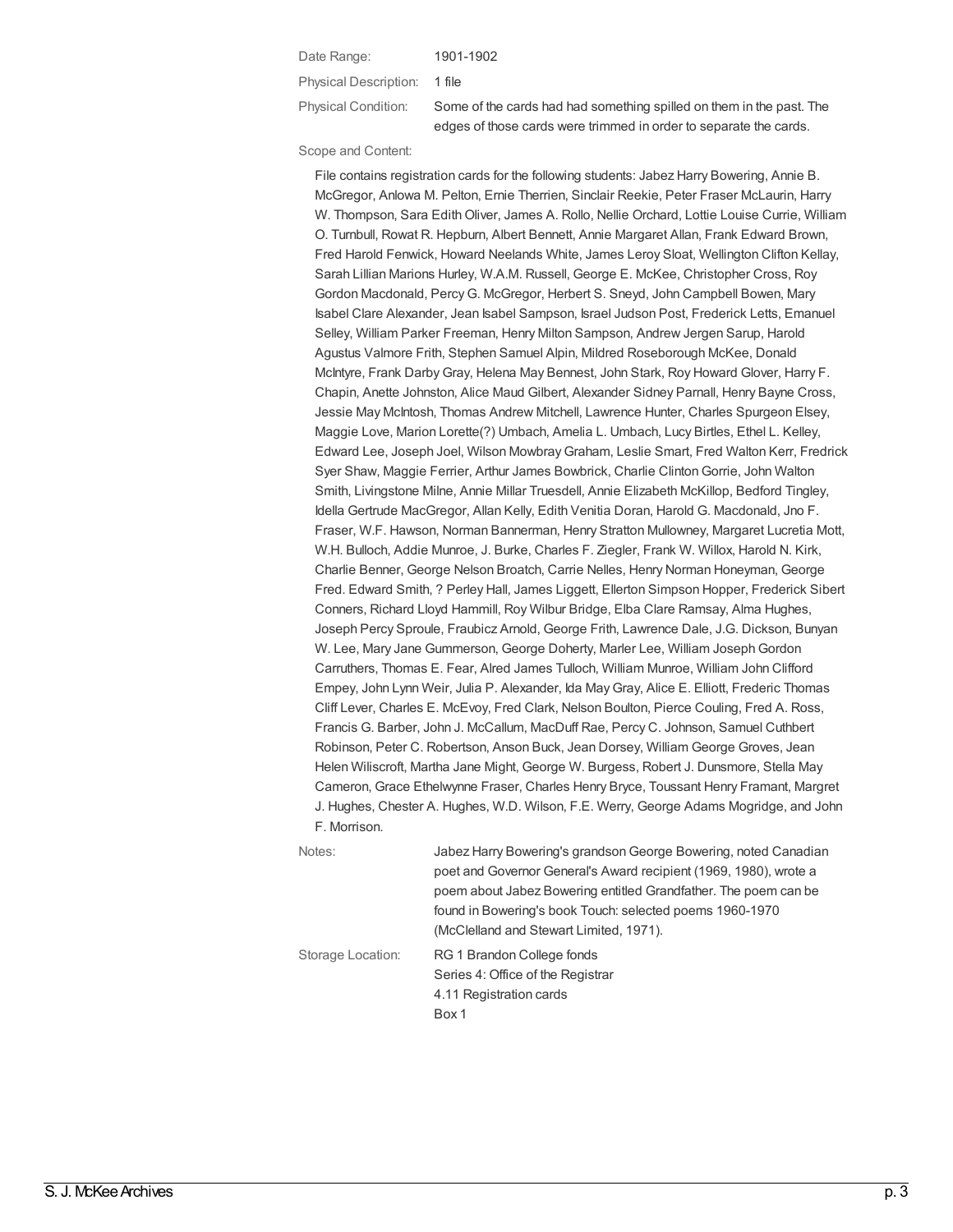

<http://archives.brandonu.ca/en/permalink/descriptions4656>

| Part Of:              | RG 1 Brandon College fonds |
|-----------------------|----------------------------|
| Description Level:    | File                       |
| Series Number:        | 4.11                       |
| File Number:          | 6                          |
| GMD:                  | textual records            |
| Date Range:           | 1904-1905                  |
| Physical Description: | 1 file                     |

Scope and Content:

File contains registration cards for the following students: Mildred R. McKee, RoyGordon Macdonald, Edward Thomas Hardman, Robert Bruce Sharpe, Frank Kelly, GordonGlenn, Gilbert Vincent White, Herbert H. Best, William R. McLaurin, Marie Nesta Middleton, Bedford A. Tingley, William Edge Jopp, Jas. William Carrick, Edward Brice, Cecil Lorne Carrick, George Perry Armstrong, Agnes N. Johnstone, Ethel Glenn, F. Linsey Crossley, Richard Hoe Standerwick, Fred Poyner, Alexander Vincent Darrach, James Harris McKee, Isaac Walker Williamson, John Carruthers Stagg, Robert McLaren Johnstone McDougall, James N. Stark, Philip William Conrad Heddesheimer, Herbert Sellar Rutherford, Margaret Jane Anderson, Russell Modeland, Wilfred Anson Kerr, Jno. F. Turnbull, May Rutter, Linda Shore, Edith Shore, Cornelius Gale, Herbert S. Sneyd, William Parker Freeman, Norman Burke, Catherine A. Reekie, George Clarke Valens, Henry Stratton Mullowney, Henry P. Finch, J. Alden McIntyre, Mac Stovel, E. Carlton Stovel, Howard Fairchild, William Charles Parsons, Charles Spurgeon Elsey, John Herbert Frith, Harold Arthur Kinniburgh, Hugh Winton, Sidney Robert Howe, Leslie C. Whitelaw, Alexander Sidney Parnall, Wilson M. Graham, Herbert Simpson Bagnall, John Alexander Perdue, John Erb, Robert McCaul, Fred B. Hood, William Alfred Neff, Ernest Frith, Vina W. Crawford, John Edward Kidd, William James Westwood, Charles Herbert Fee, Emanuel Selley, George Alfred Reynolds, James Thomas Gamey, Annie Maud Kerr, Edith Irene Kerr, Ezra A. Thompson, Frank W. Ball, Claude Cameron Luton Blackwood, Gerhard Siemens, James Albert Searle, George Ross Michie, Finlay William McKinnon, Leslie Hilton Head, William Henry Ogilvie, Walter Alexander Ogilvie, John Browning, Thomas Todrick, Jessie Mary McKenzie, Barbara Livingstone Purdon, Frederick N. Burke, George H. Merret, William J. Munn, George Victor Weatherhead, William Archibald Wishart, JohnGlenorval Gibson, Charles Ira Stewart, Amos William Mayse, William Cameron Smalley, Percy Ingram, George Cecil Speers, Ernest Clayton Osborne, Launcelot John Blight, Sarah Flaws, Annie McKillop, Richard Edwin Wilson, Harold A. V. Frith, Viola R. McNish, Frederick John McPherson, William Ernest Riach, Thomas Chapman, Edward Chapman, Arthur Oswald Glinz, Ilda Grace McLeod, Frederick Edward Clarence Shore, James Hood, Howard Kilfoyl, Fred. Brock Yeomans, Oliver George Parsons, Herbert Baldwin Harrington, Peter McLellan, George Nelson Broatch, Wilbert W. Shore, William Reginald Morrison, Arthur McComb, Olive B. Fawcett, Arthur James Bowbrick, Hugh Kennedy McKenzie, Maggie A. McMillan, James Gordon Riesberry, Philip J. Moon, D.P. Lamont, Laura Graham, Wilfred Main Read, Lorne M. Buckman, Sidney Sourisford Pocock, Rosabelle Myrtle Korman, Leah Sanderson, Nellie Sanderson, May T. Hamilton, and Grace Wilson Graham.

Storage Location: RG 1 Brandon College fonds Series 4: Office of the Registrar 4.11 Registration cards Box 1

#### Registration cards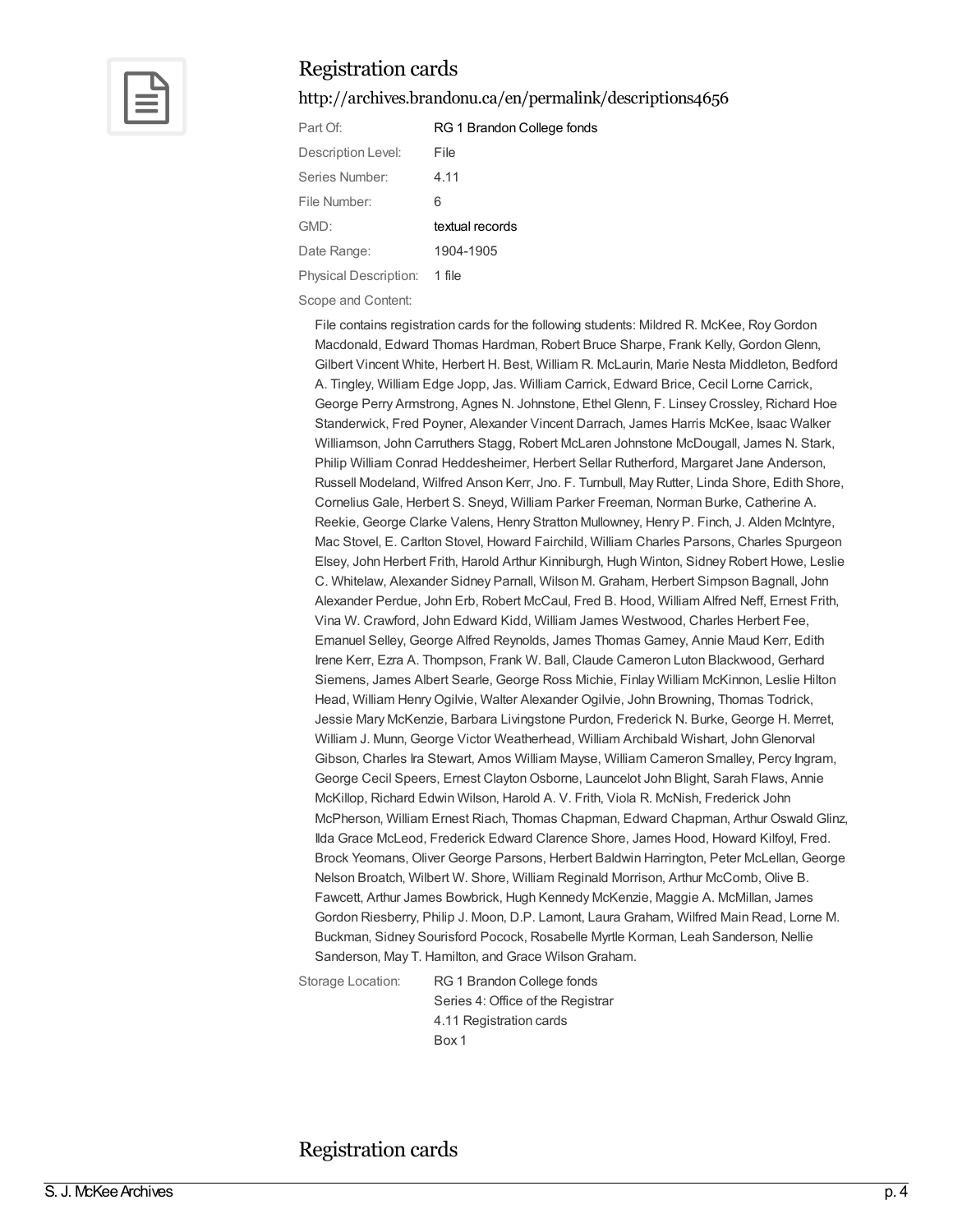#### <http://archives.brandonu.ca/en/permalink/descriptions4657>



| RG 1 Brandon College fonds |
|----------------------------|
| File                       |
| 4.11                       |
| 7                          |
| textual records            |
| 1905-1906                  |
| 1 file                     |
|                            |

Scope and Content:

File contains registration cards for the following students: John A. Gillis, Ethel Gertrude Glenn, Gordon R. Glenn, Arthur Oswald Glinz(?), John Francis Goodwin, Wilson M. Graham, General MiddletonGrant, Marjorie Guy, Muriel ?, Robert Harvey\*, Edward Thomas Hardman, Allen Ira Harkness, Reuben Elmore Ernest Harkness, Rich. R. Harkness, Dewart Johnson Harrison, William Bowley(?) Hartie, Leslie Hilton Head, Albert H. Hearn, James P. Hood, George Linden Jackson, Jesse K. Johnson, William Edward Jones, W. Edge Jopp, James L. Jordon, Isabel Kelly, Howard Kilfoyl, Harold Arthur Kinniburgh\*, D.P. Lamont, Daniel Russell Lamont, Peter O. Lee, Theodore Lee, Chary E. Leonard, James Liggett, Albert Linton, Julia Lloyd, William Henry Martin, Amos William Mayse, Eric Montague Miller, Charles Henry Mitchell, Philip J. Moon, Jeaurtte(?) Anur(?) Morrison, Susie Munn, William J. Munn, Gordon V. McArthur, Robert McCaul, Lizzie McDonald, RoyGordon Macdonald, Robert McLaren Johnstone McDougall, Alver McKay, James George McKenzie, Jessie Mary McKenzie, William Langel McKenzie, Findlay W. McKinnon, William Mackintosh, Thomas John McLay, William Alfred Neff, Lisle Neilly, Annie Priscilla Newton, W. Ogilvie, George W. Orris, Ernest Clayton Osborne, Ray P. Pearson, John Alexander Perdue, Alexander James Perrie, Sidney Sourisford Pocock, S.H. Samuel Potter, Barbara L. Purdon, Arthur James Radley, Francis George Ratcliffe, Henry Williams Retallack, George Alfred Reynolds, Harold H. Reynolds, William W. Reynolds, Malcolm Walker Rourke, Percy Abner Ruth, Alexander Lees Rutherford, Herbert Sellar Rutherford, Roy Byron Sackville, Nellie Sanderson, Robert Bruce Sharpe, James Sinclair, William Cameron Smalley, F.E. Clarence Shore, Hazel Smith, Wilbert Smith, Herbert S. Sneyd, Richard Hoe Standerwick, James N. Start, Charles Ira Stewart, Thomas Collier Struthers, Percy Ingram, Ezra A. Thompson, Bedford A. Tingley, Charles Tulloch, Joseph Turner Tunnicliffe, Effie Turnbull, Roland Turnbull, Clarence C. Umbach, George Clarke Valens, Sidney West, W.J. Westwood, Lulu Whitchelo, William Fred White, Idella Whitehead, Leslie C. Whitelaw, William Ezra Wilkin, Isaac Walker Williamson, Arthur Milton Wilson, Richard Edwin Wilson, Hugh Winton, Myrtle Acton\*, John Earle Agar, Frank Roy Alexander, George Perry Armstrong, Lorne M. Bucknam, M. Helen Bartholomew, Morley Bell, John M. Bergstrom Jr., Launcelot John Blight, Arthur James Browbrick, Eber G. Bradley, Edward Brice, George Nelson Broatch, Wallace Broatch, R. Gordon Brown, Fred N. Burke, William B. Butchart, Archie Peter Cameron, Lyle John Cameron, John L. Campbell, Leslie Campbell, James William Carrick, Jessie Chambers, Ethel May Cheasley, James HamiltonGordon Cheyne, Emma R.M. Clark, Charles E. Clyde, Annie Cochlan, William Edward Coldwell, Stanley Carson Coutts, Christopher Croft, Francis Linsey Crossley, Katharine Carrah, JohnGeorge Dickson, Frank Ross Dodds, Lenore Doupe, William Franklin Eagle, Jean T.(?) Elder, Mary Belle Elder, Arthur Lorne Elliott, Charles Spurgeon Elsey, William Engdahl (Engdhal), John Erb, Fred Gordon Fawkes, Charles Herbert Fee, Lottie R. Fleming, Arthur Ivon Foster, Digby O. Frith, Ernest Frith, John Herbert Frith, and Cornelius Gale.

| Notes:            | *Dr. Robert Harvey fonds.<br>*Harold Arthur Kinniburgh fonds.<br>*Also reference 1907-1908 registration cards. |
|-------------------|----------------------------------------------------------------------------------------------------------------|
| Storage Location: | RG 1 Brandon College fonds<br>Series 4: Office of the Registrar<br>4.11 Registration cards<br>Box 1            |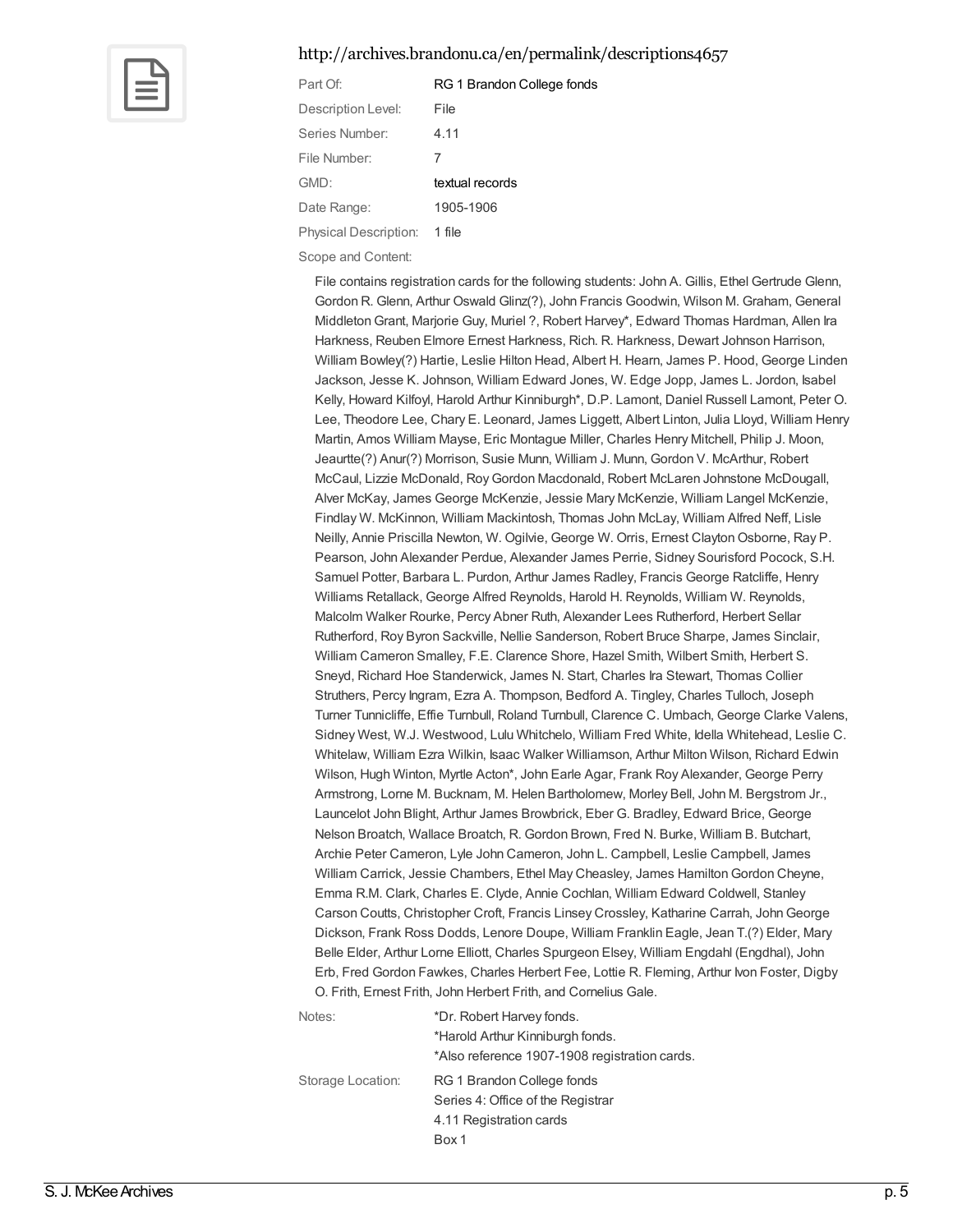

<http://archives.brandonu.ca/en/permalink/descriptions4658>

| Part Of:                   | RG 1 Brandon College fonds         |
|----------------------------|------------------------------------|
| Description Level:         | File                               |
| Series Number:             | 4.11                               |
| File Number:               | 8                                  |
| GMD:                       | textual records                    |
| Date Range:                | 1906-1907                          |
| Physical Description:      | 1 file                             |
| <b>Physical Condition:</b> | Water stains on some of the cards. |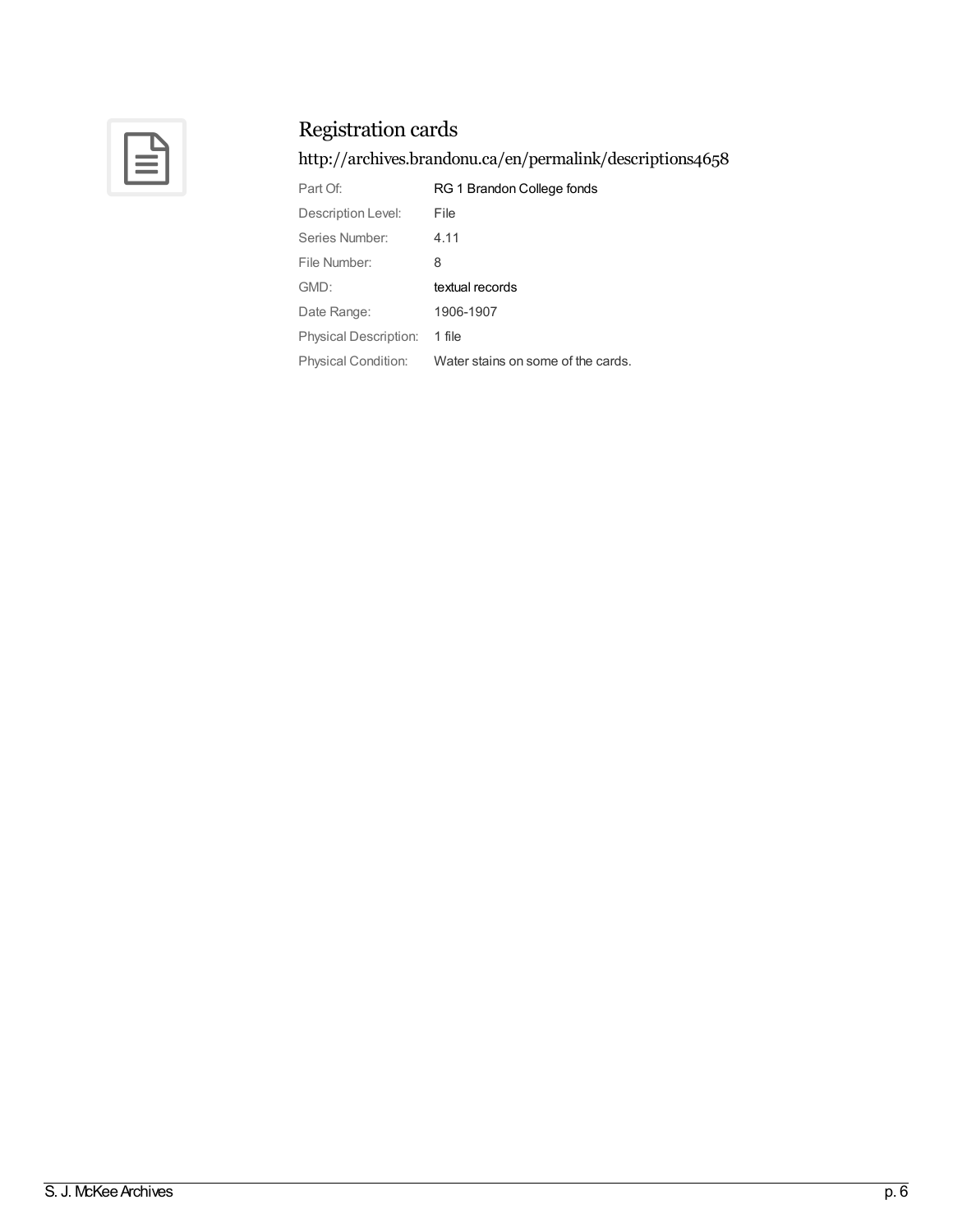#### Scope and Content:

File contains registration cards for the following students: George Herbert Calhoun, Wilfrid Robert Collings, Herbert John Buckingham, Albert Bernhardt Nordin, John Herbert Frith, Ernest Frith, Cantelon Kyle, Julia Lloyd, Winifred Marion Holdon, Beatrice Alice Henderson, Grace Boyd, Donald Alexander Gunn, Hazel M. Bucknam, Georgia May Elsey, Samuel Howard Potter, John L. Clarke, George W. Orris, Arthur Lorne Elliott, Peter Launcelot Fisher, John L. Campbell, Richard Hoe Standerwick, Fred White, Herbert S. Sneyd, M. Stanley Elliott, Alexander Vincent Darrach, F.H. William Kahlo(?), Lawrence A. Craig, Findlay William McKinnon, Arthur Radley, Charles Spurgeon Elsey, Howard Kilfoyl, James Ernest Moffat, Aletha Elisson Blight, James L. Jordan, Julie Mary McKenzie, Lilian Underwood, Marie Nesta Middleton, Frank McKenzie, Ruth Dalgleish, Thomas H. Henley, J.M. Bergstrom, Carl Voine(?) Johnson, Amund Lee, Aggie Mitchell, Harold G. Whitman, Launcelot John Blight, Mattie Boyles, Fanny Mabell Stewart, Leslie Campbell, Mary Scott, Kwant Lien Jare, Grace RobertsonGunn, Mabel Simpson, Minnie Hopper, Ivy E. Newton, Hazel Aagaard, Jane E. Holt, Miss McKee, Miss Shuttleworth, James Harris McKee, Miss Graham, Miss Hardy, Blanche A. Todd, Ruth McDiarmid, Archie Clarke Campbell, Caleb Tingley, Nora Philip(?), Jean McPherson, Robert Harvey, Douglas McNair, Mary Falconer, Gertrude Warner, Edna McDiarmid, James Robinson, Idella Merner, Anna Lee, Lillian Pearl Chapin, Caroline A. DeMille, Henry Fridolph Widen, Robert McCaul, Fred G. Earl, Stanley Riggs, Kathryn Elise Cameron, William Ezra Wilkin, William Clayton Pilling, Mary L. Tamblyn, William Edge Jopp, George A. Webber, JohnGeorge Dickson, General MiddletonGrant, Lulu Whitchelo, Helen Ross Hayden, Elmer D. Hunt, Bernice Winnifred Coleman, William B. Hartie, Peter Robert Loutit, Jean Lochead, Annie Bertha Lochead, Jean Taylor Elder(?), Ivan Roy Strome, Russell E. Boyle, Thomas Leslie Osborne, James Gibson Hammill, Tena(?) Eillen(?) Orchard, Jas. Norman Start, Albert Gilmour Fulford, Charles Ira Stewart, Ernest Henry Clark, Charles Francis Tulloch, Agnes Blanche Ruth, Claribel Walmsley, Meda Marie Carey, Edna McFadden, Frances V. McArthur, George W. Kinsmen, Ruby Mabel Shields, Della Ettie Shields, Cora A. Battell, Christine Gordon Munro, Alver MacKay, Lenore Doupe, Annie Priscilla Newton, Grace Stephens, Ethel May Chesley, Lizzie McDonald, Charles Linnell Dutton, John Campton Ken Brydon, Ovidia Lee, Janet Tulloch, William Andrew Polley, Flossie McDonald, Ethel Margaret Fenwick, Annie Laurie Gillespie, Mary Emmaline Scott, Eva Josephine McCurdy, George Frederick Kaye, George C. Macleod, Walter S. Aagaard, Fredrick John Robertson, Charles Edmund Clyde, Samuel Falkenberg, Percy A. Ruth, Ray Pearson, Fred Schofield, Effie Turnbull, Harry Ronald Hinton(?), Margaret Alexander, Mildred Elizabeth Ross, Ethel Haney, Sara F. Lietz(?), Rosa Mueller, Barbara L. Purdon, Cora Ethel Cunningham, Muriel Edna Struthers, George Franklin MacQueen, John Edwards Atkey, Samuel William Crouch, Lawrence Eaton Mallery, Percy Evelyn Mallery, Stanley C. Coutts, Frank Roy Alexander, James Chisholm Clement(s?), Elizabeth McArthur, Willie Harris Edgar, William Ross Iredale, Joseph Henry Elsey, William D. Griggs, Margaret Adeline McCaul, Maude B. Richey, Robert H. Clancey, Emma Shillabeer, Thomas Noble Smith, Weldon Uberta Pickle, Robert Ralph Ayers, W.B. Butchart, Frank M. Dodds, Albert George Nelson, Russell Hammond, Alexander Lees Rutherford, Albert Stead Gimby, Thomas W. McLeod, Lisle G. Neilly, John Alexander Perdue, Victor ? A. David, R. Gordon Brown, Gordon Daniel Herbert, George Howard Mann, Fletcher Mann, James George McKenzie, Bessie Roddick, William Scott, Allen Ira Harkness, R. Richmond Harkness, Marvel Mallett, MaryGeorgina Smiley, Nettleton Whitby Kerr, Mabel G. Pattison, Harry Kerr, George S. Miller, William Love Chapman, C.H. Mitchell, Daniel Russell Lamont, Frank T. Hayden, William Henry Hoey, Margaret McMullen, Alyce Rose Browne, Hilda Klemm, Vera Edwards, Herbert Charles Harris, Laura Obleman, Ella Obleman, Catherine Abigail Dwyer, Sarah Elfie Banting, Ada B. LaPointe, James Wesley Boyd, Elizabeth May Rollins, Wilbert Smith, Wilmot Arthur Vandervoort, Mabel Anderson, Gladys EvlynOrchard, Gordon McArthur, Albert H. Hearn, Clara Belle Morrison, Keddy A. Jefferson, Ada Jean Wade, Peter Roy McGregor, Dewart J. Harrison, Peter O. Lee, Clarence Kirkland, Thomas Wilson, Elizabeth McKenie, Ida Mae Campbell, Robert McLaren Johnstone McDougell, Laurie Sutherland, Rena Parker, and Joseph Lawrence.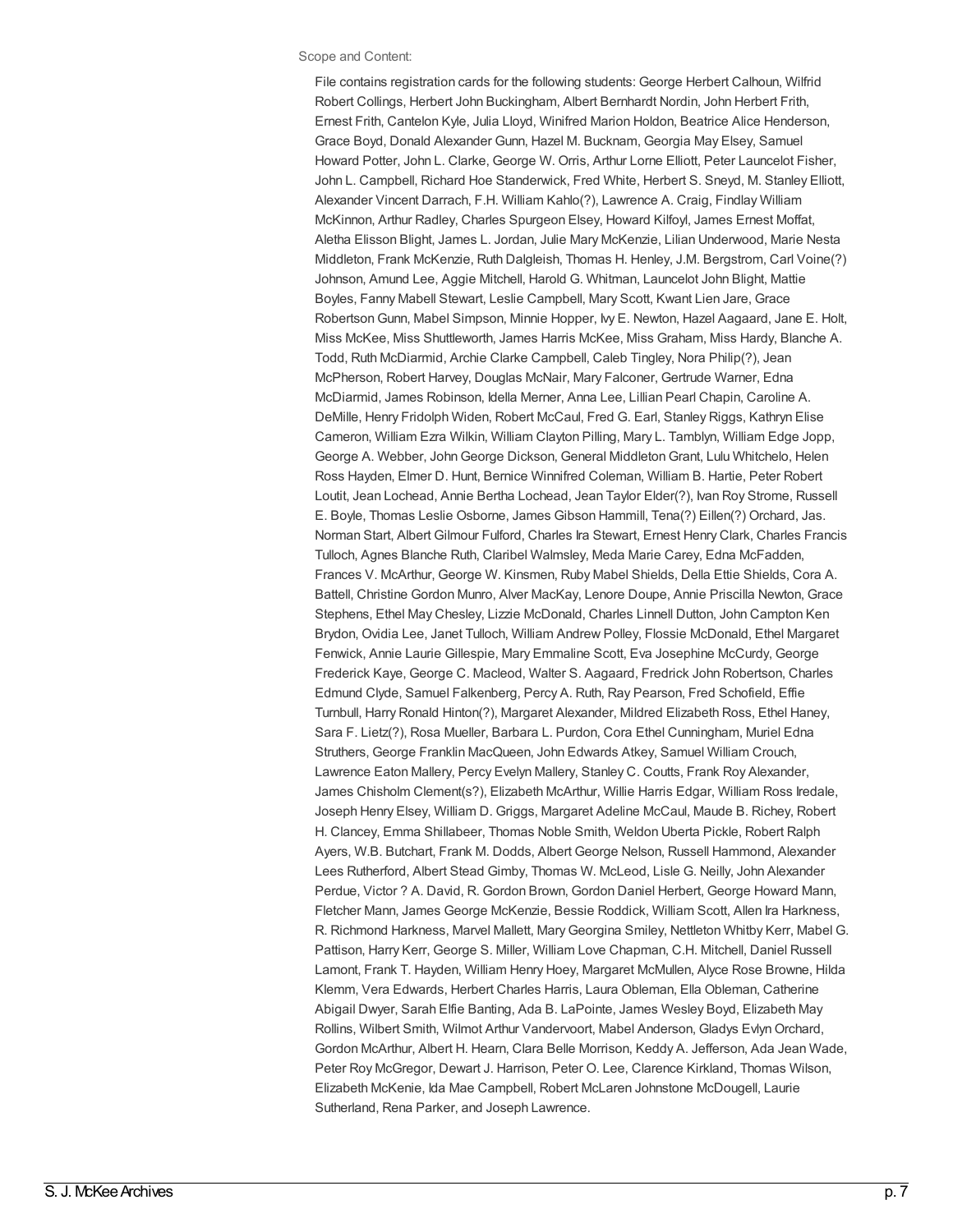Storage Location: RG 1 Brandon College fonds Series 4: Office of the Registrar 4.11 Registration cards Box 1



## Registration cards

<http://archives.brandonu.ca/en/permalink/descriptions4659>

| Part Of:              | RG 1 Brandon College fonds |
|-----------------------|----------------------------|
| Description Level:    | File                       |
| Series Number:        | 4.11                       |
| File Number:          | 9                          |
| GMD:                  | textual records            |
| Date Range:           | 1907-1908                  |
| Physical Description: | 1 file                     |

Scope and Content:

File contains registration cards for the following students: M. Stanley Elliott, Ada Louise Barton, Mary Irene Currie, Margaret McMullen, Islay M. Fyffe, Winnifred M. Holden(?), Bella Jane Black, Margaret Louisa Browne, Meta Anna Carrey, Frank B. Squair, Grace Boyd, Lena May Brown, Anna Mary Cox, Mary Falconer, Jennie Margaret Frith, Jeanie M. Hamlen, Beatrice Alice Henderson, Clara E. Pollock, Mary Scott, LillianGertrude Wooden, H. Emily Watson, J. Herbert Frith, Ruby Turnbull, Leila A. Woodley, L. Pearl Chapin, Cantelon Kyle, Leonard Careless, Clarence Barber Shaw, Alfred Woodard, Ale Olstad, Michael Olstad, Reta Annie Blight, Theodora B. Davis, Isabel Brydon, Olive Grace Berry, Alvin Ross Colquhoun, Fanny Mabel Stewart, Frederick James Freer, Lilian Underwood, Emily Scully, Donald H. Gunn, Ina M. Ohman, Jeano Erickson, Albine Porinhardt(?) Nordine, Anna Lee, Georgie Watson, Arnold J.G. Batt, John Leonard Clarke, Robert William Conn, William Arthur Hamlen, Fred White, Georgia May Elsey, Findlay William McKinnon, William Rutherford, Robert Thomson, Ivy Edith Newton, Wallace James Sharpe, Grace R. Gunn, Richard Francis Hinton, William Frank McKenzie, Aggie Mitchell, Douglas McNair, Frank John Ewart, Mary Elizabeth Irwin, Pauline Evans, Leona Shuttleworth, Richard Middleton Beaumont, Melville Man, Edward Victor Donaldson, Helen W. (?) Nation, Ada Grace Tucker, Francis Dickie(?), Launcelot John Blight, J. F. Mann, Charles Wesley Finnen, Percy Mills, Ernest S. Glinz, Fredrick Edwin Wright, George A. Duncan, Jean Jardine, Carl Voine Johnson, Joseph Curtis, H.J. Buckingham, Winnifred Norah Hewer, Lizzie J. McGregor, Edith Pearl McSorley, Oliver Park, Jessie Park, Norman Burke, Irene Grant, Mona Grant, Fred G. Earl, William George Harris, J.R. Hammill, John NormanGimby, Rodger William Morrison, Archie C. Campbell, OEnone Johnston, Myrtle Johnston, A. Gertrude Van Alstine, Arthur Lorne Elliott, Lavinia Christena McSorley, Nettie Clarke, Florence McDonagle, Kwant Lien Jare, Mattie S. Boyles, Bonner Egilson, Ruth Dalgleish, Leslie Arnett, Dan. F. Reavie, Violet Shore, L. Campbell, Della Tucker, Jane Rosemond Latimer, J.L. Campbell, Harold G. Whitman, Andrew Rutherford, William B. Hartie, Jessie M. McKenzie, Joseph Lawrence, James McKerlie(?) Sinclair, Christina Underhill, Thomas Gray, Ermine Clive Canning, Willie C. Conn, Albert Wedin, Alfred Erickson, Robert Lewis Akins, John William Sleight, John K. Bayliss, David T.(?) Oriss, Isabel Albina Brandon, Samuel Franklin Attridge, Harvey L.(?) Richards, Jean Macdonald, Clarence L. McBratney, James Russell Riches, Roy Smith, William Cameron Smalley, John Argyle Strang, Flora Alexandra Fraser, Alastair Forbes Menzies, Hugh L. Courtice, Johnson B. Ball, P. Alfred Peterson, Herbert Charles Harris, J.G.(?) Dickson, George William Orris, Clifford Gill, Hugh Winton, William Kinsman, Percy Cooper Hughes, Jas. L. Jordan, James Robinson, Caleb J. Tingley, Roland Howard Kilfoyl, John Buckley Nield, Samuel Howard Potter, Jessie May Purdon, Isabella Elizabeth Hall, Ruch MacKay, Evelyn May Hector, Annie Laughton, Laura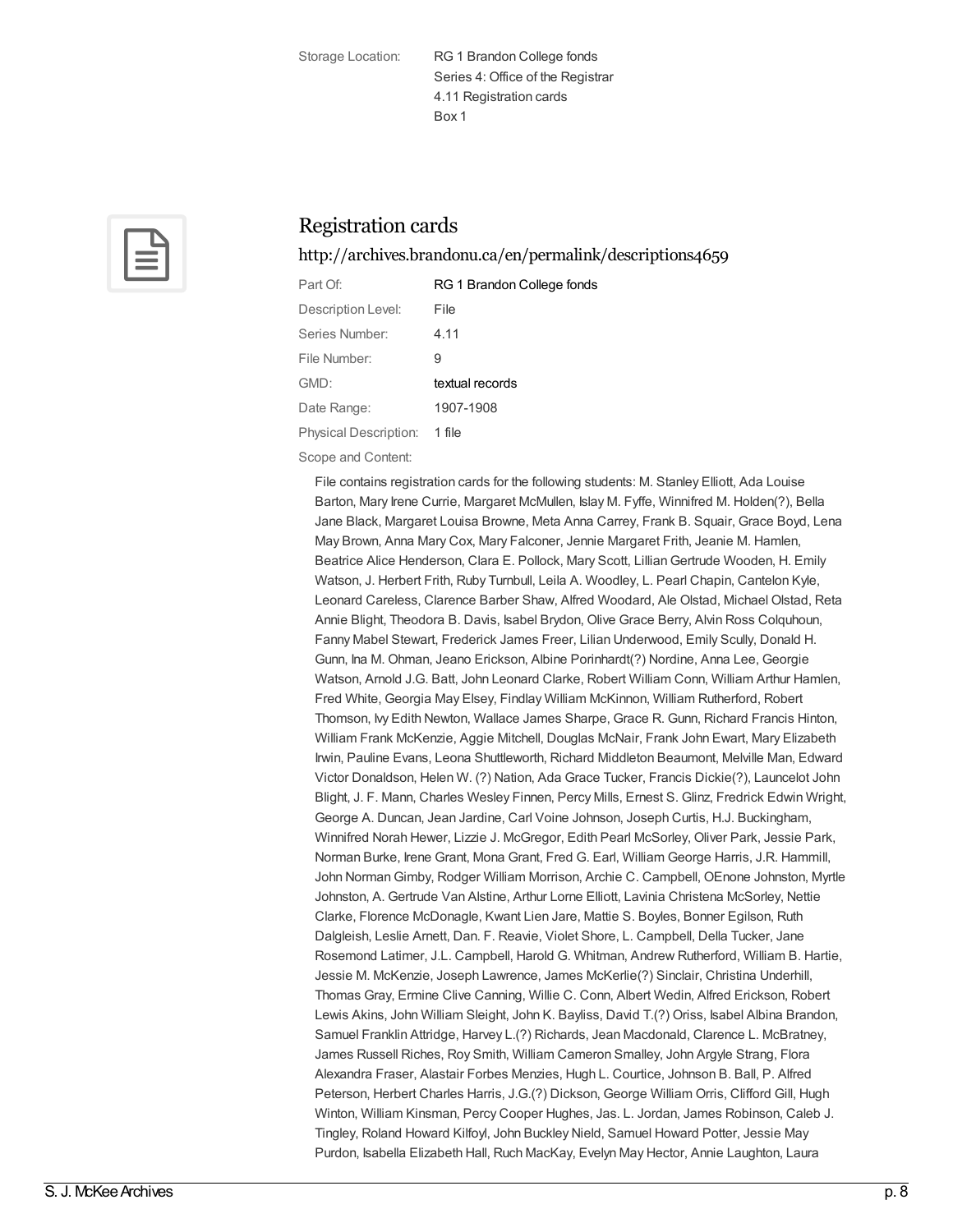Smith, Stella Smith, Maud Orchard, Gladys Rose Ferrier, Annie Ramshaw, Evelyn Campbell, Annie(?) M. Courtney(?), Bertha(?) Pilling, Doris Rymph, Minnie Fargey, Agnes Purdon, Jessie Annie Tully, Eva May Thomlinson, Annie Kate Wood Evans, James Ernest Moffat, Wang Poy Joy(?), Dorothy Margaret Boger, Rossie Marie Colquhoun, Aurelia ???bach, Norma A. Bates, Nellie Wilson Harkness, Essie Ingeborg Hindorff,, Jennie Mason Turnbull, Winnifred Graham, Mabel Frances Simpson, K. Jean Watson, Marjorie Evelyn McGregor, Mary Louise Andrews, Edith Marian Little, Alison Tait(?) Andrews, George Harry Arthur Evans, Harold Bernard Owen Phillpotts, Vera L. Brisbin, Mrs. Maches????, Hazel Aagaard, Hannah Elizabeth Cronquist, Elizabeth Simonson, Arvid J. Nordlund, John A. Monson, Delbert Russel Poole, Henry F. Widen, Ernest Henry Clarke, Edward Stanley Riggs, Tom Hare Harris, James Harris McKee, Caroline DeMille, EileenGosnell, Donald Kennedy, Charles Baker, Leonard Elgin Brough, Jean McPherson, Hilda Gertude Kydd, Kathrine Isabel McDonald, Alice Isabella Farr, SusanOlivia Davis, Myrtle Edna Smith, Archibald Gordon, William Hubert Rogers, Gordon D. Herbert, G.M. Grant, Wilfrid Robert Collings, George Herbert Calhoun, George Waters(?) Kinsman, Tom Frears, Ernest Frith, Grace G.(?) Little, Charlotte Jackson, E. Grace Battell, Leslie Alberta Ward, Frank R. Dodds, Russell Thompson Ferrier, Robert McQueen, Robert McCaul, William Carey McKee, James Stuart Prentice, Margaret Adeline Bulloch, Muriel McCamis, Florence Shiel, Britannia(?) Annettia Moffat, Hazel Laidlaw, Hazel M. Bucknam, Percy William Underwood, John Robert Charles Evans\*, Dora I. Hettle, Mamie Eleanor Argue, Florence M. Graham, Nina Koester, Helena Van Dewoort, William Gardner, Robert Harvey\*, Arthur James Radley, Victor Nelson Latimer, and Olga Widen.

Notes: \*J.R.C. Evans: Future President of Brandon College (1928-1959). \*Dr. Robert Harvery fonds.

Storage Location: RG 1 Brandon College fonds Series 4: Office of the Registrar 4.11 Registration cards Box 1



#### Registration cards

<http://archives.brandonu.ca/en/permalink/descriptions4660>

| Part Of               | RG 1 Brandon College fonds |
|-----------------------|----------------------------|
| Description Level:    | File                       |
| Series Number:        | 4.11                       |
| File Number:          | 10                         |
| GMD:                  |                            |
|                       | textual records            |
| Date Range:           | 1908-1909                  |
| Physical Description: | 1 file                     |

Scope and Content:

File contains registration cards for the following students: Robert Lewis Akins, Freda May Alexander, George E. Anderson, Alison Tait Andrews, Caroline Andrews, Eliza Andrews, Mary Louise Andrews, Mary Andrews, Mamie E. Argue, S.F. Attridge, Mrs. (Urith?) Charles Baker, Myrtle L.(?) Baker, Charles Baker, Johnson B. Ball, Rilla Beulah Barker, Eugenie Lillian Bates, Norma A. Bates, John Bayliss, Marion Bedford, Sara E. Bennett, John M. Bergstrom, Harry W.B. Best, Clayton Arnett Boden, Dorothy M. Boger, Lilian Rose Boorman, Russell Ernest Boyle, Isabel Albina Brandon, Edgar Breffit, Vera L.(?) Brisbin, Leonard Elgin Brough, Horence Bruce, Mildred Bruce(?), Hazel Bucknam, Margaret Adeline Bulloch, Charles W. Burns, Frederick Lindsay Burrows, George Herbert Calhoun, James Alex Cameron, Evelyn Campbell, John L. Campbell, Ermine S. Canning, Ina Carley, Axel Carlson, Cecil Lorne Carrick, Isabel Castell, Vera Mabel Cavanagh, H.M. Stanley Chambers, Alice Mary Chapman,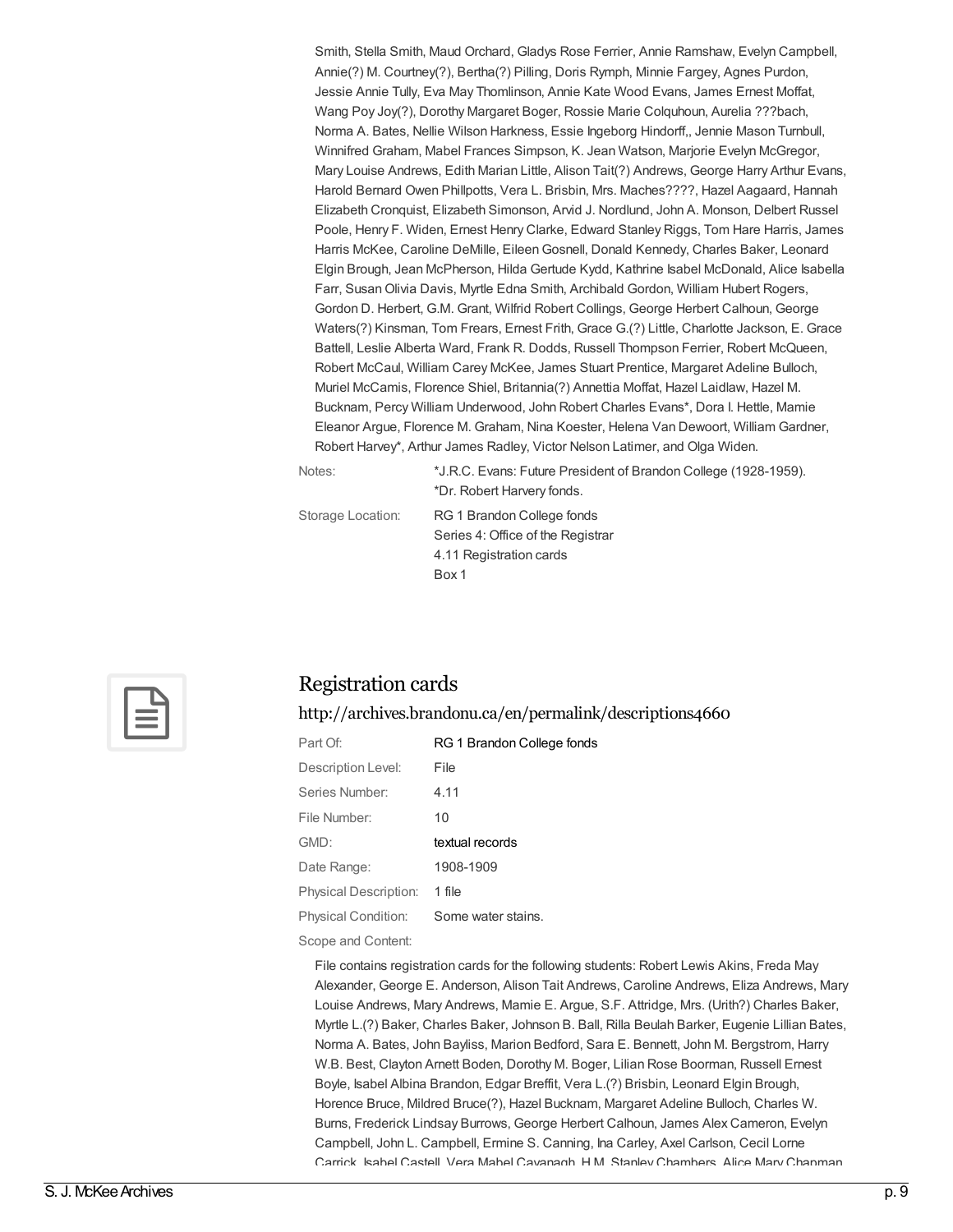Carrick, Isabel Castell, Vera Mabel Cavanagh, H.M. Stanley Chambers, Alice Mary Chapman, Florence Chapman, Lucy May Chapman, Robert G. Chapman, Rose Chapman, Mary Isabel Chase, Ethel M. Christy, Ernest Henry Clarke, Norman M. Clarke, Mary Coldwell, Rossie Marie Colquhoun, W.C. Conn, Mrs. Gillispie Cook, Cecil Cor??ett, H.L. Courtice, Laurence John Courtice, Willie Moore Courtice, Lawrence A. Craig, Hannah Elizabeth Cronquist, Laura Cunningham, Gertrude Curry, SusanOlivia Davis, Ora de Mille, Carolyn de Mille, James Wesley Dempsey, J. Wallace B. Doucette, Kathleen Dryden, Philip Duncan, Aber Ainslie Duncan, Edith H. Dunn, Harold D. Earle, M. Stanley Elliott, Leah Embury, Alfred Erickson, Annie K.(?)W. Evans, George Hy.A. Evans, John Robert Charles Evans\*, Frederick Charles Every, Clifford W. Fair, Alice Isabella Farr, Vera Fawcett, Olive B. Fawcett, Gladys Ferrier, Russell T. Ferrier, Sidney Fleming, Wesley John Forbes, Eleanor Mary Frame, Flora A. Fraser, Frederick James Freer, Tom Frears, Lydia Frith, Clifford B. Gill, Ethel Mae Gimby, Archibald Gordon, Jennie Grant, G.(?)M.(?) Grant, Irwine Graham, Thomas Gray, Jean Stuart Guthrie, Percy A. Hainstock, Bella Hall, Ernest Walter Hallam, Isabel Mildred Hamilton, Paulina Hanson, Nellie Wilson Harkness, Lester Harper, Ella Harris, Tom Hare Harris, Stella M. Harrison, William B. Hartie, Isabel Hay, Evelyn May Hector, Kate Muriel Henderson, Thomas Holme Henley, Gordon Daniel Herbert, Miss. Herbert, Essie Hindorff(?), Jane E. Holt, Armin A. Holzer, Albert Reginald Hurst, Joseph Leonard Jackson, Allan Thurber(?) Jamieson, Helge Johnson, James L. Jordan, Roland Howard Kilfoyl, George Walters Kinsman, William G. Kinsman, ? Kirkby, Hilda Kydd, David Cantelon Kyle, Joseph W. Kyle, Elma Gladys Lane, Ole Larson, Grace Vivian Lauder, Annie Laughton, Alice May Lawson, Sara Vera B. Leech, Minerva Lief, Charles Edward Little, E.M. Little, Grace E. Little, Vonnie Claire Littler, Kathleen Longworth, Harry Luraas, Lillie Maches?ney, Jack Maley, Letty Morrison Manzer, Edna Maxwell, Amos William Mayse, Alastair Forbes Menzies, Vera Merrell, Mary Dorothy Meyer, Marie Nesta Middleton, Helen Kathleen Miller, Nona E. Miller, Alfred John Milton, James Mitchell, Britannia A. Moffat, James Ernest Moffat, John A. Monson, Bernard Alfred Moon, Grace E. Moon, Etta May Moore, William Alexander Morden, Rodger William Morrison, Grace G. MacArthur, C.L. McBratney, Muriel Vivian McCamis, Mary McCarty, Eva G. MacCaul, Robert McCaul, Jas. Ernest McCauley, W.J. McCormick, Edna Muriel McDiarmid, Emma Agnes McDonald, Katharine I.(?) McDonald, William Macdonald, David McDonald, Jean Macdonald, Florence Eva McFadyen, William McInnes, Jas. R. MacKay, James Harris McKee, William Carey McKee, Allan Robert McKee, Mildred R. McKee, Kate McKellar, Mary Stewart McKenzie, Findlay McKinnon, Fraser Reid McKinnon, Alvin John McKnight, William Roy McLachlan, Florence Gertrude Ross MacLaren, Millard B. MacLaren, Alex H. Maclean, John Percy McLeod, Elizabeth McMillan, Archie Marquis Macpherson, Jean McPherson, Murdoch Dickson MacPherson, Robert McQueen, Pearl Nay, John Buckley Nield, Ole Nordine, Arvid J. Nordlund, Maud Orchard, David L. Orriss, George William Orris, William Leslie Oliver, Harold Cole Parker, William Tait Patterson(?), James Albert Peaslee, Miss Pelton, Abe Peterson, Harold Bernard Owen Phillpotts, Ralph Arnold Phillips, Bertha Pilling, James Newton Pollock, D. Russel Poole, James Stuart Prentice, Beulah Preston, Samuel Howard Potter, Agnes Purdon, Jessie May Purdon, Grace Quigg, Robert Rabe, A. Radley, A. Ramshaw, Lottie E. Reeder, Harvey L. Richards, Russell Riches, Edward Stanley Riggs, Olive Robertson, James Robinson, William Hubert Rogers, Cora Ross, Oscar Stanley Ross, Lena Elizabeth Rudd, Hugh McGillivray Rutherford, Andrew Rutherford, Doris Rymph, W. C. Sandercock, J. Gordon Saunders, Lena Scott, Emily Scully, Luta Marguerite Sharpe, Rhoda Ellen Sharpe, Florence Shiel, Nettie Shorey, Elizabeth Simonson, Evelyn J. Simpson, James McKenlie(?) Sinclair, Belva L. Skuse, John W. Sleight, William Camun(?) Smalley, Annie Beatrice Smith, Laura Smith, Myrtle Edna Smith, Roy Smith, Stella M.H. Smith, Velma Speller, Ethel A. Sproule, Muriel Kathleen Steeves, Nettie Stephens(?), John Argyle Strang, Hattie Strong, Annie Swallow, Nellie A. Taylor, Kate Temple, Elsie May Thompson, Bedford Tingley, Fred. Geroge Tipping, Lavinia Tollon, Jennie M. Turnbull, Amelia Umbach, Percy William Underwood, Emma A. Vickberg, Ernest Harold James Vincent, Arthur Alexander Wallace, Elva Wallace, Eljie Wallstrom, Thomas S. Watson, Albert Wedin, Minnie Bertha Wedin, William Ezra Wilkin, Katherine Winton, Bella Rose Wolverton, Etta Alverda Wrye, and Vera Claire Zink.

Notes: \*J.R.C. Evans: Future President of Brandon College (1928-1959).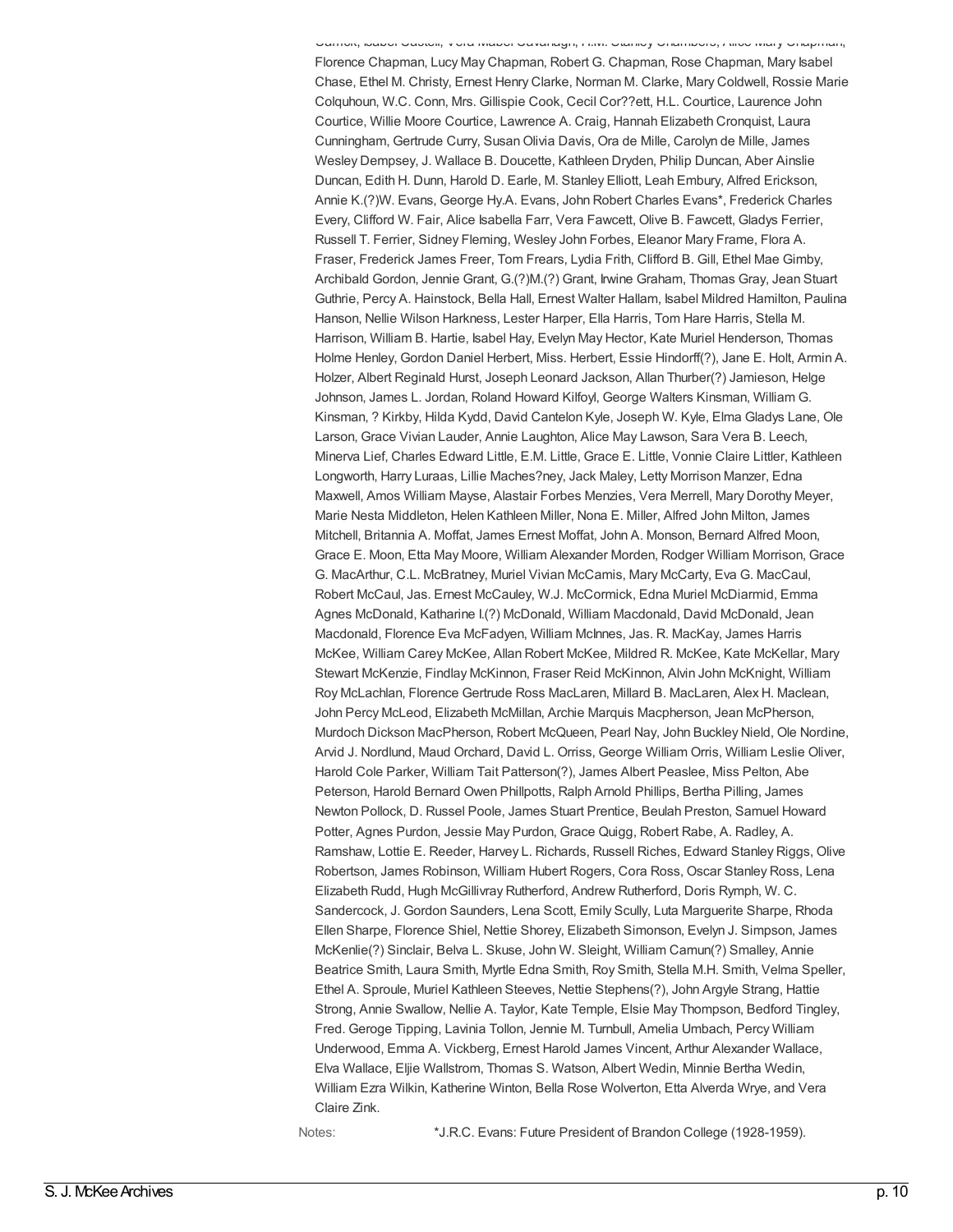Storage Location: RG 1 Brandon College fonds Series 4: Office of the Registrar 4.11 Registration cards Box 1



## Registration cards

<http://archives.brandonu.ca/en/permalink/descriptions4661>

| Part Of:              | RG 1 Brandon College fonds |
|-----------------------|----------------------------|
| Description Level:    | File                       |
| Series Number:        | 4.11                       |
| File Number:          | 11                         |
| GMD:                  | textual records            |
| Date Range:           | 1909-1910                  |
| Physical Description: | 1 file                     |

Scope and Content:

File contains registration cards for the following students: Annie Allen, Adelaide Dacres Anderson, William J.(?) Anderson, Alison Tait Andrews, Eliza Andrews, Mary Andrews, May Andrews, George Wesley Ardington, Leslie Arnot, Charlie Roy Bailey, Charles Baker, Miss ? Ball, Thomas Hugh Ballantyne, Robert Charles Barnfield(?), Norma Bates, William B???hup, John Edward Bennett, Sara Ellen Bennett, Myrtle Bolger, Florence May Bourke, Roy Bourke, Beatrice Boxer, Russell Ernest Boyle, Edna Jane Brandon, Isabel Albina Brandon, William Archibald Branton, L.E. Braugh, Beatrice Brigders, Stella Jane Brimacombe, Vera Leola Brisbin, Wallace Broatch, Eva L. Brooke, Florence Bruce, Margaret Adeline Bulloch, Daniel N. Buntain, Edith Nelie Burchill, MaryOlive Burchill, Ida Agnes Burke, Charles W. Burns, Adelaide M. Butchart, Elsie Gray Cambridge, John Laurin Campbell, Evely(?) R. Campbell, Axel Carlson, Cecil Lorne Carrick, A. Margaret Casey, Isabell Walker Castell, Arthur Caswell, George Herbert Calhoun, James Kerfoot Chambers, H.M.S. Chambers, Alice Chapman, A. Maude Chapman, Lucy May Chapman, R.G. Chapman, Arthur Roy Clarke, Ernest Henry Clarke, Geraldine Clarke, Norman M. Clarke, Irene Mildred Code, Katie B. Cole, Rossie Marie Colquhoun, Kathleen Cornell, W.M. Courtice, Amy Lillian Craig, Marion Crawford, Rubina May Hunter Stevenson Crawford, Adah Croley(?), Hannah E. Cronquist, Louise Julia Cross, Gordon Clark Cumming, Miss G.(?) Curry, Joseph John Curtis, Lulu Dean, William James Deans, Bert de Mille, Carolyn de Mille, Ora de Mille, James Wesley Dempsey, Henry Holling Dennison, Etta E. Dorsey, Emma(?) Dorsey, J. Wallace B. Doucette, Charles Elmer Dovey, Isabel Drummond, A. Ainslie Duncan, Lavina M. Duncan, Philip Duncan, Vera Duncan, Vernon Lewis Dunning, Reginald G. Edwards, William Morris Elliott, H. Erlandson, John Robert Evans\*, Alice Farr, Vera Fawcett, Gladys Ferrier, Russell T. Ferrier, Henry Parry(?) Finch, Beatrice Abigial Fletcher, Florence Forest, Mabel Fraser, Flora A. Fraser, John Edward Gentner, Ethel M. Gimby, Chilvers Gooch, Archibald Gordon, Irvine R. Graham, Gen. Middleton Grant, H. Elmer Gunn(?), Evelyn Gunn, Constance Gunn, Jean Stuart Guthrie, Bella Hall, Flossie K. Hall, Helen E. Hall, Isabel M. Hamilton, Mary Hanbury, Pauline Hanson, Lester Harper, Ella Harris, Herbert C. Harris, Tom Hare Harris, William Bowley Hartie, Robert Harvey, Ralph Hawkes, Norman Hilliard Haworth, Evelyn Hector, K. Muriel Henderson, Gordon D. Herbert, Rossie Herbert, Essie Hindorff, Mary Kathleen Hollies(?), Jane Ethel Holt, Campbell Hooper, Mary Hooper, Percy Cooper Hughes, Ruth Hughes, Alphonse Ovide Huguet, Albert Reginald Hurst, Ruth Hutchinson, Vincent S. Irvine, Wesley W. Irvine, Eileen Margaret Irwin, Lily Isman, Katie Jackson, Charlotte Jackson, William Robert Jamison, Bertha Jefferson, Axel Helge Johnson, Gertrude B. Johnston, Mable Annie Johnson, May Johnston, James Jordan, F.H. William Kahlo, Greta Kelly, Donald Kennedy, Hazel Muir Kennedy, Jack Kerr, Roland H. Kilfoy, Hazel M. Kirkwood, Theodore Kochan, D.C. Kyle, Joseph W. Kyle, Jenevieve H.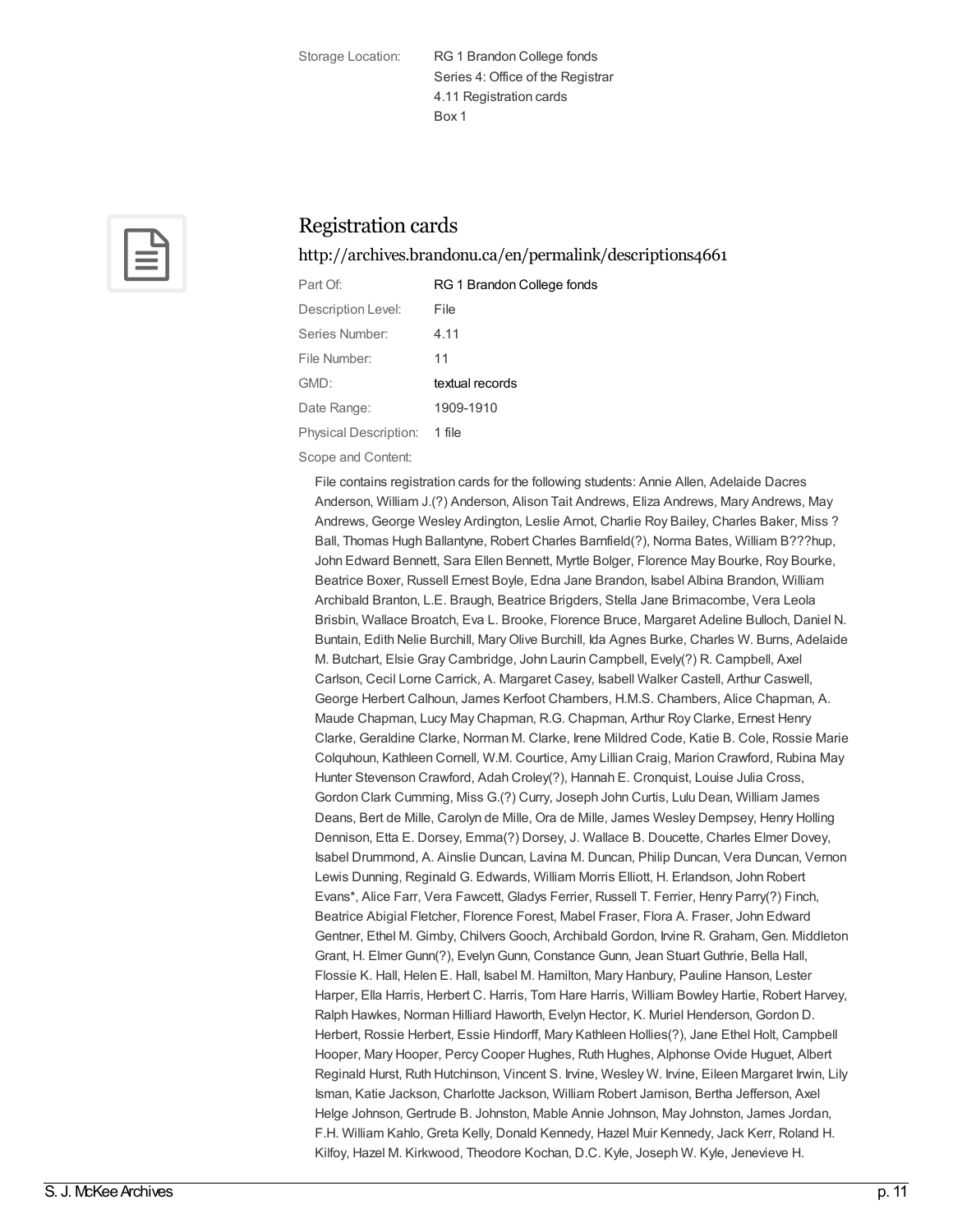Laidlaw, Bessie Lane, Elma Gladys Lane, Robert James Lang, Ole Larson, Jane R. Latimer, Annie Langhton, Fred James Lawson, Alexander Howard Leask, Jack R. Lee, Vera Leech, Alfred E.D. Lines, Frank W. Linnell, Charles Edward Little, Grace E. Little, Ruby Little\*, Vonnie Claire Littler, J. Estelle Long, Kathleen L. Longworth, Byron A. Log??, Harry Luraas, Jack Maley, Letty Morrison Manzer(?), Ida Marie Matheson, Cornelius Kelly Mathewson, Gladys Mathie, Jessie Mathieson, Edna E. Maxwell, Violet E. May, Alastair Forbes Menzies, Marie Nesta Middleton, Alfred John Dennis Milton, Jim Mitchell, George E. Moffat, James A. Moffat, James Ernest Moffat, John A. Monson, Bernard A. Moon, Alice Mooney, Etta M. Moore, William Alexandra Morden, Oscar Wentworth Morrison, Ina Mumby, Thomas Murphy, Janette Neta Murray, Jennie McArthur(?), Muriel Vivian McCamis, Eva G. McCaul, J.W. McCormick, E. Muriel McDiarmid, David McDonald, Jennie E. MacDonald, Helen Marjorie Macdonald, Margaret Jane McDonald, James McEwen, Florence Eva McFadyen, Hamilton McFadden, Nora McFadden, Mary McGregor, John McGregor, John Fouler McGregor, Marjorie Evelyn McGregor, Lawson McKague, Jas. R. MacKay, Christina Evelyn McKechnie, James Harris McKee, William Carey McKee, Finlay McKinnon, Fraser R. McKinnon, Gertrude McLaughlin, William Roy McLachlan, George Corbett McLeod, Maggie McLure, Glennie McNeil, Hattie McNicol, Ritchie (Archie Marquis) Macpherson, Jean McPherson, Violet Macpherson, Robert McQueen, Gertie McRae, Willie Findly McRae, Maud Kathleen McTaggart, Irene G.S. McVicar, John Edward McVicar, Lillian Ann McVicar, Ole Nordine, Arvid J. Nordlund, John Buckley Nield, Selma Emeline Olstad, David L. Orriss, Arthur Orris, Ethel Winnifred Osborne, Hugh Stanley Osborne, Vera Lillian Palmer, Ilea(?) Parker, Arthur Owen Parry, Vivian Pascoe, Olga Pachal, Dorothy Paterson, James Albert Peaslee, Miss C(?) Pelton, Edward E. Perkin, Mrs. A. Peterson, Abe Peterson, John Peterson, Laura Philllps, Ralph A. Phillips, H.B.O. Phillpott, J.W. Pickard, Bertha Pilling, Albert Pinder, George F. Pinkess, Mary Popowa, Jennie Popowa, Samuel Howard Potter, Livina(?) Jane Power, Beulah Preston, Jessie May Purdon, Marjory Douglas Purdon, Agnes Purdon, Arthur J. Radley, Annie Ramshaw, Helen Raymond, Lottie E. Reeder, Charlie Reeder, Arthur Benjamin Reeder, Kathleen Resser, Edward Stanley Riggs, Olive Mary Robertson, James Robinson, Stanley Robinson, William Yates Roddick, Sadie Beatrice Rogers, F.H. Rogers, William Hubert Rogers, Nettie Ross, Roy Wait Ross, Blanche Edith Rowles, Miss Lena Rudd, Hugh McGilliviray Rutherford, Andrew Rutherford, Mrs. George H. Ruttan, Doris Rymph, Lily Scott(?), May Ella Selman, Janette Burnet Shanks, Mamie Shaw, David John Shory(?), Elizabeth Simonson, Evelyn J. Simpson, Clara Louise Sinclair, John W. Sleight, William C. Smalley, Annie Beatrice Smith, Laura M. Smith, Marion Alexandra Smith, Myrtle E. Smith, Ethel Sopp, Alfred John Sparks(?), Florence Speers, Bertha Speers, Russell West Speers, Gillian(?) Wilhelmina Speers, Muriel Kathleen Steeves, Adne Stuckey, Margaret Helen Strang, Charles Merle Strome, Bedford Tingley, Dorothy Trotter, Hilda M. Trotter, Meryl Trumbell, Nellie Tucker, Vivian Tucker, Amelia Umbach, Ruth Underhill, Flossie M. Underhill, Oz?o Edwin(?) Underwood, Percy W. Underwood, Herbert Harper Valens, Emma Vickberg, Eric Vickberg, Ernest Harold James Vincent, Arthur Herbert Vizard, William John Wade, Stella A. Waite, Gladys M. Ward, Frank E. Watson, Lily M. Watson, Nellie Watson, Fanny Evelyn Whitman, Henry Fredolf Widen, William Ezra Wilkin, Margaret Williams, Katherine Winton, Reginald Wood, Ida Atkinson Wright, Ola Wright, Alfred S. Young, John A. Young, and Vera Claire Zink.

Notes:  $*$ J.R.C. Evans: Future President of Brandon College (1928-1959). \*List of classical music pieces of backside of Ruby Little's registration card. Storage Location: RG 1 Brandon College fonds Series 4: Office of the Registrar 4.11 Registration cards Box 1

#### Registration cards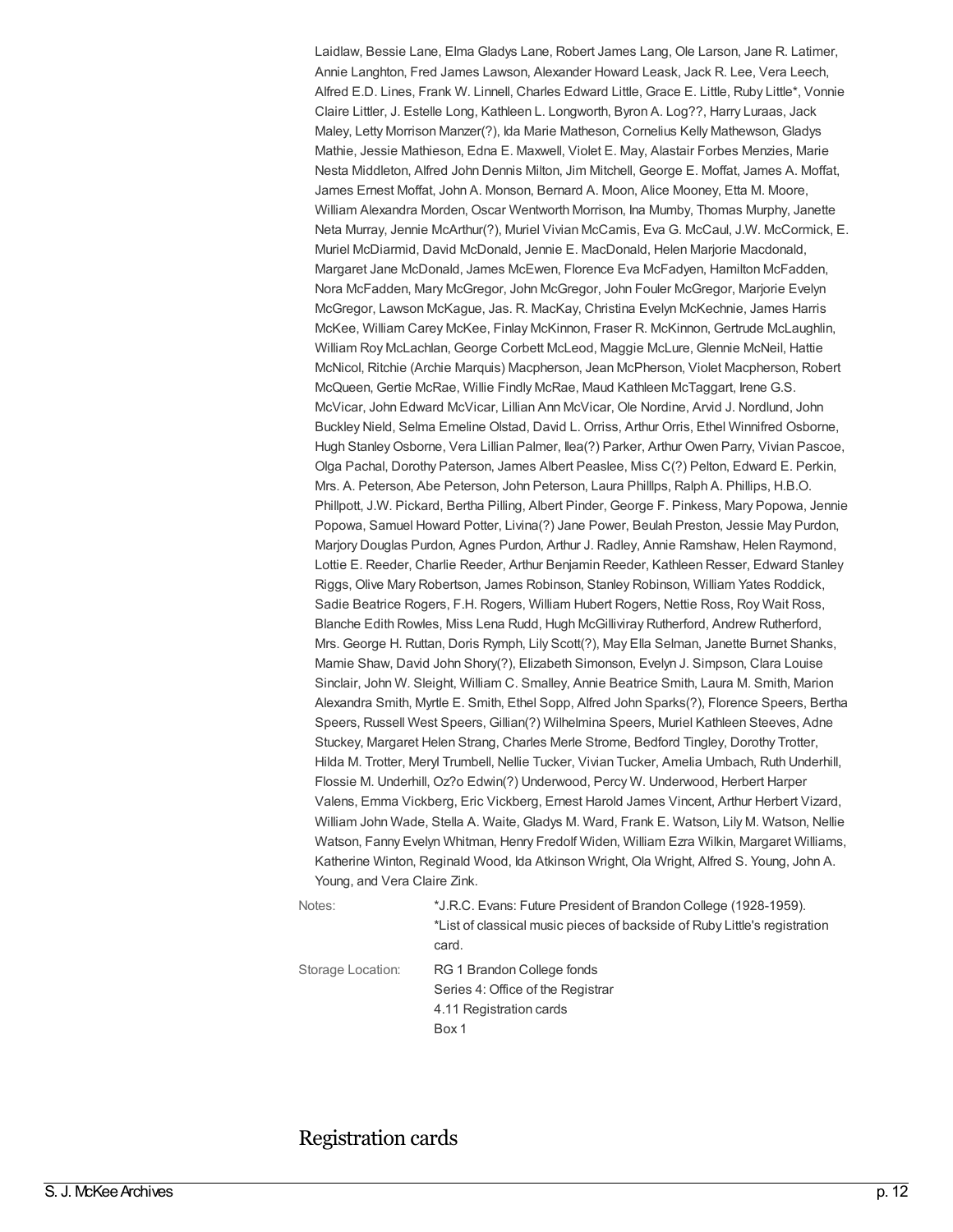#### <http://archives.brandonu.ca/en/permalink/descriptions4662>



| Part Of:              | RG 1 Brandon College fonds |
|-----------------------|----------------------------|
| Description Level:    | File                       |
| Series Number:        | 4.11                       |
| File Number:          | 12                         |
| GMD:                  | textual records            |
| Date Range:           | 1910-1911                  |
| Physical Description: | 1 file                     |

Scope and Content:

File contains registration cards for the following students: Mary Beale, Gladys Ellen Morris, Jane Ethel Holt, George Nelson McBride, Sadie Beatrice Rogers, William Benjamin Cunningham, John Leslie Thompson, William Cooper Scott, Alexander Grant Depter, Robert Archibald Thompson, James Harris McKee, Rowen Beaubier Tedder, Percy William Underwood, Edna Muriel McDiarmid, Kate Muriel Henderson, Vera Leech, Evelyn Juliann Simpson, WellingtonGeddes Rathwell, Roy Albert Victor Treder, William Henry Smith, Ruth I. (?)E. Harkness, Kathleen A. Johnson, Vera Zink, Sarah Alice Young, Helen Lucille Raymond, John Edward Rowan, Thomas Murphy, Arthur James Radley, James Robinson, Sarah Mabel McKee, James Kerfoot Chambers, Jack Kerr, John N.(?) Penoff, Elsie Gray Cambridge, May Beryl McQuarrie, Florence Chapman, Lucy May Chapman, Annie Gladys Chapman, Kathleen L. Longworth, James Alexander Allen, William Yates Roddick, Atlee(?) Roddick, Bertha Richards, Ella Louise Helliwell, Russell Ferrier, William Hubert Rogers, Clara McNair, Alison Tait Andrews, Jessie Margaret McNeil, Myrtle Lavinia Baker, John Campbell Hooper, Mary Kennedy Hooper(?), Ernest Harold James Vincent, Margaret Ethel C??liffe, Marguerite Mitchell, James Hood Dunlop, Mary C. McDougall, Pearl Pillsworth Elmore, Ole Nordine, Jacob Wenman(?), Axel Carlson, Marjorie Evelyn McGregor, Lucas Arden Smith, Frank Talbot Smith, Jean Bruce Elliott, Helen Elizabeth Elliott, Esther Magdalene Moore\*, Muriel Vivian McCamis, Salome Evelyn Singleton, John Lorne Williams, Alice Isabella Farr, Lulu May Walmsley, LucyG. Speers, Margaret Helen Strang, Vera May Long, Annie Viola Swallow, Adelaide Dacres Anderson, Carelton Edger Battell, Sadie MacFadyen, Esther Isabella Forke, Harry Higgins, John Edward Gentner, Henry Knox, MaryOlive Burchill, Laura M. Smith, Alice May Mooney, Anton Marius Nielsen, Icel(?) M. Hodges, Gwen McGregor, Asbjorn(?) Aanders(?) Instanes(?), William Robinson, John Douglas Brown, Ernest Henry Clarke, Harry Nilson, Charles Baker, Ruth A.(?) Hughes, Olive Mary Robertson, Blanch Edith Rowles, Riley Smalley, Henry Axel Erlandson, Marjory Ashley Bucke, Grace Elvie Little, Mary Paul, Jennie Paul, Norma Skitt(?) Bates, Vivian Bernice Pascoe, Frederick James Turner, Kathleen Turner, Leslie Alberta(?) Ward, James Luke Jordan, Mary Louise Andrews, Fred. Hugh William Kahlo, Philip Duncan, Clarence Harvey Innis, Wilfred Gordon Maycock, Eva Jeanette Gimby, Greta Kelly, Whililmina Ann Fisher, Elizabeth Simonson, Lilian A. Campbell, William Cameron Smalley, Findlay William McKinnon, Eileen Margaret Irwin, John Stuart Ovens(?), Robert Harvey\*, Julia M. Ovens, Eva Mary Douglas, Jessie May Purdon, Rossie Marie Colquhoun, Jennie McArthur, John Peat Sinclair, Kathleen Mary Cornell, Elijah D. Pound, William Lee, Annie Lillian Drummond, James Gardiner McKay, Fanny Evelyn Whitman, Oscar James McFadyen, Lavena Millicent Duncan, Ellen Elizabeth Payne, James A. Moffat, Helen Marjorie Macdonald, Anne(?) Matilda F?a?, Axel Helse(?) Johnson, Constance Gunn, Beatrice Abigail Fletcher, Florence Eva McFadyen, Isabel Jamieson Munro, Kathleen Campion, Leila Dinsdale, Laura Dinsdale, L. Elgin Brough, Evelyn Gunn, Russell West Speers, Tom Hare Harris, William Archibald Branton, Jessie May Mathieson, Gordon D. Herbert, Edith Mary Gerrand, David Winton, Gertrude Annie McIntosh, Edythe MaryGordon Henry, George E. Moffat, Albert Reginald Hurst, Fred James Lawson, Agnes Scott Forsyth, Herbert Charles Harris, Ole Larson, Reginald G.(?) Edwards, Flossie Kathrine Hall, Helen Elizabeth Hall, Charlie Merle Strome, Robert James Lang, Charles Elmer Dovey, Harold B.O. Phillpotts, Beatrice Alice Brigden, Helen Maude Nation, Theodore Kochan, Albert Cooper, John Robert Charles Evans\*, Lillian Wilhelmine Speers, Ida Fairy(?) O'Neil, James Wesley Dempsey, James Wilfred Moffat, Andrew Rutherford, Gladys M. Ward, Arvid J. Nordlund, William Gilbbons, Nettie Amelia Ross, Isabel Mildred Hamilton, H. Elmer Green, Marion Ilca Parker,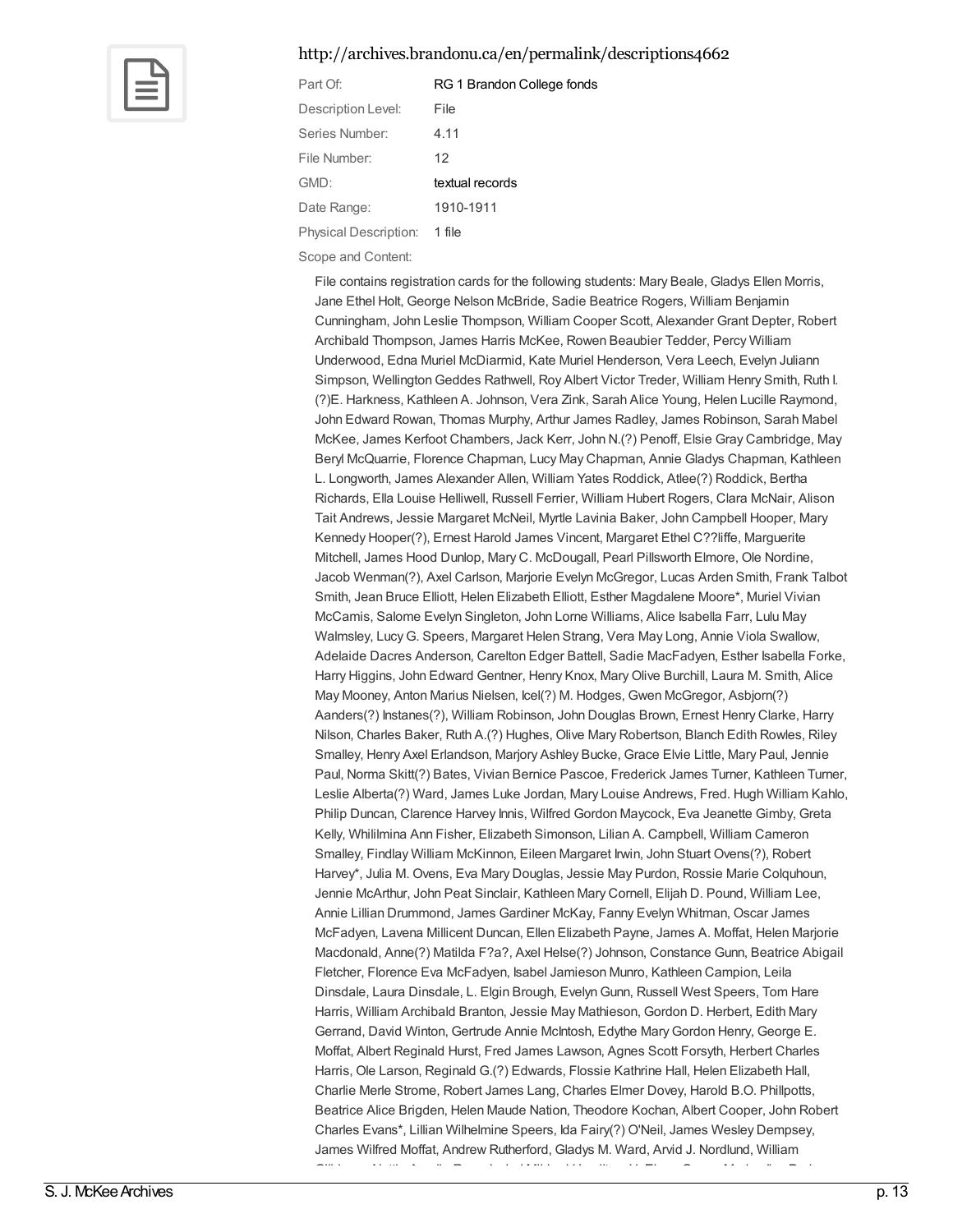Gilbbons, Nettie Amelia Ross, Isabel Mildred Hamilton, H. Elmer Green, Marion Ilca Parker, Annie Lillian Chambers, Bessie Constance Chambers, Archie Gordon, Abe Peterson, Annie Maude Chapman, William Leslie Oliver, Hugh Stanley Osborne, Adah Priscilla Croley, Alphonse O. Huguet, Samuel Howard Potter, Margaret Shields Williamson, Henry Fridolf Widen, Bessie Knowlton, Jennie Grant(?), Karl Anton Hanson, Alfred Johnson(?), John William Sleight, Mrs. D. Durkin, Reginald Hood, Thomas Wilfred Hamilton, William Carey McGregor, William Carey McKee, Norman McDonald, John Fowler McGregor, Charles Gerald Stone, Florence W. Ball, Ethel May Sopp, Aimee Fergus McCallum, Albert Azhur(?) Pinder, Irene Genevieve Survossa McVicar, Charles William Burns, Mary Leileh McGregor, Percy Arthur Hainstock, Myrtle Rosabella Korman, Elmay Pickard, Howard Thomas de Mille, Emil Alexander Lundkvist(?), Andrew James Adams, Ora de Mille, Bert de Mille, Margaret Adeline Bulloch, Ralph Arnold Phillips, James Ernest Moffat, Marion ElizabethGrant, Jas. R. MacKay, Edith Mae Bulloch, Grace Violet Chambers\*, Stella Augusta Waite, Alfred John Dennis Milton, Myrtle Georgina Bolger, Florence May Bourke, Fraser Reid McKinnon, Frank Edward Watson, Mary Alshera(?) Burchill, Maude K. McTaggart, William Ezra Wilkin, Selma(?) Sal??anson, Emma Adrianne Vickberg(?), John L. Campbell, Oscar Wentworth Harrison, Sidney Robert Walley Thursfield, Edwin Roy Bourke, Cecil Lorne Carrick, Leslie Harvey Eyres, Ida Atkinson Wright, William John Wade, Arthur Orris, Olive Lillian McLaren, Arthur F. Valens, Eva Adele Maxwell, Lilian Rose Boorman, G.(?) Ruttan, Nettie Ethel Hughes, Percy Cooper Hughes, James McEachan, Leonard Bloomer, JeanGertrude Smith, William Irwin Stein, Alexander Dempsey, Neil McDonald, Dorothy Marjory Hall, Alina(?) Edith Hall, GordonGibson, John Whitton Pickard, Carolyn A. de Mille, Doris Rymph, James McGibbon Borden, Isabell Duggan, Sophie ? Lee, Anna Mary Lee, JohnGarfield Rathwell, James Albert Irving, V??gie Morton Bayley, Cyril Oscar Briggs, Hattie May Dill, Frank Abbott Millar, Helena Maude Baird, Mary Esther Hill, Rachel I. Hill, Helen Beatrice Holder, Annie Jane Tuttle, Olive Guinevere Tinline, Norman Melville Clarke, Irene I. Kerup, Harvey Alexander Cameron, Madge la Prairie Struthers, Margaret Ross, William Junor Ross, Robert Clegg, Alfred Alexander Fisher, Edith Ronald, Laura Edith Robertson, Margaret Isabelle Fisher, Florence Louise Fisher, Isabel Wright, George Hawking Underhill, William Allan Trout, Eva Leah Hawkes, Paulina Hanson, John Benjamin Bededick(?), Cecil Wright, Ralph Hawkes, Rossie May Herburt, Peter Launcelot Fisher, Margaret Duncanson, Marie Nesta Middleton, General MiddletonGrant, Genevieve Huber(?) Laidlaw, Nellie Tucker, Vivian Tucker, Vernon Lewis Dunning, David C. Kyle, Bruce Nelson Sanford, Charlie Orris, Wallace Broatch, George Alfred Coldwell, William Joseph English, Gurtof(?) Wortin(?), Frank Hill Lawson, Ada Jean Wade, Thomas Benjamin McMillan, Mary Alena Stinson, George Emanuel Anderson, Irene Ethel Conn, L. Irene Smith, Nina Korster(?), Annie McManes, JeanGay, Bertha Hetherington, William Russell MacDougall, Dorothy Vernon Reene, Mable Annie Johnson, Florence Melita Graham, Mrs. M.J. Gammon, Jane Rosemond Latimer, Maynard Rathwell, M. Murray, Beatrice Smith, Agnes Purdon, William James Deans, John Milton Donaldson, Irvine(?) Graham, Stanley Lester Raymond, Ruth Eunice Little, Ella Whiteford, Mary Newton Haight, KathleenGilpin Cook, Nellie Gertrude Irwin, William Morton, Geraldine Martin, Stella Smith, Florence Dodd, Elinore Patterson, Alice Wasse, Gladys Kathleen Gibson, Jessie Edna Spencer, and ? W. Lindbom\*.

| Notes:            | *Esther Magdalene Moore fonds (MG 1 1.5).                       |  |
|-------------------|-----------------------------------------------------------------|--|
|                   | *Dr. Robert Harvey fonds.                                       |  |
|                   | *J.R.C. Evans: Future President of Brandon College (1928-1959). |  |
|                   | *Time table on backside of registration card.                   |  |
|                   | *The upper left section of the card is missing.                 |  |
| Storage Location: | RG 1 Brandon College fonds                                      |  |
|                   | Series 4: Office of the Registrar                               |  |
|                   | 4.11 Registration cards                                         |  |
|                   | Box 1                                                           |  |
|                   |                                                                 |  |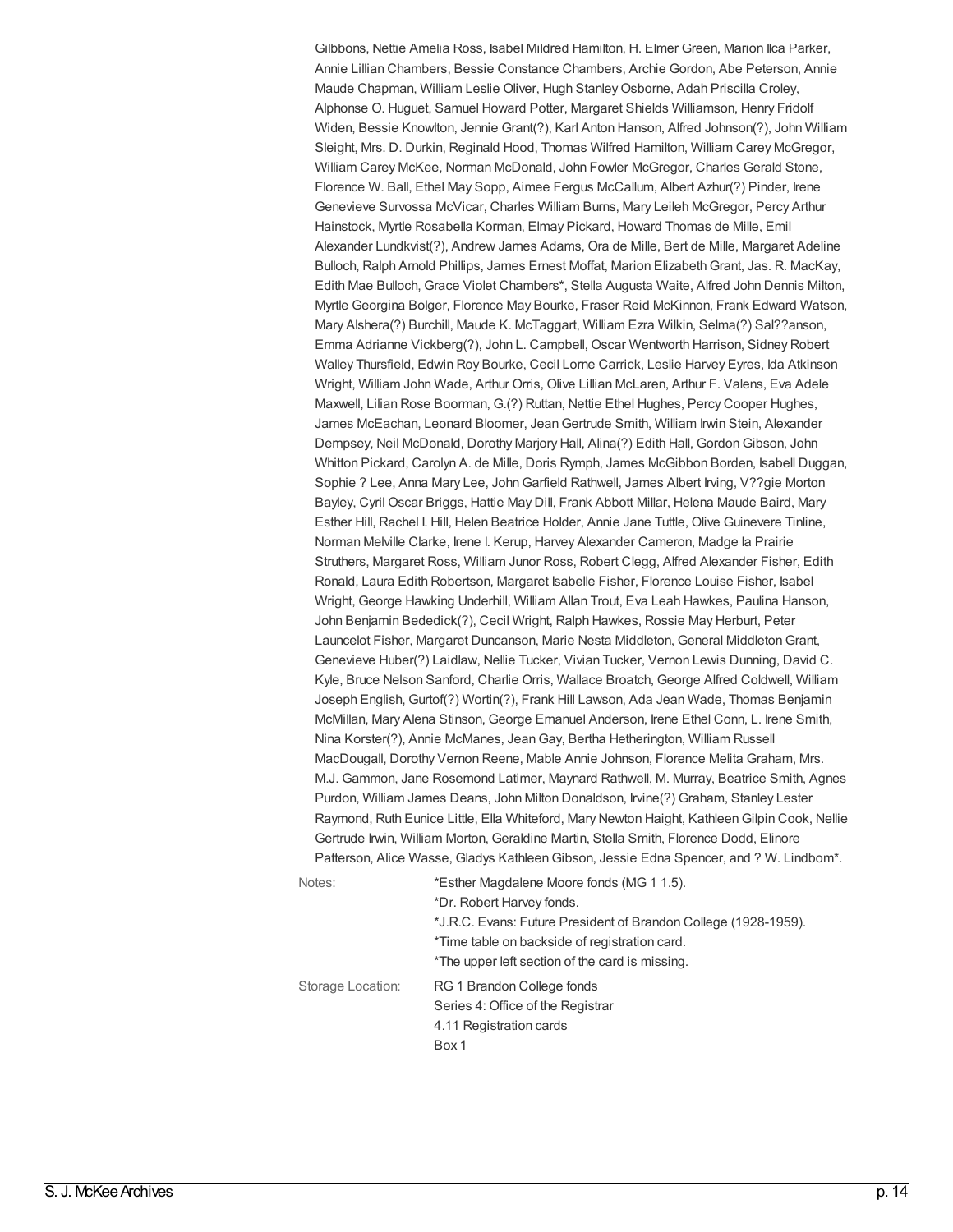

<http://archives.brandonu.ca/en/permalink/descriptions4663>

| Part Of:                     | RG 1 Brandon College fonds                                                                                                                |
|------------------------------|-------------------------------------------------------------------------------------------------------------------------------------------|
| Description Level:           | File                                                                                                                                      |
| Series Number:               | 4.11                                                                                                                                      |
| File Number:                 | 4                                                                                                                                         |
| GMD:                         | textual records                                                                                                                           |
| Date Range:                  | 1902-1903                                                                                                                                 |
| <b>Physical Description:</b> | 1 file                                                                                                                                    |
| <b>Physical Condition:</b>   | Some of the cards had had something spilled on them in the past. The<br>edges of those cards were trimmed in order to separate the cards. |

Scope and Content:

File contains registration cards for the following students: Robert Johnstone McDougall, William Alfred Neff, Gilbert Vincent White, Norman Burke, John Campbell Bowen, Robert McCaul, RoyGordon Macdonald, Donald McIntyre, James Murdoch, Fred H. Fenwick, Beverley Cody, William Parker(?) Freeman, Emanuel Selley, William Angus McPherson Russell, Wilson M. Graham, Jas. W. Carrick, Belle M. Somerville, Mildred R. McKee, L. Muriel Macdonald, Lulu Admay(?) Gorrie, Margaret Ferrier, Idella Gertrude MacGregor, Mary Isabelle Clare Alexander, Adne J. Leech, James Thomas Gamey, Henry Stratten Mullowney, John Stuart Muir, Owen Thomson, Julia Peer Alexander, Sidney Albert Restall, Alexander King, Harold Alonzo Wolverton, Francis JohnGriffith Barber, Leslie Hilton Head, Roy A. Gibson, Allen E. Ross, Edward Brice, John G. Dickson, William Lipsett Robinson, John Othmar Robinson, Albert Lawrence P. Hunter, Percy Neill McGregor, Harold Gould Macdonald, Louise Russell, Arthur Ferrier Valens, Wilbur F. Baker, Alexander Sidney Parnall, Francis William Ball, Henry Norman Honeyman, Archie Lamont, Mary Ellen Brandon, Frank J. Fear, James LeRoy Sloat, Earl Stewart Bolton, Samuel Victor Day, H.S. Sneyd, John Linkison King, Peter C. Robertson, Alfred Stratton, Bedford Almer Tingley, Mabel Ione Mitchell, Nelson Boulton, George Cecil Speers, Jean Dorsey, Norman Bannerman, Ragmar Smith Gumlangson, Thomas John McLay, William JohnGuthrie, W.H. Bulloch, George Nelson Broatch, Charles Angus McCauce, Frederick Arthur Brenton, William Henry Robertson, Jas. Archibald Stevenson, John Johnson, Annie Elizabeth McKillop, Delbert William Nattrass, Adna Blackstock, Arthur George Mallery, James Liggett, Wallace M. Warren, Charles Henry Bryce, Grace Elizabeth Moon, Emma Grace Flaws, Katie McKellar, William HenryOrchard, Earle Richmond Greenwood, Alex McLean Dalgleish, John M. Menzies, Harry Rainbird, William James Boyce, John Edward Kidd, Stuart Campbell, James Wilbert Purdon, William Thomas Frederick Finch, Elba Clare Ramsay, Ruby Irene McCurdy\*, Henry Speare, Othmar Grant, Angus McDonald Dalgleish, Harry Hugo Maguire, George Edgar Frett, Christopher Cochlan, Samuel Cuthbert Robinson, Roland Bell, Grace McLeod, Duncan Arthur Bell, Richard Lloyd Hammill, Bell Thompson, James Tully, Gertrude Hopper, Robert Harold Thompson, Carrie Nelles, Ezra A. Thompson, Alice E.M. Elliott, William Henry Turnbull, Alfred Walker Bell, Christina Macphalter, J.L. Weir, Lucy Birtles, Elwood StaceyGraham, M.J. Hughes, and William Davies.

Notes:  $*$ There is a supply list on the backside of this card. Storage Location: RG 1 Brandon College fonds Series 4: Office of the Registrar 4.11 Registration cards Box 1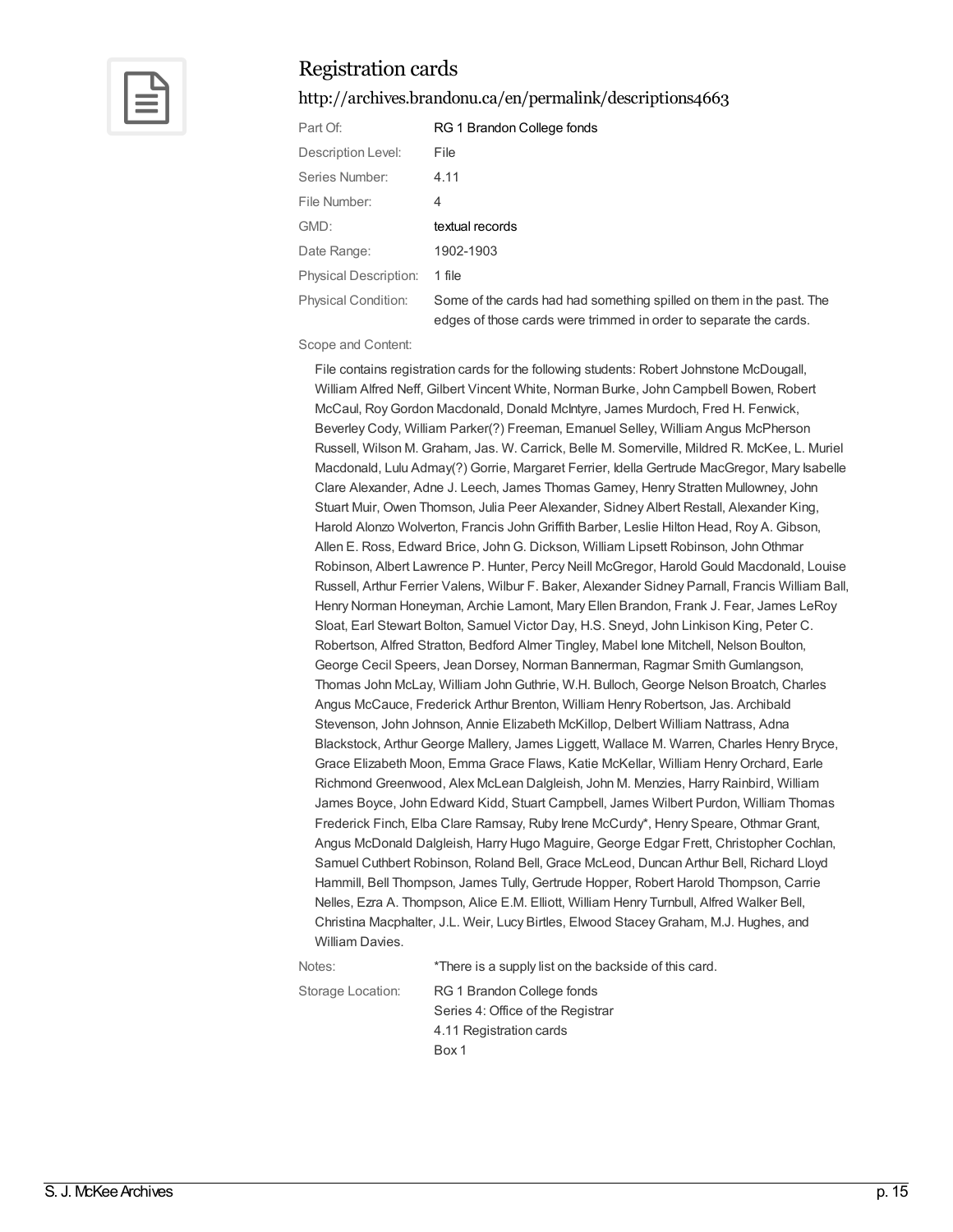

#### <http://archives.brandonu.ca/en/permalink/descriptions4664>

| Part Of:                     | RG 1 Brandon College fonds |
|------------------------------|----------------------------|
| Description Level:           | File                       |
| Series Number:               | 4.11                       |
| File Number:                 | 13                         |
| GMD:                         | textual records            |
| Date Range:                  | 1911-1912                  |
| <b>Physical Description:</b> | 1 file                     |

Scope and Content:

File contains registration cards for the following students: Lillian Edith Imlach, Nina Ferguson, Kenneth Richard Henderson, Alice Ida Patton, Mabel Pearl Templeton, Laura Maud Duff, Jessie Bates, Andrew Sundwall(?), Elmer Carlson, Donald Grant McNeil, Carlyle Douglas, Roy Wilfred Doherty, Clynton Bamford Lynn, Mary Catherine Kennedy, Edna Mae McArthur, Ethel Margaret Cunliffe, Lela(?) May Ardiel, Minnie Hearn, Isabel Mildred Hamilton, Gertrude Jean Good, Margaret Emily Bridgeman, Edna J. McKillican, Eva Mary Blackburn, Nellie Aileen Pickworth, Sarah McKenzie, Edna Jane Brandon, Mrs. N.B. Wallace, Jessie A.(?) Goddard, Edwin Lisle Simpson, Madge Isabel Poole, Grace Ellenor Riddell, Adella Mae Atkinson, Alzina Edith Hall, Sarah Harriet Hall, John Fowler McGregor, Verna Olive Baumunk(?), Margaret Anne McManes, Jean Connell, Florence Alice Dodd, Basil William Smook, Wilfred Irwin Neilly, Rosa Henrietta Muller, Winnifred Alberta Thompson, Florence Mary Speers, Chester Melville McDonald, Mona Azellah(?) Thomson, Katherine May McDonald, Ruth Florence Carlson, Eva Dashney, Muriel Maude Dashney, Ethel Herron, William Gardner, Annie Irene Irvine, Dorothy Evangilene Turner, Arthur Bertram Shorey, Alice Edna Shaw, Grace Shaw, William Duncan McKenzie, Royaston Roger Lamont, Bertha Park, Thomas Roy Jacques, Edyth Jean Wilson, Edna Lamontagne, Rachel Hawkes, Ida Ann Matthews, Winnifred Eunice(?) Dutton, Edna Lewis Powell, Thomas Coldwell, Ruth Christina Rowles, Horace Melville Harvey, Leslie Carlton Wilkinson, Mathew Edward Harkness, Jenny Wood, Ethel Clara Benwell, Ralph Allen Goodman, Mary (Minnie) Jane Johnston, James Albert Irving, Sidney Lloyd Porter, George Garnet Jory, Daniel Paul Benjamin Lade(?), George Dobbyn, James Gordon Jory, Loftus Albert Macguire, George Herbert Foster, Robert McQueen, Marjorie Douglas Purdon, Jessie May Purdon, William Morton, William James Deans, Gilbert Raymond Steen, William Irwin Steen, Frances Sarah Wilcocks, Ralph Morris Harwood, Percy Charles Pearce, Alexander Macleod, Robert Scott, John Davidson, Margaret Diehl, Alex Dempsey, Willaphene Minnie Dorsey, Jean Beatrice Dear, Olive Guinevere Tinline, Kathleen Lulu Reesor, Oscar Wentworth Harrison(?), Leslie Harvey Donald Eyres, Charley Salomon Johnson, James Henry Bell, Charley Minor Johnston, Jean Stuart Guthrie, Arthur Henry Jackson, Angus Arthur Forsyth, Ethel Annis Sanderson, Grace Elizabeth Moon, William Gordon Nichol, Dorothy Marion Kelly, Percy D. Blackburn, Carl Johan Nilsson, Florence Darlington, Percy William Underwood, Anna Johnston, Jeannette Thompson Elliott, Tom Hare Harris, A.J.D. Milton, John William Sleight, William Fred Hugh Kahlo, Tarah(?) Violet Llewellyn, James Wesley Dempsey, George H. Ruttan, Norma Akitt Bates, JeanGertrude Smith, Stella Augusta Waite, Marjorie Carter Sword, David Alexander Innes, James Roy MacKay, James Ernest Moffat, Thomas Wilfred Hamilton, Findlay William McKinnon, Charlotte Genevive Dewar, Bertha Richards, Ethel May Sopp, James Harris McKee, Roland Howard Kilfoyl, William Cameron Smalley, John Whitton Pickard, Vera May Long, Margaret Adeline Bulloch, David Winton, Charles Gerald Stone, Clarence Harvey Innis, Bertha Hetherington, Marjorie Evelyn McGregor, Caleb John Tingley, Archie Gordon, J.R.C. Evans, Sadie Beatrice Rogers, Henry Fridolf Widen, William E. Wilkin, John August Monson, Norma May Hughes, Harley Moody Hughes\*, Florence May Bourke, Andrew Rutherford, Gordon Daniel Herbert, Harriet Lydia Hill, Harry Walker Smith, Horace Arnold Kemp, Reginald Grant Edwards, James Wilfred Moffat, James Wallace Bertram Doucette, Henry Knox, Riley Smalley, John P. Sinclair, Genevieve Huber Laidlaw, Harman Elmer Green, Evald(?) John Hawkinson, Oliver(?) Mowat, Hugh P. Mowat, Barbara Ferguson, Lina Irene Smith, Constance Gunn, Lilian Wilhelmina Speers, Axel Helge Johnson, Adelaide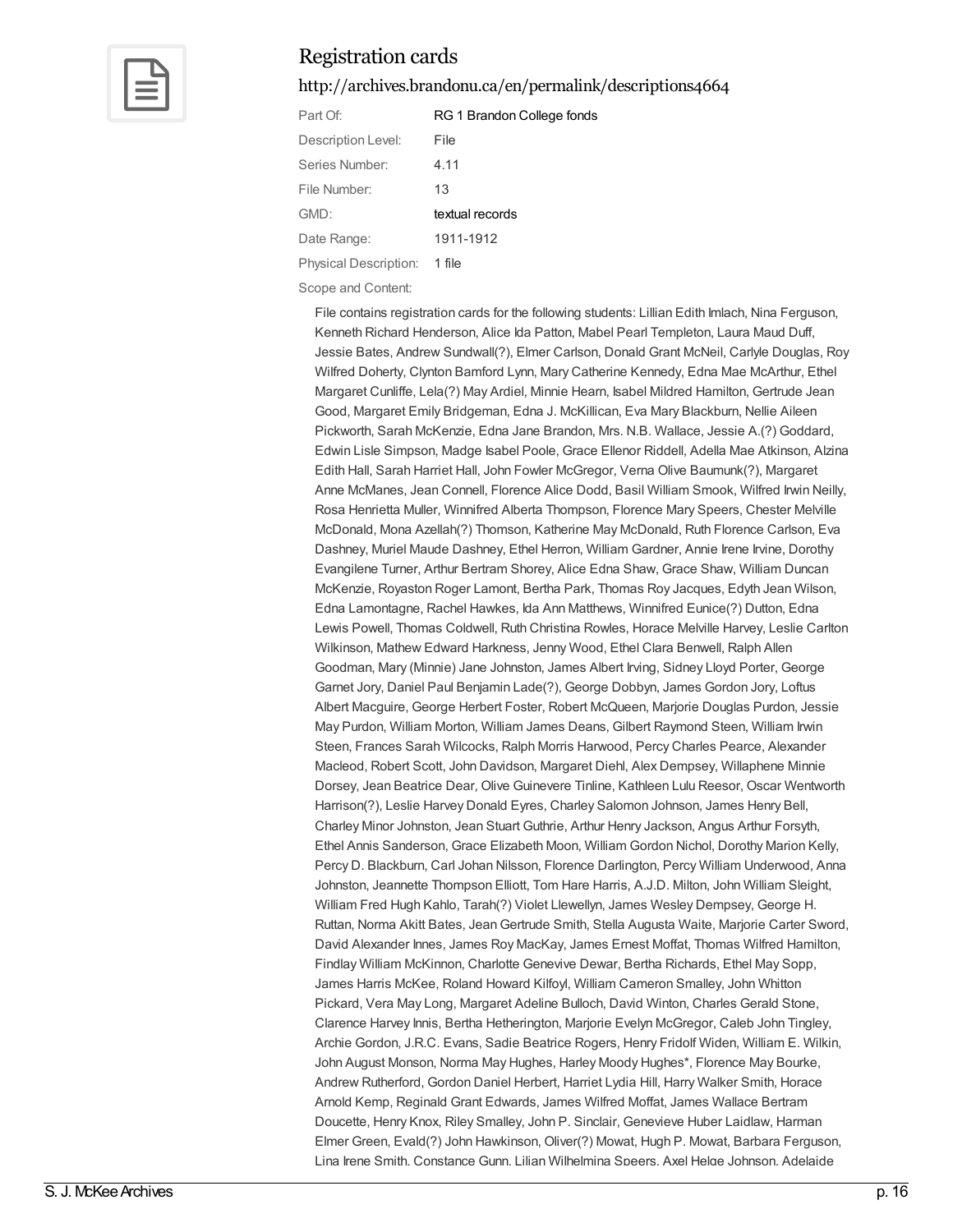Lina Irene Smith, Constance Gunn, Lilian Wilhelmina Speers, Axel Helge Johnson, Adelaide Dacres Anderson, John Leslie Thompson, John Douglas Brown, William Robinson, Edith Mary Gerrand, Frances Susanna Claribelle Irvine, WellingtonGeddes Rathwell, Mary(?) Louisa Colquhoun, George Elmer Moffat, Helen Winnifred Holmes, AmyGladys Scott, Katie Samantha Scott, Ames Andrew Adams, Vernon Lewis Dunning, Bessie Knowlton, Flora Alexandra Fraser, Lucy Eleanor Beaubier, Charles Henry Koester, Robert Allan McKee, Fred. James Freer, James Gardiner McKay, John Harold Forshaw, Libbie Lyle Ross, Annie Lillian Drummond, Gertrude May Reid, Harvey Alexander Cameron, William Henry Smith, John Stuart Ovens, Julia MayOvens, John Kerr, Alf Johnson, Ralph Arnold Phillips, Geraldine Marguerite Martin, Olga Christine Johnson, Helen Elizabeth Hall, Beatrice Clara Hall, Rossie Marie Colquhoun, Frederick Alexander McNulty, Vivian Bernice Pascoe, Jessie May Mathieson, Esther Magdalene Moore\*, Philip Duncan, John Roland Crockett, Marjory Ashley Bucke, Kathleen Augusta Johnson, Isakel Wright, Ida Atkinson Wright, William Junor Ross, Margaret Jean Ross, Kate Muriel Henderson, Herbert Charles Harris, Annie Gladys Chapman, Florence Chapman, Mary Currie, Jean Myrtle MacLaren, Margaret Helen Strang, Muriel Vivian McCamis, Helen Lucille Raymond, Andrew Lindquist, Lars L. Moew(?), Hugo Oldenburg, Maud Kathleen McTaggart, Ole Larson, Cordelia Gill, Nellie G. Irwin, Eva Gertrude Busby, Elijah D. Pound, Ernest Harold James Vincent, Greta Augusta Lief, George Frederick Fisher, Arthur James Radley, Myrtle Georgina Grace Bolger, Doris Olive G. Rymph, Oscar James McFadyen, Reginald Wood, Robert Wellington McBain, Willie Robert Busby, Ormond Richard Deacon, Rossie May Herbert, Olive Acla(?) Beulah Merrell, Ida Fairy(?) O'Neil, Lavena(?) Millicent Duncan, Leonard Elgin Brough, Leslie A. Ward, Ole Nordine, Mary Newton Haight, Herbert Lynn Gainer, Samuel Howard Potter, Stanley Herbert Miskiman, Isabell Mary Emily Moffat, Grace Elvie(?) Little, Irene Alberta Kennedy, Edna Muriel McDiarmid, William Benjamin Cunningham, James Allen, Robert Harvey\*, Dorothy Evelyn Paterson, Mary Kennedy Hooper, John Campbell Hooper, Vera Leech, Evelyn J. Simpson, Annetta Ruby Cunningham, James Herbert Mitchell, Harold Bernard Owen Phillpotts, KathleenGilpin Cook, Ernest Henry Clarke, Ethel May Forke, Grace May Wilson, Thomas Murphy, Harry Wilson(?), Robert James Lang, Arvid John(?) Nordlund, Axel Carlson, Charles Edgar Adey, Ellsworth Earle Macdonald, Francis Terry Thomson Storey, Olive May Warren, Evelyn Clark, Sarah Alice Young, Edward Stanley Riggs, Gladys Ellen Morris, Greta Kelly, James Haldane(?) Roy Millar, John Ashley Maley, Russell Thompson Ferrier, James L. Jordan, Edith Luke Whitehead, Icel(?) May Hodges, Charles Baker, Myrtle Elisabeth Lumbard, Guddman John Sigurdson, Jane Ethel Holt, Ernest Russel Hardaker, James Robinson, Jessie Edna Spencer, Alice May Mooney, Bessie Christena Yeoward, Veda Josey Perrault, Evelyn Louisa Spiers, Myrtle Olive Washington, Bessie Agnes Lind, Frederick Jewell Aikens, Herbert E. Linten, Rose Mary(?) Wilson, Velma Anna McLennan, Lillian Dunnett, Pearl Jennie Davidson, John Rees, James Alexander Moffat, Edith Jane Brown, Hilda Montgomery Trotter, Laura Winifred Hyndman, Jenny Simpson Crammond, Jennie Mason Turnbull, Nettie Amelia Ross, Vera Claire Zink, Jennie Dunlop, LillianGeorgena Scott, Gladys Monteith, Ella Jule Smale, George Henry Dagley, Asbjorn Anderson Inctanes, Dorothy Vernon Reene, Gertrude Iola(?) Stone, and Ruby Muriel Fry.

Notes:  $*$ Joseph E. Hughes fonds. \*Esther Magdalene Moore fonds. \*Dr. Robert Harvey fonds.

Storage Location: RG 1 Brandon College fonds Series 4: Office of the Registrar 4.11 Registration cards Box 1



Registration cards<br><http://archives.brandonu.ca/en/permalink/descriptions4665>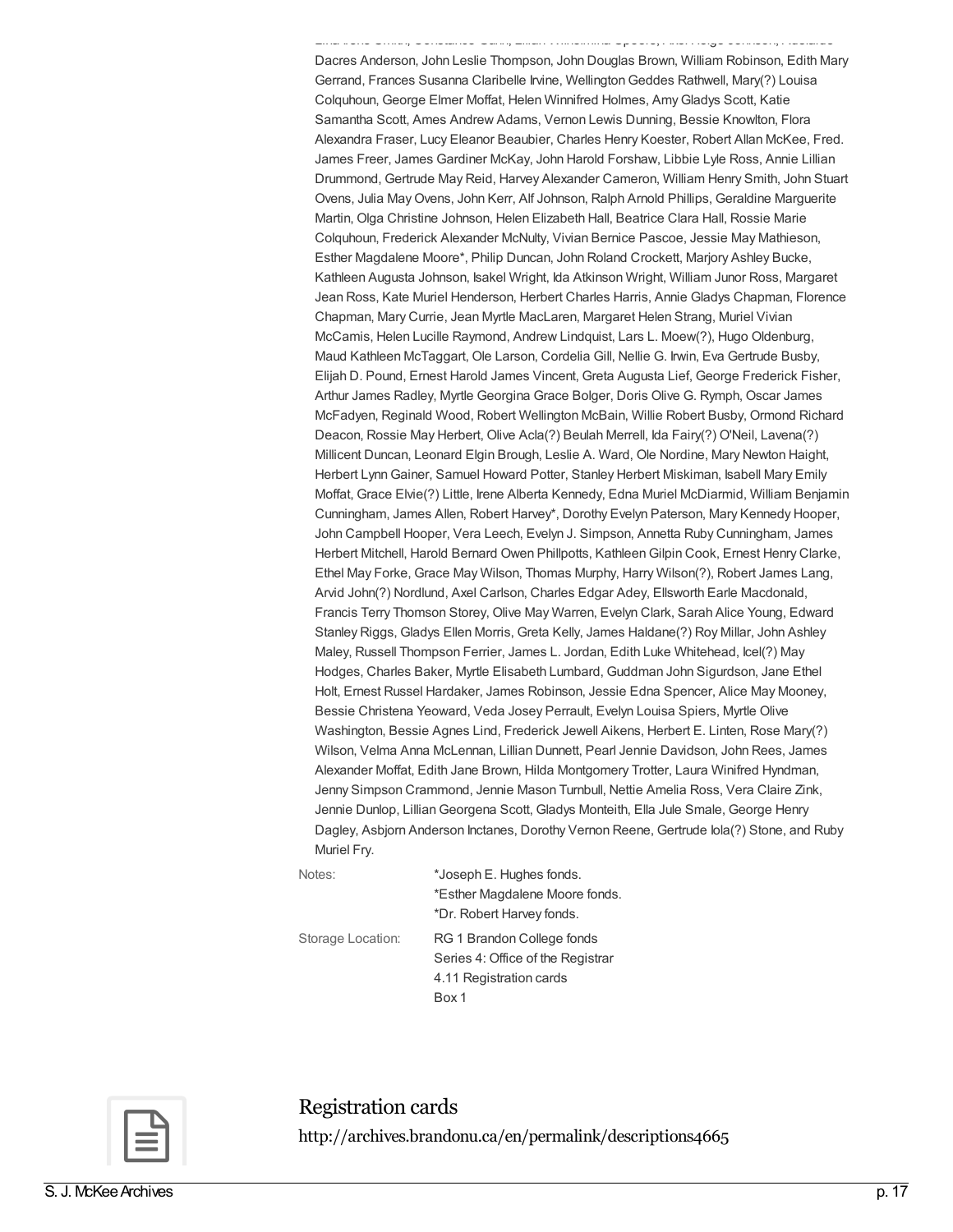| Part Of:                      | RG 1 Brandon College fonds |
|-------------------------------|----------------------------|
| Description Level:            | File                       |
| Series Number:                | 4.11                       |
| File Number:                  | 14                         |
| GMD:                          | textual records            |
| Date Range:                   | 1912-1913                  |
| Physical Description: 2 files |                            |
| Scope and Content:            |                            |

File contains registration cards for the following students:

14a: Georgina Agar, Marion Laura Dauncey, Dorothy Margory Hall, Lucy Eleanor Beaubier, HelenGreye(?) Liddon, Gertrude Aola(?) Stone, Maude Campbell Davison(?), Marie Rosalind Mathie, Walter White, Bertha May Plant, WIlliam James Deans, Lily Beatrice Bevan, William Lloyd Fox, Annie Kate Wood Evans, Ethel Blanche Budd, Cassie Luella Melhuish, Alice Tena Patti West, Thomas Francis Blight, Francis Blight, James William Stranks, John MacGregor Menzies, Nancy C. Davison, Esther Magdalene Moore\*, Jessie Agnes Kirkland, Leonora Alice Pilling, James Andrew Adams, Edgar Ernest Tilley, Sig?ad M. Olsen, Ruth Eunice Little, Edith Marion Little, Clarence Akitt(?) Bates, Hilda Dorothea Johnson, James Alexander Allen, Thomas Coldwell, Stuart Ovens, Ella May Anderson, Cyril Oscar Briggs, James Fraser McLennan, Daniel Fleming Pack, Wilhelmina Ann Fisher, Annie Black, Annie Morrison, Isabel Raine, Isabel Mildred Hamilton, Edna Jean Hamilton, William Duncan McKenzie, Jean Douglas Willmott, Charles Edgar Robertson, Mathew Edward Harkness, Charles William Ketcheson, Chester Melville McDonald, Harold Anthony Berry, George Hawking Underhill, John Wesley Chambers, Edwin Julius Carsten(?), Florence Naomi Waddell, Ethel Margaret Rourke, Ralph Morris Harwood, Reuben Simon Johnson, Victor William Johnson, Sydney Herbert Lye, Alice Elizabeth Caulthard, Frederick Garnet Grant, Audrey Harold Stevens, Annetta Ruby Cunningham, James Bavin Rowell, Mary Isabelle Green(?), Mary L. McGregor, Louise Carrick, Nellie Mable Ireland, Clara Edith Fortune, Anna Elizabeth Diamond, Minnie Marie Frisch, Minnie Howard, Charles Roy Stewart, William Percy McGregor, Katherine Diamond, Grace Clayton, Norman R. McDonald, Lillie Letitia Clark, Emma Josephine Johnson, Cecilia Margaret Hall, Frank Sterling Irving, Basil W. Smook, Sydney Lloyd Porter, Aaron Hargreaves, John Buckley Nield, Arthur Herbert Pullen, Maud Lilian Phelps, William Hnyherchuk, Eleanor Benson, Roy James Shaw, David Winton, Beatrice Ethel Clendening, Edmund Howard Olmstead, Mrs. F.G. Poole, Pearl M. Sharpe, William John Moffatt, Florence May Bourke, Harold Fletcher Shillington, Vernie Garvin Shillington, Leslie Harvey Donald Eyres, Harry Leslie Burke, David Allan Burke, Beatrice Alice Brigden, James B. Akehurst, Herbert Victor McLeod, Ada Jean Wade, Grace Elizabeth Moon, Walter Russell Hosie, Donald Grant McNeil, Martha Olivia Olsson, Archibald Edwin Pryke, Ella Mildred Rourke, Mary Althera(?) Burchill, John Judson Mumm, Earl Erik Dahlstrom, Muriel Ross, Alexander Evan Venables, Earl Stanley Dixon, Stephen Martin Doroschuk, Arthur Henry Jackson, Sarah Harriet Hall, Alexander Howard Leask, William Robinson(?), William F.H. Kahlo, William Carey McKee, Muriel Marguerite Lloyd, Alzina Edith Hall, Ernest H.J. Vincent, James Roy MacKay, Winifred Nairn, Jessie Bruce Elliott, Horace Arnold Kemp, Charles Gerald Stone, Gertie Christina(?) Stromgren, John Whitton Pickard, Fraser Reid McKinnon, James Ernest Moffat, Aileen Horton Fry, Thomas Benjamin McMillan, Henry Fridolf Widen, Delbert Russel Poole(?), Janet Myrtle McLaren, Donald Kippen, Arvid John Nordlund, Reginald Grant Edwards, Mrs. V.A. Snyder, John Robert Charles Evans, Ruby Muriel Fry, Irene Mildred Coade, Harry Walter Smith, Josiah Arkins(?) Scott, Gladys Rose Ferrier, Andrew Rutherford, William Earl Bolton, Alonzo Thorpe, WellingtonGeddes Rathwell, Bessie Knowlton, Rose Bellamy, Caleb Jno. Tingley, Charles Cromwell Williams, JosephOren Cummins, James Robinson, Elijah D. Pound, James Wallace Burton Doucette, EdithGrant Lee, Stanley Herbert Miskiman, Julia MayOvens, Jack Kerr, Ethel May Forke, Herbert Charles Harris, Tom Hare Harris, Muriel Vivian McCamis, Lilian Wilhelmine Speers, Riley Smalley, Wallace Ross Donogh, Axel Helge Johnson, Ward(?) Ramsey(?) Davis\*, Beulah M. Griffin, Rose Annie Gertrude Lines, Archibald Gordon, Victor Coen, Ruth Ella Clare Morgan, Duncan McDonald Olmstead, Ellen Helen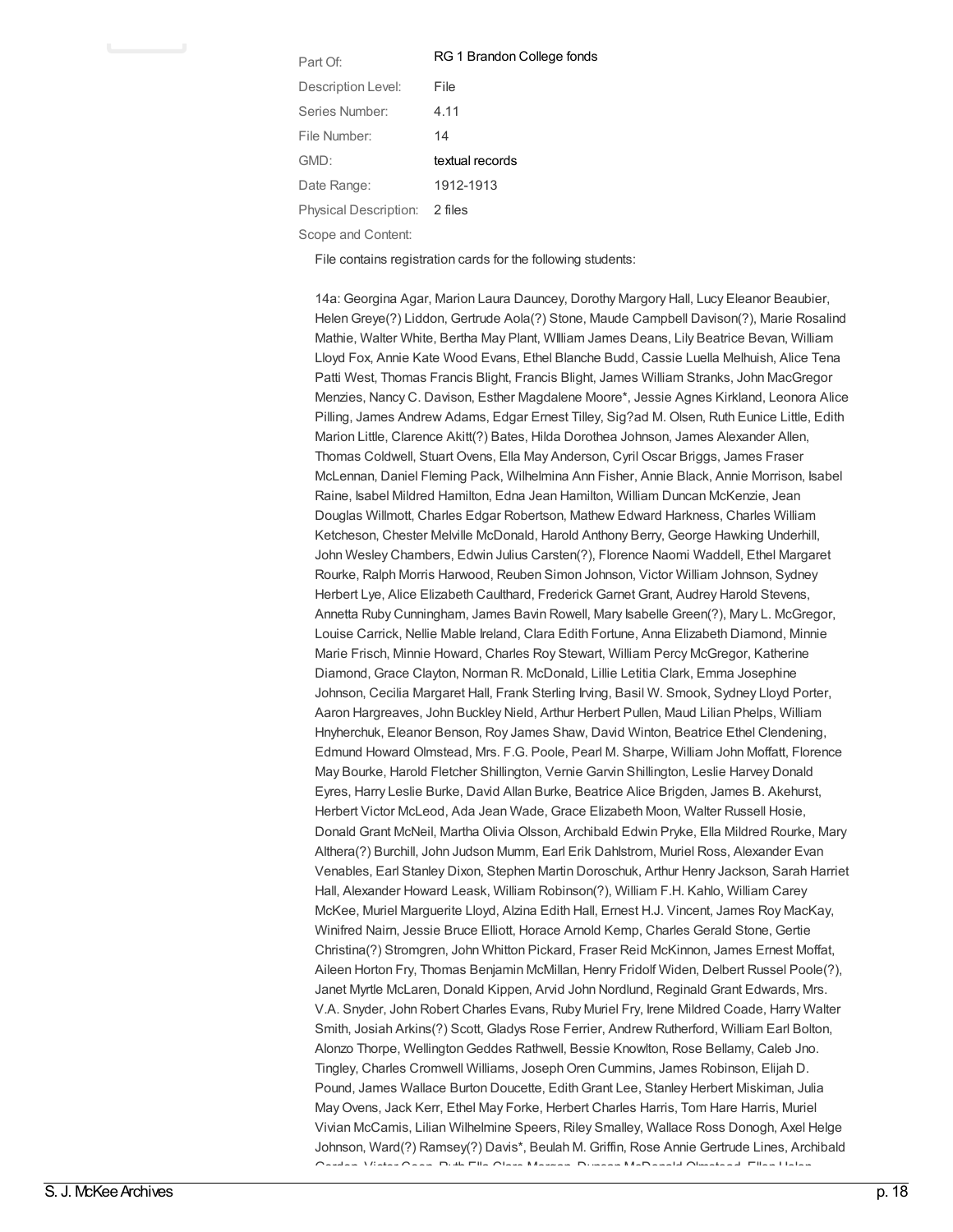Gordon, Victor Coen, Ruth Ella Clare Morgan, Duncan McDonald Olmstead, Ellen Helen Anderson, Vira May Long, John Peat Sinclair, Henry Knox, Oliver Urbin Chapman, Philip Duncan, Cordelia Gill, Evelyn Clare Campbell, H. Elmer Green(?), Reginald Wood, Charlotte Genevieve Dewar, Ida Atkinson Wright, Isabel Wright, Kate Muriel Henderson, AmyGladys Scott, Georgie Alexander Lockhart, Gladys Huber Laidlaw, Wilma Alexandra Anderson, Douglas Edmund Bourke, Catharine Alice Bourke, Oscar James McFadyen, Icel(?) May Hodges, Genevieve Huber Laidlaw, Myrtle Aernnie(?) Stevenson, Vivian Bernice Pascoe, Robert Wellington McBain, Clara Evelyn Hardaker, Edith MaryGerrand, Harry Cecil Mitchell, James Herbert Mitchell, Robert Flemming Jackson, Frances Sarah Wilcocks, Earl Nicholas Livingston, Clarence Harvey Innis, Sarah Alice Young, Dora Isabel Hettle, Arthur James Radley, Marguerite Bullock, John Leslie Thompson, May Harveline Dowling, Robert James Lang, Robert Allan McKee, Gertrude May Reid, Bertha Park, Myrtle Ar?tta McTavish, Kathleen Gilpin Cook, Nester Sabina McConnell, Lillie Lyle Ross, Percy William Underwood, Eva Wade, John William Sleight, William Ezra Wilkin, Robert Harvey\*

14b: Charles Henry Koester, Edwin Calder Miskiman, Ida Fairy(?) O'Neil, Helen Jessie McDonald, Kathleen Augusta Johnson, Ole Nordine, William Saint George Hollies, Marjory Ashley Bucke, Evelyn Clark, Daisy Fenwick, Ella Ashton Mode\*, Axel Carlson, Iva Mary Griffith, Frederick George Fisher, William Benjamin Cunningham, Lucy May Chapman, Mary Frampton, Annie Gladys Chapman, Kathleen Reesor, John Ashley(?) Maley, Ernie R. Hardaker, Charles Edgar Adey, Harold Alexander Fairbairn, James Harris McKee, Jean Marion Pickett, Flora Alexandra Fraser, Geraldine Margaret Martin, Gladys Hannah Waters, Florence Marion Gillies, Alice Annabell McCormick, Nina Mildred Ferguson, Arthur Ost Millions, Maynard Sarah Rathwell, Robert John Connor, James Clare Connor, Howard Eugene Poole, Delancey Roland Davis, Constance Gunn, Margaret Willmott, Carman Lisle Badgley, Leslie Alberta(?) Ward, Harley Moody Hughes, Herman John Ferrier, Gordon Daniel Herbert, Helena Augusta Kennedy, Nettie Amelia Ross, Jennie Mason Turnbull, John Campbell Hooper, Leroy J. Bouck, Johan Alfred Johnson, Charles Ganong Whidden, Myrtle Gerogina Bolger, Guddman John Sigurdson, Henry Alexander Irwin, Evan Whidden\*, Elizabeth Dorothy Mooney, Laoura Teressa Leverington, Alice May Mooney, Myrtle Elizabeth Lumbard, Evelyn Juliana Simpson, Alberta Sahara(?) Jones, Marie Cameron, Marie Caroline Mallory, Josephine Mallory, Harriett Crawford, Lina Irene Smith, SusanGwendolynne Whidden, Albert Duncan Munro, Bessie Marie Ballweber, Annie Laurie Laughton, Mable Dermody, Edna Jeanette McKillican, Eva Mary Blackburn, Annie Lillian Drummond, Pearl Margaret Chapman, Inga Hannah Iverson, Annie Marie Leverington, Marion Leta Cody, Dorothy Vernon Reeve, Ethel Margaret Cunliffe, Helen Elizabeth Hall, Mary Kennedy Hooper, Laura A. Wrye, Gilberta Kathleen Partridge, Edna May Koester, Vivian Ellenore Tucker, Nellie Viola Tucker, and Marguerite McFadden.

#### Notes:  $*$ Esther Magdalene Moore fonds.

|                   | *Son of Rev. G.B. Davis who, with Dr. John Crawford in 1879 at Rapid        |
|-------------------|-----------------------------------------------------------------------------|
|                   | City, MB, undertook the creation of Prairie College as a Baptist seminary   |
|                   | to train Baptist ministers for the Canadian west. G.B. Davis' brother, John |
|                   | Davis, who participated in the Prairie College project later published      |
|                   | "The life story of a leper :autobiography of John E. Davis, Canadian        |
|                   | Baptist missionary among the Telugus." The book is located in Rare          |
|                   | Books BX6251.D295 1918.                                                     |
|                   | *Dr. Robert Harvey fonds.                                                   |
|                   | *Was the daughter of Dr. R.H. Mode, who taught theology at Brandon          |
|                   | College and who became involved in a controversy over the curriculum        |
|                   | taught at Brandon College because of comments made by him at a              |
|                   | convention of Baptists in Vancouver in 1912.                                |
|                   | *Evan McDonald Whidden fonds.                                               |
| Storage Location: | RG 1 Brandon College fonds                                                  |
|                   | Series 4: Office of the Registrar                                           |
|                   | 4.11 Registration cards                                                     |
|                   | Box 2                                                                       |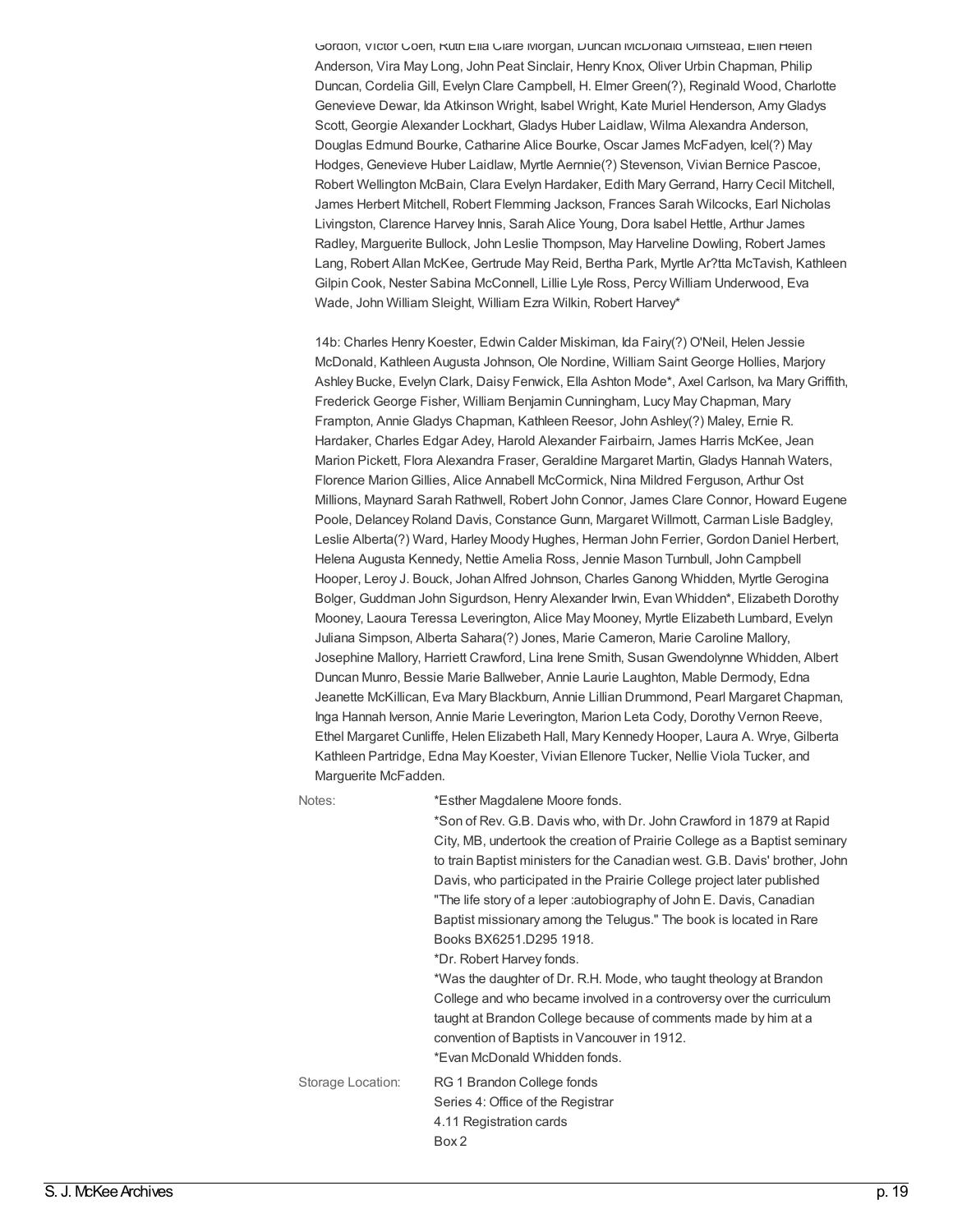

#### <http://archives.brandonu.ca/en/permalink/descriptions4666>

| Part Of:                      | RG 1 Brandon College fonds |
|-------------------------------|----------------------------|
| Description Level:            | File                       |
| Series Number:                | 4.11                       |
| File Number:                  | 15                         |
| GMD:                          | textual records            |
| Date Range:                   | 1913-1914                  |
| Physical Description: 2 files |                            |
|                               |                            |

Scope and Content:

File contains registration cards for the following students:

15a: Thomas Francis Blight, Kathleen May Gordon, William Kenneth Gordon, Myrtle Althena Matchett, John Hart, Wilma Alex Anderson, Eleanor Beaubier, Margretta Kelly, Dorothy Evangeline Turner, Grace Agnes Bell, Alice Catherine Membery Bate, Hattie Esther Barlow, Helen Annie McGregor, May E. Thompson, Muriel Margurite(?) Lloyd, Ethel May Johnson, Flora Grace Irish, Walter E. Westman, Carr Adams, Helen Francis Johnson, Lois Winnifred Corbin, Mrs. Alex Shewan, Mrs. J.S. Clark, Mrs. W.N. Finlay, Mrs. H.L. MacNeill, Mrs. H.P.Whidden, Mrs. E.J. Maley(?), Mrs. J.M. Robertson, Mrs. S.H. Bower, Margaret Mayne Fortune, Mrs. J.F. Kilgour, Claire S. Dable, Richard Earl Dixon, Mary Harrison, Martha Cameron, Mable Pigeon(?) Bryden, Annie Beatrice Smith, Mabel Lillian Shorey, Leslie Harvey Eyres, John Carlson, F.A. Hitchock, Evan Davies, Johan Alfred Johnstone, Esther Magdelene Moore\*, Michael Baran, Jean Myrtle MacLaren, Alexander Stewart, Rossie Marie Colquhoun, John Henry Robertson, NelsonGilchrist, George Edgar Hardy, Vini(?) Dedohlia(?) Westman, Orlow Beryl Smith, Genevieve Huber Laidlaw, Daniel F. Pack, Aleta Kathleen Burchill, James Fraser McLennan, Harry Stone Harris, Hannah Bentsen, James B. Rowell, Gertrude Amelia Heise, Annie Kate Wood Evans, Frank Thomas Murray, Wilfred Laurier Anderson, William Stanley W. Trott, William Garner Burch, Adolph Fredlund, Roy Robert Thomson, (Robert Roy MacGregor Thomson), Fredrick Clayton Coulter, John Cloutier(?), Della Annie McGirr, Florence May Fulljames(?), Esther Arlean Mitchell, Ethel Margaret Johnson, Mary Adelaide Sylva Evelyn, Caroline Johnston, Grace Rena McKeever, Elizabeth Williamson, Florence May Reid, Jessie Grant, George H. Underhill, Florence Laughton(?), Marguerite Murray, Sara Florenda Nills(?), Nellie Holden, William Jas. Deans, Jean Sproule, Clarence David Voight, Hugh Whaley, William Alfred Thompson, Jas. Alex Allen, Eugene John McDonall(?), Ruth Ella Clare Morgan, Wilfred E. McLeod, Cora Ethel Dempsey, Matilda Jane Steen, Mary Almeada Wright, William Duncan McKenzie, David Winton, John Judson Munn, Athol Orrin Jones, Richard Howard Van Alstyre, Frank Alex Higgins, Lillian Will. Speers, Margaret B. Riscore(?), Ralph M. Harwood, Charles Archibald Brown, Donald Bruce Colquhoun, Gwendolyn McGregor, Clara Eliz. Delmage, Jane Evans Struthers, John Davidson, Mary Jane Flettes(?), Vernie G. Shillington, Mike D. Tuczak(?), Arthur Henry Jackson, Joseph Owen(?) Cummins, Melvin Kilfoyl, Stephen Martins Doraschuk, Archibald Edwin Pryke, Leonard Hyder Haworth, Ellen Helen Anderson, Gladys KathleenGibson, Greta Kelly, Mrs. J.C. Donaldson, Edith May Morrison, James Wilfrid Moffat, Florence Mary Speers, Edith MaryGerrand, William Ferguson Schoenau, Edwin Julius Carstairs, Gertrude Irene Todd, Charles Gerald Stone, Andrew John Cumberland, Mike Stehmack, Elliott Mead Dutton, Wallace Ross Douogh, William Allan S. Leary, Alice May Mooney, Sig?d M. Oldsen, John William Sleight, Velma Irene Henderson, Alexander Howard Leask, Tom Hare Harris, Charles Henry Koester, Gladys Beulah McClellen, Rena Adeline Rankin, Donald Grant McNeil, Frances Sarah Wilcox, Stanley Herbert McKinnan(?), Helen Agnes Honeyman, Douglas Lloyd Campbell, William Fred. Hugh Kahlo, William Robinson, James Robinson, Joseph Robinson, Robert James Hosie, Elijah D. Pound,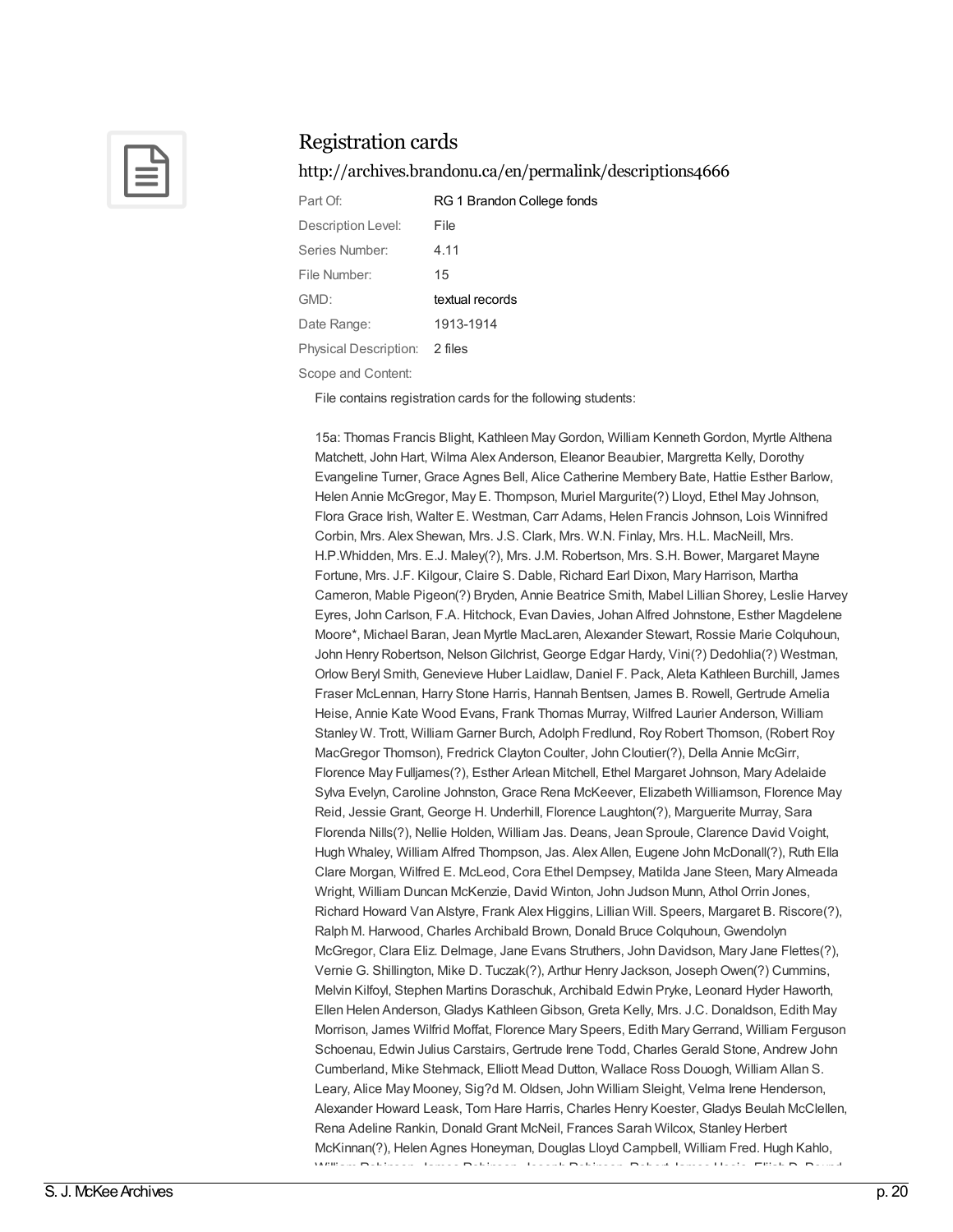William Robinson, James Robinson, Joseph Robinson, Robert James Hosie, Elijah D. Pound, William Carey McGregor, John Leslie Thompson, Muriel Edna Struthers, Gertrude Christina Strougren(?), Ritchie MacPherson

15b: Jessie Bruce Elliott, Harley Moody Hughes, Donald Ross McKelvie, Ethel Margaret Rourke, Thomas Benjamin McMillan, Walter White, Ozra Herman Bertrand, Ethel Margaret Cunliffe, Pearl Martha Wade, Cordelia Belle MacKay, James Albert Drennan, Andrew Rutherford, Philip Duncan, Ralph David Matthews, Jack Whitton Pickard, Norman R. McDonald, Maggie Bell Rogers, Clarence Harvey Innis, Annie May McLachlan, Mollie McFadden, William Carey McKee, Beulah Violet Eastman, J.W. Stanks(?), Marjorie Douglas Purdon, Robert Allan McKee, William Benjamin Cunningham, Clara Evelyn Hardaker, Frederick Alexander McNuety(?), Stanley Septimus Hornby, Beatrice Ethel Clendenning, Marjory Ashley Bucke, Isabel Wright, James Roy MacKay, David Benjamin Paradis, Henry Fridolf Whiden, Hilda Dorothea Johnson, WellingtonGeddes Rathwell, Ole Nordine, James Ernest Moffat, Charles Edgar Adey, Florence Katherine Hall, Nora Isabel Philip, Robert Harvey\*, Ernest Leonard Boultbee, Herbert Charles Harris, Harold Alexander Fairburn(?), Earl Nicholas Livingstone, James Wallace Burton Doucette, Campbell Mabee McIntyre, Lawrence Henry Parkinson, Dorothy Elizabeth Mooney, Alice Alevia(?) Griffin, Gordon David Herbert, Axel Helge Johnson, Axel Carlson, J. Campbell Hooper, Frederick Ernest Upen(?), Bertha Marion Bowles, Helen Elizabeth Hall, Nancy Charlotte Davison, Frederick George Fisher, Lina Irene Smith, John C. Kerr, Hazel L.(?) Pearen, Percy William Underwood, Rita Marion Willmott, Pearl Jeannette Wedin, Ernest Harold James Vincent, Florence Chapman, Lucy May Chapman, Sarah Alice Young, Thomas Coldwell, Annie Maude Chapman, Leray Jay Bouck, Donald Kippen, Jas. Clare Connor, Robert J. Connor, Mary Kennedy Hooper, Myrtle Georgina Bolger, Alfreda Louise McNicol, Etta Rites, Ernest Hardaker, Frank Joseph Noble, Maurice Crosbie Fitzgerald, Gertrude May Reid, Henry Knox, Kathleen Augusta Johnson, Arthur James Radley(?), Maynard Sarah Rathwell, Olive Roy Baker, Ella Mildred Rourke, Evelyn Clark, Daisy Fenwick, Ruth Wood Barmbridge, Mary Catherine Kennedy, Walter Russell Hosie, Bertha Evelyn Turnbull, Eva Wade, Victor Coen, James Harris McKee, Laura May Miller, Vivian Bernice Pascoe, Frederick Richard Julian, Mrs. M.A. Bachinski, Victor Theador Mastberg, Jasper M. Wolverton, Helen Jessie McDonald, Flora Alexandra Fraser, Carrie Joan Hockin, Louis Oscar Walton, Jessie A. Kirkland, Arthur H. Pullen, James Herbert Mitchell, John Milton Henry, Charlotte Emily Henry, John Ashley Maley, Jennie Mason Turnbull, Ruth Ahda Hughes, James Smith, John Mitchell, George W. Bicknell, Aaron Hargreaves, Clarence Albert Hurley, Clara Edith Fortune, Mary C. Gould, Ida Atkinson Wright, Geraldin Margaret Martin, Libbie Lyle Ross, Lillian Barber, Arvid John Nordlund, Orval Earl Calverley, John Milton Donaldson, Evan McDonald Whidden\*, Aileen Margaret Irwin, Henry Alexander Irwin, Russel William Park, Dora Idalia Richardson, May Anne Young, Helen Augustta Kennedy, Kathleen Reesor, Susan Gwendolynne Whidden, Francis C. Massin, Ernest NormanGrantham, George R. Trumbell, Ira William Dunbar, George J. Henderson, Gordon Clark Cumming, John Rudolph Schoenau, Allister Robertson Loughead, Oliver Arban(?) Chapman, Charles Ganong Whidden, Eldon Carrothers, Donald Grant McKnight, Harry Francis Brian Jackson, Archie Ewart Smith, William Lovell McNair, Joseph Bedord Thompson, Marie C. Cameron, Elsie Magdalena Adolph, Emma Josephine Johnson, Vera Bell Clayton, Hazel Agnes Richardson, Gladys Ellen Morris, Bertha Victoria Morris, Jean Eveline Grant, Laura E. Cole, Annie Edgeworth, Bertha Currie, Carrie Ruth Whelpton, Edith Louisa Kay, Jean Marion Avery, Marwin Leta Cody, Lily Beatrice Bevan, Elizabeth Steele, and Agnes Helen McMurchy.

Notes: Significant change in the format of the registration cards in 1913-1914. Rather than listing personal information about each student, the cards focus on the students' course of study (department and classes). \*Esther Magdalene Moore fonds. \*Dr. Robert Harvey fonds. \*Evan McDonald Whidden fonds.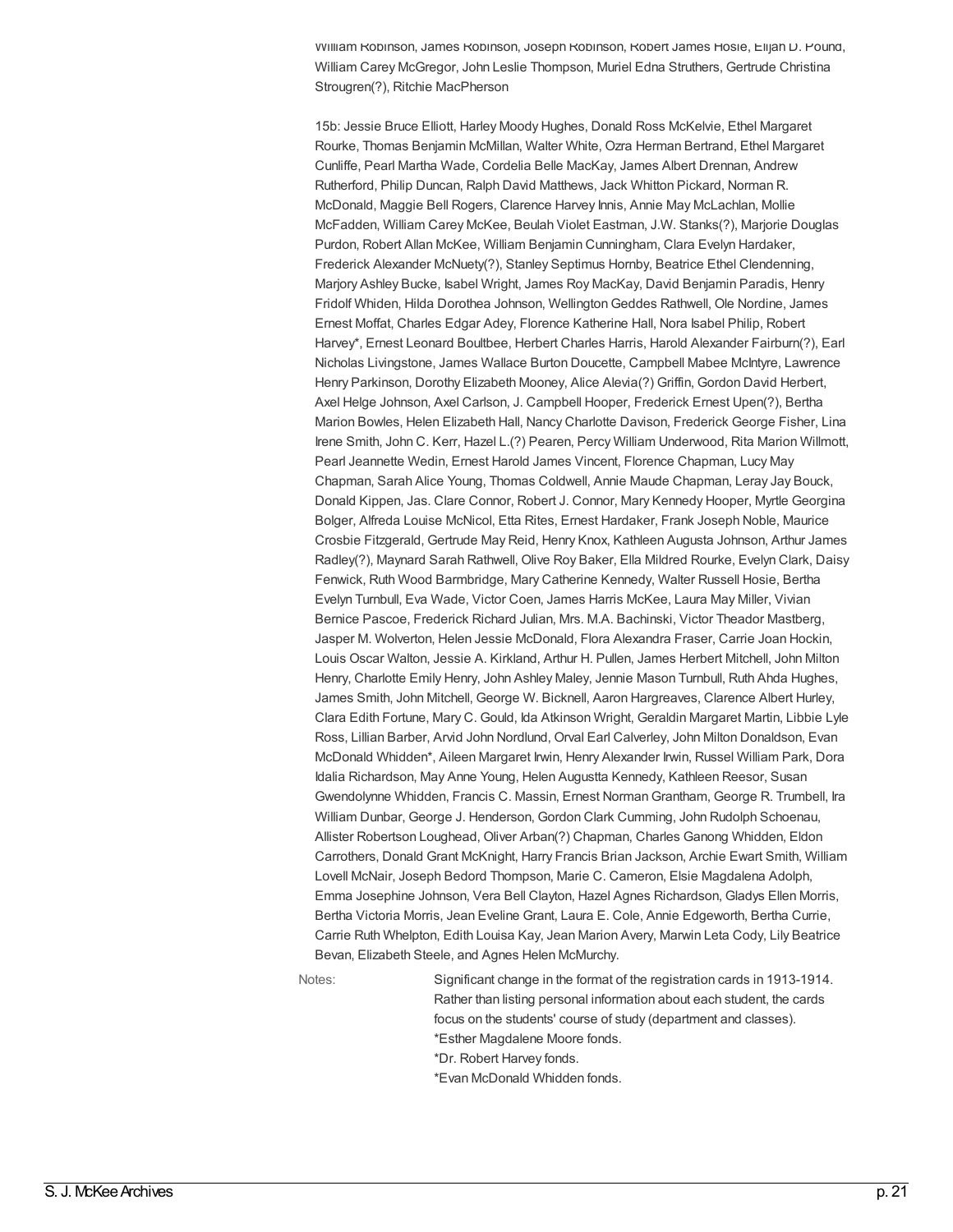Storage Location: RG 1 Brandon College fonds Series 4: Office of the Registrar 4.11 Registration cards Box 2



## Registration cards

<http://archives.brandonu.ca/en/permalink/descriptions4667>

| Part Of:                                  | RG 1 Brandon College fonds |
|-------------------------------------------|----------------------------|
| Description Level:                        | File                       |
| Series Number:                            | 4.11                       |
| File Number:                              | 16                         |
| GMD:                                      | textual records            |
| Date Range:                               | 1914-1915                  |
| Physical Description: 2 files             |                            |
| $\sim$ $\sim$ $\sim$ $\sim$ $\sim$ $\sim$ |                            |

Scope and Content:

File contains registration cards for the following students:

16a: Wilfred Haddow Brown, Mary Lavina Rowe, Katherine Mahala Rankin, Olive Eleanor Clark, Vera Leech, Mary Marjorie Talbot, Mrs. H. Hetherington, Henry Brackman, Grace Moon, Elma Barbara Massin(?), Irene Rayford McNab, Rita Muriel Willnott, Lena Magnusson, George Reuben Trumbell, Frederick William Chambers, Ena Price Sanders, Bessie M. White, Wilber John Park, John Davidson, Hazel Evangeline Greenwood, Edith Isabel Ireland, Edith Marion Little, Beryl Aileen(?) Hardaker, Ralph David Matthews, Kenneth Merritt Morgan, Adelena Monica Bailey, Phoebe Miller, Muriel Edna Struthers, Ellis Ben Park, Percy William Underwood, Neil McAulay, James Harris McKee, Gwendoyn A. McGregor, Helene Margaret Anderson, Cora Agnes Bessie May Wilson, George William Bucknell(?), Muriel Hargrave Shewan, Ellen Harriet Blanche Bate, Ruth Eunice Little, William Duncan McKenzie, Ruth A.(?) Hughes, Archie Alban Reavie, Albert Lloyd Stovel, Clara Evelyn Hardaker, Beatrice Ethel Clendenning, Orlow Beryl Smith, Harry Stone Harrison, Violet St. Clair Marshall, George AnthonyGrega, Ada Montgomery Rixon, Margaret Bolton Rixon, Florence May Reid, Ellen Helen Anderson, Marguirite Bullock, Ruby May Smith, Eva Belle Wade, Wilma Alexandra(?) Anderson, Ethel Underhill, Charles Donald Rose, Clare Amy Cayter(?), Christina Underhill, Ella May Church, Hubert Staines, John August Mohr, George Arthur Allen, Marguerite Mowat Stone, Harry Cecil Mitchell, Esther Arlean Mitchell, Earl Stanley Dixon, Catherine Jane Cameron, William Penn Johnson, Velma Esther Johnson, Laura Elma Ireton(?), Alvin John McKnight, John Stewart Milton, William Alfred Thompson, Fraser Reid McKinnon, Madge la Prairie Struthers, Nettie Sylvia Newhausser, Freda Lenore Newhausser, Mrs. J.V.(?) Patterson, Mabel MayOlmstead, Harry Leslie Burke, Neil Maclean Cameron, Michael Baran, Dorothy Marion Kelly, Alma McFadden, Clarence Josiah Brown Drake, Ruth Adelaide Barrett, Herbert LynnGainer, Arthur Henry Jackson, Douglas Lloyd Campbell, Dorothy Hilda Johnson, Mrs. J.S. Hollies, Edith MaryGerrand, Herbert Charles Harris, Morley Armstrong, Alexander Cairns, Beverly Charles Leech, John Milton Donaldson, Ruth Ellen Clare Morgan, Velma Irene Henderson, Arma Victoria Burchill, Margaret Christina Cunningham, Lina Irene Smith, Roberta Suzanne McKay, Hilda Montgomery Trotter, Joseph Robinson, Evangeline Louise Cline, Florence Langton, Joseph Bedford Thompson, Florence Skinner, Ole Nordine, James B. Rowell, Eldon Carrathers, Leslie Harvey Donald Eyres, Alexander Hugh McNeill, John Wesley Henry, Donald Bruce Colquhoun, George Jellett Henderson, Mamie Turnbull, Lillian Evelyn Edmison, John Cochrane Kerr, Fanny Elizabeth Tolhurst, Kathleen MayGordon, John Whitton Pickard, William Kenneth Gordon, Robert Harvey\*, Barbara Lucy MacDonnell, James Alexander Allen, Thomas Francis Blight, Susan Mabel Wallace, Ritchie McPherson, William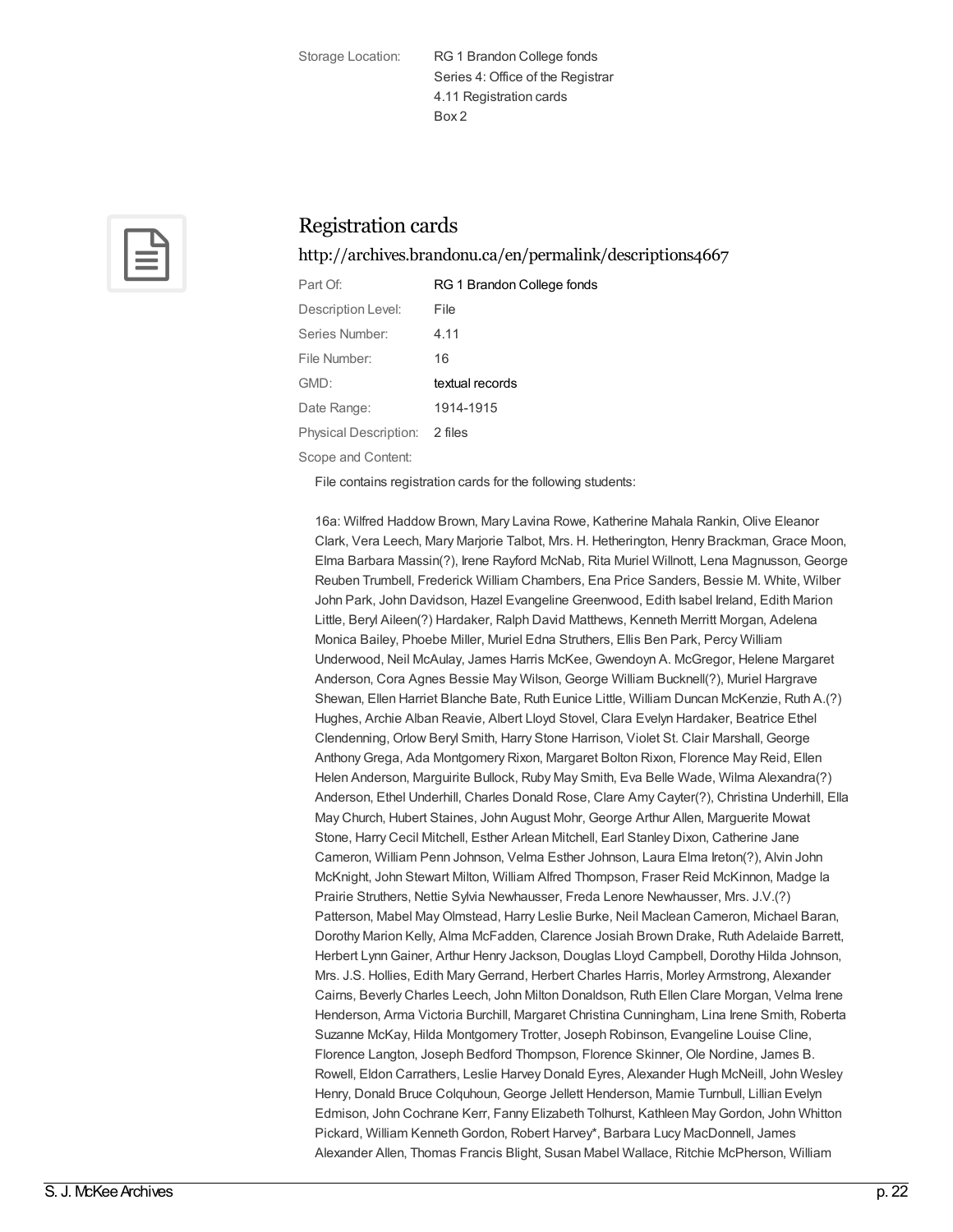Lovell McNair, Mary Jane Fettes, Archibald Beverly Ferguson, Edward Berle, Ralph Morris Harwood, Gladys KathleenGibson, Evan(?) Davies, Andrew John Cumberland, Ethel May Johnson, William Carey McKee, Thomas Coldwell, Jessie Irene Grant, Philip Duncan, Henry Fridolf Widen, Thomas Hare Harris, Ozro Herman Bertrand, John Leslie Thompson, John Mitchell, Hugh Knolly(?), Aaron Hargreaves, Alex. Howard Leask, Gertie Christina Stromgren, Nicholas Earl Livingston, Jasper Matthews Wolverton, Mary Elfred Wolstenholme, Kathleen Reesor, Elijah D. Pound, Norman R. McDonald, Frederick William Rayfield, Annie Laurie Laughton

16b: Aileen Margaret(?) Irwin, Frank Joseph Noble, Matthew Ernest Graham, Marjorie Alleen Sherrin, Mary Letitia Mooney, Andrew Rutherford, Walter White, Frederick Alexander McNulty, Alice Alevia Griffin, Frederick Richard Julian, Clarence Harvey Innis, James Wilfrid Moffat, Maurice Crosbie Fitzgerald, Harold Alexander Fairbairn(?), Hazel L. Pearen, Pearl Janet Wedin, Walter Ernest Westman, A. Mildred Sherrin, Maynard Sarah Rathwell, Wellington Geddes Rathwell, Arthur(?) Herbert Pullen, Colin Needlar Rhoades, Frances Sarah Wilcocks, Lilian Elizabeth Neale, Victor Theodore Mastberg, Victor Coen, Robert Allan McKee, Charles Gerald Stone, Ida Atkinson Wright, Isabel Wright, Annie May McLachlan, Elsie Magdalena Adolph, Isabel Marion Dickson, Vivian Bernice Pascoe, Edith Nellie Burchill, Marjorie Alexandra Trotter, Emalene(?) Gertrude Moore, Helen Elizabeth Hall, Rita Wood Bambridge, Ethel Margaret Cunliffe(?), Arvid John Nordlund, May Ann Young, Clarence David Voight, Elliott Mead Dutton, Gladys Beulah McClellan, Jessie Agnes Kirkland, Margaret Hazel Housey(?), Wallace Ross Douogh, Robert Wallace Cruise, Margaret Grace Rowe, Robert Wellington McBain, Mary Edith L. Neads, Jean Myrtle MacLaren, Evan McDonald Whidden\*, Leroy Jay Bouch(?), Michael Radjick, Bertha Eunia(?) Duchlow(?), DaisyGreta Fenwick, Jeanette Eveline Grant, Membery Bate, Charles Henry Koester, Myrtle Georgina(?) Bolger, Dorothy Blanche McKay, Mildred Mae Sharpe, Gladys Lettie Bosman, Gwendolen Annie Davies, Evelyn Clark, Frederick Earl Howard, William Benjamin Cunningham, Orval Earl Calverley, Axel Carlson, Alexander Nichol, Harley Moody Hughes, George Frederick Fisher, Ernest NormanGrantham, Campbell M. McIntyre, Hector Neil Blakie, John Cloutier, Everett Franklin Stovel, Gordon Augustus Stovel, Lucy Eleanor Beaubier, Arthur Arnold Stott, George Markland(?) Yeomans, John Percy Evans, Marjorie Isabel Stovel, Earl Gordon Braithwait, Susie Rankin Lamont, Hazel Agnes Richardson, Albert Hughes, John Lurton(?), Margurite Murray, George William Roddick, William Frederick Hugh Kahlo, Ira William Dunbar, Margaret E. Ward, Ruby Elspeth Margaret McDonald, Gladys Ellen Morris, Mrs. Maud Millah(?) Dodge, Beatrice Hall, Axel Helge Johnson, Bertha Victoria Morris, Milton Crozier, Johan Alfred Johnson, James Smith, Arthur David Hosie, Anna Kathleen Machesney, John Ashley Maley, Libbie Lyle Ross, Laurence Courtice, Oliver Mowat, Edna Mabel Blakeman, Oliver Urbin(?) Chapman, Jennie Mason Turnbull, Alfred Victor Quinn, Alan Campbell Avery, Frank Charles Draper, Christina(?) Turnbull, Merle Jessie Mitchell, Bessie Euphemia Turnbull, Helen Jessie McDonald, SusanGwendolynne Whidden, Marjorie McMillan, Oliver Wright, Vida Valerie Lloyd, Marion Huton White, Flora Alexandra Fraser, Eleanor Abigail Maley(?), Clara Margaret Molberg, Opal Gwendoline Allen, Edith Emily Irwin, John Hart, Lloyd Douglas Shewan, Herbert Macpherson, Charles Ganong Whidden, Jean Marion Avery, Gertrude Estelle Truscott, James William Beer, Harry Newell Shuttleworth, Mary Kathleen Moffat, George Wesley Denstedt, HelenGlanville Coram, Myrtle Elizabeth Lumbard, Duncan Scott McIntyre, Arthur Bruce Steele, Kenneth Preston Campbell, Florence Mary Rawson, Marion Leta Cody, Annie Eleanor Suffron, Edith Catharine Higgins, Hazel Mary Payne, Jennie Reid, Marie Christina Cameron, Edith Vivian Robinson, Elizabeth Williamson, Albert Rae Smale, Leslie Albert Glinz, Kathleen Onesta Hogle, and Laura Irene Taylor.

Notes:  $*Dr.$  Robert Harvey fonds. \*Evan McDonald Whidden fonds. Storage Location: RG 1 Brandon College fonds Series 4: Office of the Registrar 4.11 Registration cards Box 2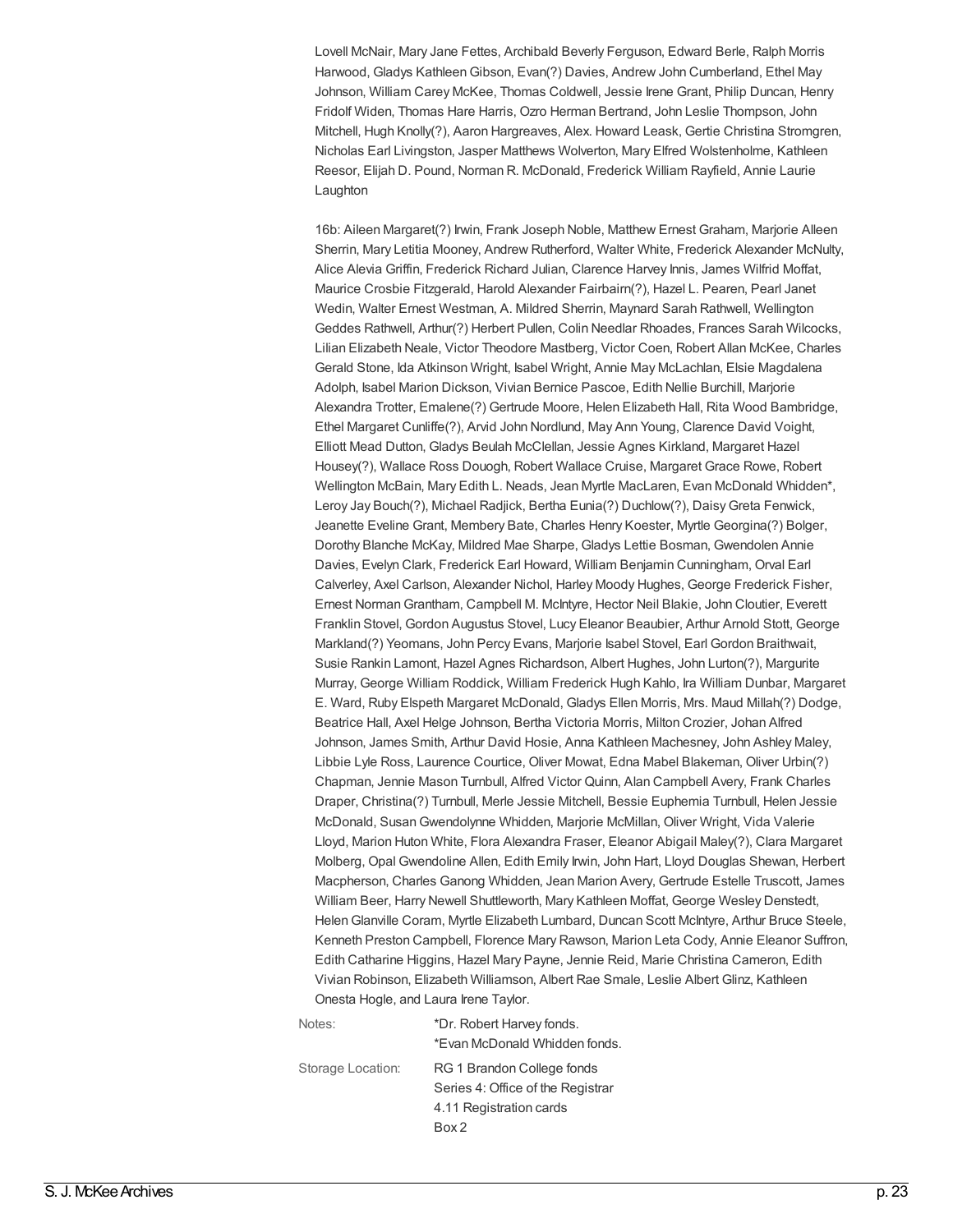

#### <http://archives.brandonu.ca/en/permalink/descriptions4668>

| Part Of:                     | RG 1 Brandon College fonds |
|------------------------------|----------------------------|
| Description Level:           | File                       |
| Series Number:               | 4.11                       |
| File Number:                 | 17                         |
| GMD:                         | textual records            |
| Date Range:                  | 1915-1916                  |
| <b>Physical Description:</b> | 2 files                    |
|                              |                            |

Scope and Content:

File contains registration cards for the following students:

17a: Nina Sanborn Butler, Florence Skinner, Florence Laughton, William F.H. Kahlo, Mrs. W.L. Wright, Mrs. W.G. Matthews, Ivalene Evans, Ethel Estelle Grant, Ada Pitfield, Flora May Pitfield, Evelyn Muriel Golding, Mary Louisa Berlet, Bessie Kathleen Caskey, Anna Catherine Shirriff, Florence Katherine Hall, Essie Ingeborg Hindorff, Florence L.(?) Speers, Jack Elgin(?) Parke, Ruth Ethel Clement, Bertha Meriam Clark, Eva Price Sanders, Lina Irene Smith, Catharine Mahala Rankin, William Earl Kinna, Anna Mary Trott, Algot Israel Runeman, Ethel G. MacKenzie, George Bamford, Jessie Irene Grant, Marjorie Douglas Purdon, M. Alpheretta Currie, Helen Bell Chalmers, Ernest John Lawrence Bisson, Cordelia Belle Mackay, Mary Marjorie Talbot, Gladys Irene Wallace, Mary Freedman, Charles Inilroy(?) Barley, Donald Grant McKnight, Laura Mabel Whelpton, Wilfred Duncan Ketcheson, Arthur Cecil Young, Cassie Suella Melhuish, Carl Lindsay Saunders, Janette Eveline Grant, David Roy Lunn, George Rollant Lamont, Perry Wallace, Roy Evan Houck, Janet Mary Morgan, William Archie Mitchell, Earl Vincent McFarlane, Pete Kouinrok(?), James Thomas Hoey, Johan Edwin Hollander, David Hjalmas Stromgren, John Stephen Smook, William ?oder Hnatiuk, Ethel Beatrice McKerchar, Gladys Ferrier, Ellen Elizabeth Payne, Max Sodomsky, MaximilianGlass, Kenneth Elliott, Neil McCulay(?), Esther Magdalene Moore\*, Edith NancyGerrand, Edna Vera Mills, William Samuel Lee, James B. Rowell, Frank Sterling Irving, Stephen Martin Doroschuk, William Beer James, William Stanley Whitefield Trott, Ethelwyne Irene Mackay, Gwendolyn Anne McGregor, George William Bicknell, William Robinson, Mary Elfred Wolstenholme, Clara Munn, Emily Meaden, Victor Theodor Mastberg, James Wallace Burton Doucette, Maurice Crosbie Fitzgerald, Helen Elizabeth Hall, John Alfred Stewart, William Penn(?) Johnson, Milton Cassel Crozier, Arthur Arnold Stott, Clifford Leonard Turnbull, Mary Belle Dunbar, Evelyn Clark, Mary Catherine Blaylock, Flora Mabel Meaden, Lillian Maud Leybourne, E. Mary Josephine(?) McLanghton(?), James Ward Warriner, Frederick Stanley Rawlinson, Harriet Turnbull, Alexander William Moore, Ernest H.J. Vincent, Janie Evans Struthers, Henry John Davis, HelenGlanville Coram, John Alexander Fisher, Laura Anna(?) Wrye, Lucinda Eleanor Beaubier, George Brownlee Craig, Helier Pepin, George Markland Yeomans, Evelyn Francis Doig, Evangeline Clive, Margaret JeanGammon, Charles NormanGammon, Christopher Riley, John Stewart Milton, Mabel Jonson, Maud Orchard, Ralph Morris Harwood, Leonard William Roper, Isabel Dickson, Sadie Jean Ross, Annie May McLachlan, Alexander Howard Leask, Frederick Richard Julian, MaryOma Dennison, Mary Elizabeth Bell, Ruth Ella Clare Morgan, Fanny Tolhurst, Alena Florence Henderson, Ena(?) Underhill, Alberta May Turnbull, Florence Alice Matthews, Marjorie A. Sherrin, Rosina May Pithart, Helen Agnes Honeyman, Anna Mildred Sherrin, Clara Margaret Molberg, Stanley Herbert Miskiwan(?), Susie Rankin Lamont, Gladys Kathleen Gibson

17b: Audrey Selwyn, Lula Elouisa Mildred Pettigrew, Albert Hughes, Henry Fridolf Whiden, James Wilfred Moffat, Lilian Evelyn Edmison, Bertha E. Wade, Martha Pearl Wade, Henry Brachwan, James Reid, William Leslie Parker, William Alex McLeod, Barbara Lacy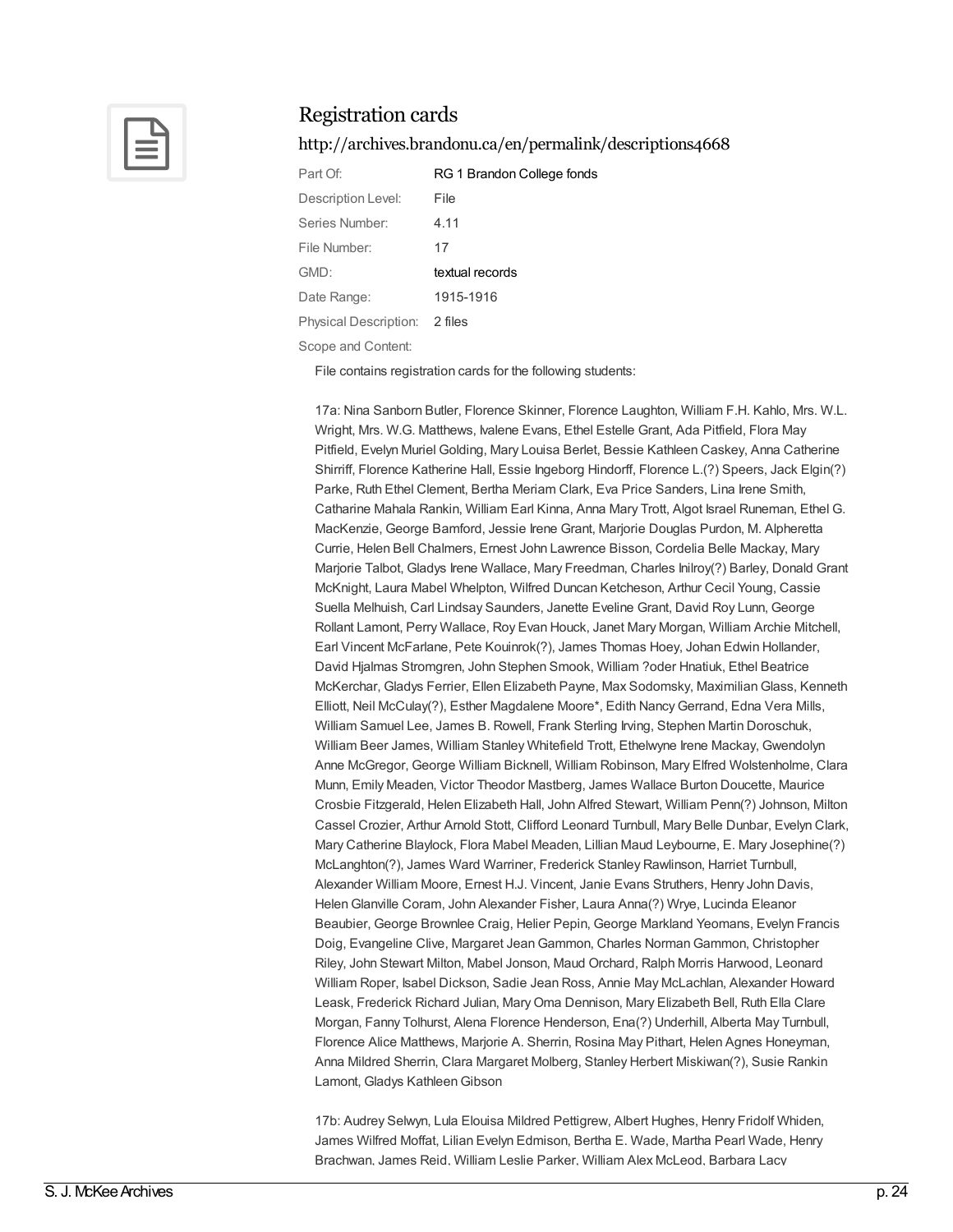Macdonnell, Ruby Elspeth Margaret McDonald, S. Helen Young, Agnes McPherson, Charles H. Koester, James Harris McKee, Margaret Grace Rowe, Henry Thomas Pickard, Mary Letitia Mooney, Wallace Ross Donogh, Hazel Cordellia Merner, Earle Russell Masterson, Marguerite Murray, Ernest NormanGrantham, Ross Alexander McDonald, Helen Jessie McDonald, Frank Joseph Noble, Elijah D. Pound, Dora Ferchenson, Elsie Magdalena Adolph, Kathleen Maye Gordon, William Kenneth Gordon, Daisy Greta Fenwick, Helen Gertrude Clement, Orlow Beryl Smith, Bessie Freedman, Bertha Victoria Morris, Alexander Franklin Nichol, Adelene Monica Bailey, Andrew Rutherford, Maynard Sarah Rathwell, Rita Wood Bambridge, Madge la Prairie Struthers, Dorothy Blanche MacKay, H.L. Roberta Suzanne MacKay, Hubert Staines, Everett F. Stovel, Eva Mabel Gibson, John Scott, Annie Laurie Laughton, Daniel Wallace McEwen, Arthur Gordon Douglas, Marjorie Isabel Stovel, Norman McDonald, John Linton, Clarence Harvey Innis, John Mitchell, Theodore Wesley Willey, Beverley Charles Leech, John Hart, Robert Allan McKee, Leslie Albert Glinz, Reta Marion Willmott, Marguerite Bullock, Muriel Hargrave Shewan, Robert Wellington McBain, Frederick Earl Howard, Evan McDonald Whidden\*, Mary Kathleen Moffat, Flora Alexandra Fraser, Eva Wade, Belle Shier, Archie Ewart Smith, Joseph Edward Cooper, Thomas Eric Stevens, Victor Coen, James Smith, Joseph Krendel, Arthur Henry, Clarence Albert Hurley, George Wesley Denstedt, Nettie Amelia Ross, Eunice Ellen Bullard, Robert Guy(?) Robinson, Charles Ganong Whidden, Gwendolynne Susan Whidden, Margaret Ethel Cunliffe, Marion Evelena Elliot, Gabriel Dojacek, Beatrice Hall, Hazel Mary Payne, William J. Isabel(?), Arthur Bruce Steele, Ethel E. McFadyen, Elliott Mead Dutton, Arthur Clifford Cresswell, Laura Irene Taylor, Dorothy Marion Kelly, David Hornor Beaubier, Lloyd D. Shewan, Robert Chanin, Gwendolen Annie Davies, Ralph Ernest Mayes, Ole Nordine, Ida Atkinson Wright, Gladys Beulah McClellan, Libbie Lyle Ross, Bessie Euphemia Turnbull, Sybil Clara Kerr, Eleanor Abigail Maley, Myrtle Gerogina Bolger, Edith Emily Irwin, Marie Christine Cameron, Stella May Bolton, Isobel Fern Cumming, Mary Forrester Murdoch, JohnGrayGrant, Christena Turnbull, Herbert Archibald Robertson, Frederic William Chambers, Cecil Leslie Strachan, Jean Ferguson Cameron, Duncan Dewar(?) Lindsay, Georgina Matilda Neithercut, Lorne Herbert Hardaker, Arthur Herbert Pullen, Mary Mildred McLean, Walter Arnold Bennett, Elma Barbara Massin, Kenneth Preston Campbell, Donald Rea. Wilkie, George William Roddick, Norman Edgar Mitchell, Clifford Charles Abey, Morley Armstrong, Albert Rae Smale, Annie Eyleen Armstrong, Aletha Elisson Blight, Jessie Merle Mitchell, Mildred Lavona Mitchell, Jean Marion Avery, Helena Bessie Dunbar, Duncan Scott McIntyre, MarionGertrude Reesor, Harold Carlyle Hodges, Clarence Victor Warner, Wilfrid Clarence Coristine, Antonia Tranberg, Franklin Dorothy Trotter, Annie Ruth Mitchell, Ethel Mitchell, Garrey Iswan(?), William Edward Ballweber, Maurice Harry Cooperman, and Jean Myrtle MacLaren.

Brachwan, James Reid, William Leslie Parker, William Alex McLeod, Barbara Lacy

| Notes:            | The registration cards for 1915-1916 shift back to the more personal<br>information about the students. New fields include: phone number, |  |
|-------------------|-------------------------------------------------------------------------------------------------------------------------------------------|--|
|                   | purpose of course and remarks.<br>*Esther Magdalene Moore fonds.<br>*Evan McDonald Whidden fonds.                                         |  |
| Storage Location: | RG 1 Brandon College fonds<br>Series 4: Office of the Registrar<br>4.11 Registration cards<br>Box 2                                       |  |



#### Registration cards

<http://archives.brandonu.ca/en/permalink/descriptions4670>

Part Of: RG 1 [Brandon](http://archives.brandonu.ca/en/list?q=setName%3a%22RG+1+Brandon+College+fonds%22&p=1&ps=&sort=title_sort+asc) College fonds Description Level: File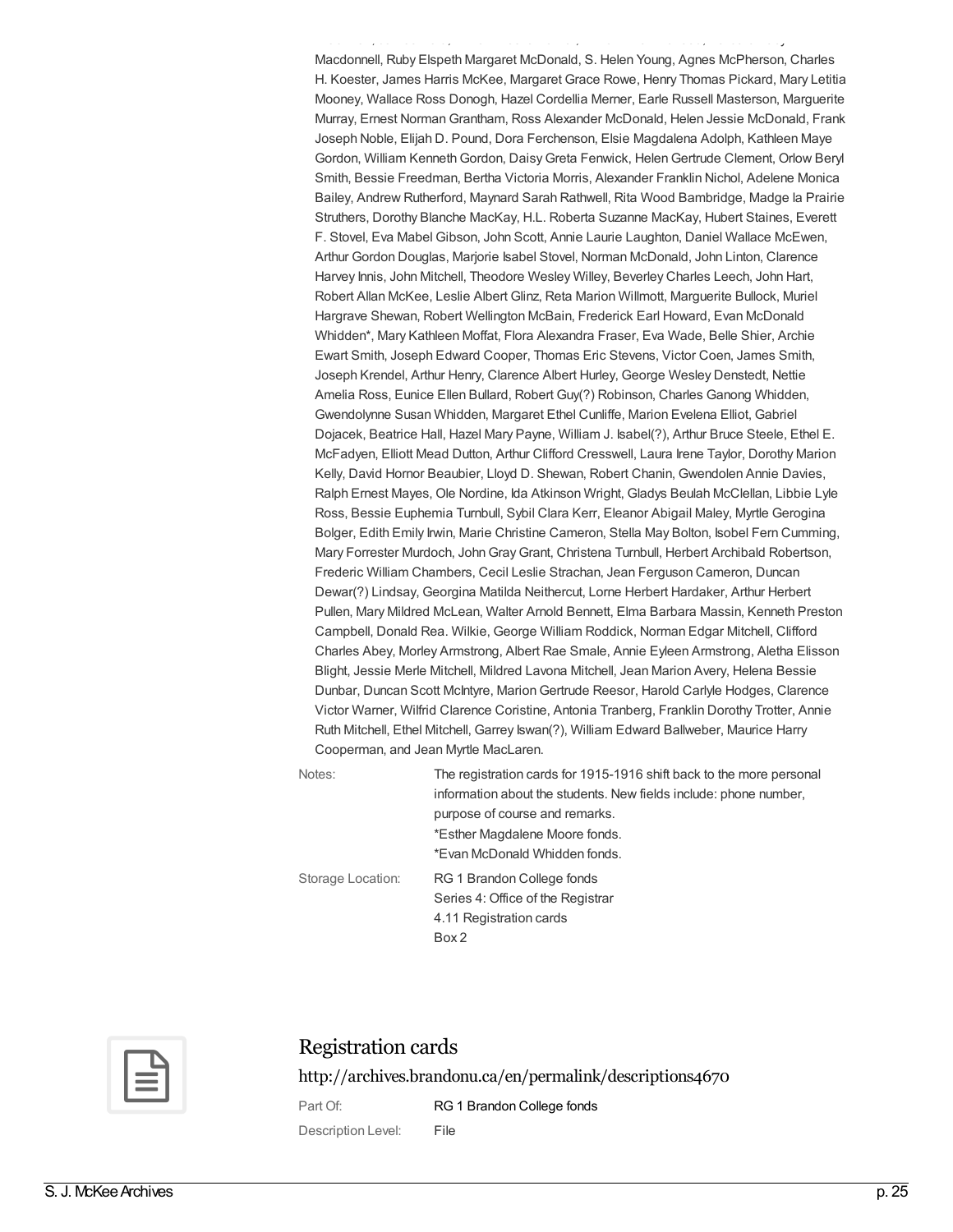| Series Number:               | 4 11            |
|------------------------------|-----------------|
| File Number:                 | 18              |
| GMD:                         | textual records |
| Date Range:                  | 1916-1917       |
| <b>Physical Description:</b> | 1 file          |

Scope and Content:

File contains registration cards for the following students: Lawrence Reekie Miller, Mary Elizabeth Underhill, Clarence Albert Morgan, W. Arnold Bennett, Joseph Alexander Wiklund, Sam Sodomsky, Duncan Scott McIntyre, Florence Jean Leslie, Wellingston ClintonGainer, Donald Grant(?) McKnight, Harold Carlyle Hodges, Frederic William Chambers, Mary Ann Thomson, Muriel Gladys Robertson, Libbie Lyle Ross, Maximillian Sodomsky, Elsie Pearl Underhill, Frances Mary Wolverton, Edna Mildred Burton, Hilda Schofield, Maria Corbett(?) Grant, Ida May Crawford, Grace Ellison Kennedy, Zoe Ellen Margerrison Hough, Elizabeth Greig, Phyllis Marguerite Rea, Eva Ross McNaught, Mabel Eva Gibson, Lillie May Coutts, Muriel EvelynGolding, Ina Lolita Elliott, Jean Ferguson Cameron, Gabriel Dojacek, Maude Wilson, Helena Isabel Freer, H.L. MacNeill, Margaret Monteith, Carrie Chinkunboomer, Marjorie Bell McKenzie, Finn Tungeland, Dorothy Jean Ida Smiley, Stella Munshaw, Gwendolyn McGregor, Thelma Irene Smith, Beryl Aileen Stardaker, Mabel Van Norman, Kathleen Alexandra Struthers, Ethel May Nims, George William Bicknell, Ethelwyne Irene Mackay, Elizabeth Williamson, Aubyn Russell Sandison, James Carr(?) Sandison, Norma Akitt Bates, Lillian Evelyn Edmison, Annie Mabel May Nichol, Mrs. F.L. Beer, George Wesley Denstedt, Elsie Letitia Lee, Winnifred Brewer, EllenGreig, Mayme Edna Olts, Madge Clement, Florence Eleno Smith, Millicent Marguerite Willows, Margaret Stella Grant, Norma Petch, Christine Margaret Taylor, Maud Orchard, Evangeline L. Cline, William Burt(?) Westman, David McLean McNaught, Lois Verna McNaught, Robert Alton Logan, Gordon Arthur Douglas, Stanley Septimus Hornby, Ruby Mae(?) Smith, Belle Shier, Norman Edgar Mitchell, Gertie Christina Stromgren, Jennie Olivia Olson, David Roy Lunn, Lillian Agnes Cooper, Alvin John McKnight, Samuel Bowtel Franklin, Maurice Crosbie Fitzgerald, Essie Ingeborg Hindorff(?), Cecil Leslie Strachan, Robert Joeseph Rourke, Lillian Maude Leybourne, Sarah Spector, Florence Louise Campbell, James Wilfred Moffat, Herman Dionysuis Riggs, William Jas. Thomson, Ernest Clifford Sproule, Edith Esther Peterson, Cordelia Belle MacKay, Stella May Bolton, Madge la Prairie Struthers, James Harris McKee, Verna Parke Grantham, Jean Marion Avery, Joseph Krendell, Christopher Riley, Dorothy Marion Kelly, George Hinch, Margaret May Husband, James William Beer, Nicholas Bilasz, Abe Livingstone, Margaret Ethel Cunliffe, Aletha Elisson Blight, Clifford Turnbull, George Brownlee Craig, HenryGrace Connolly, Karl Yaeger, William Alex Moore, Mercy Elizabeth Smith, Ruth Ella Clare Morgan, Elma Barbara Massin, Donald Rea. Wilkie, Gladys Evenden(?), DaisyGreta Fenwick, Eva Price Saunders, Mary Josephine Higgenbotham, Frances Irene Higgenbotham, Margaret Webster Higginbotham, HelenGertrude Clement, Georgie Isa Lockhart, Annie Sophia Hemmingson(?), Eunice Sarah Whidden, Huber Duthie Creelman, Edith Emily Irwin, William John Hamilton Abey, Marguerite Murray, Hazel Willard Drause, Florence Langton, Walter White, JohnGrayGrant, James Wellington Bambridge, Mildred Annie Hanley, Barbara Lacy Macdonnell, Agnes McPherson, Mary Freedman, Evan McDonald Whidden, Florence Corfield(?), Hazel Cordellia Merner, John Howard Chapman, Marjorie Alleen Sherrin, Anna Mildred Sherrin, Marie Christina Cameron, Arthur Laurence Wrye, Clara Isabella Nesbitt, Eunice Eleanor Bullard, Ruth Erickson-Sanborn, Arthur Herbert Pullen, Ruby Espeth Margaret McDonald, Edith MaryGerrand, Muriel Hargrave Shewan, Johan Alfred Johnson, Annie Emiline Lundy, James Edward Lloyd, Victor Emmanuel Nordlund, HelenGlanville Coram, Charles Ganong Whidden, Arthur Arnold Stott, Clarence Earl Cole, Herbert Archibald Robertson, George Kenneth Macpherson, Mary Kathleen Moffat, David Hjalmar Stromgren, Elsie Grace Pithart(?), William KennethGordon, Kathleen MayGordon, Ethel Ruth Clement, Annie May McLachlan, D'ArcyGeorge Cook, Victor Theodor Mastberg, Joseph Edward Cooper, Clara Margaret Molberg, Gladys KathleenGibson, Ruben Richard Molbeerg, Evelyn Frances Beckwith Doig, Mamie Hanley, Ellwood Murray Brown Chapman, Gwendolyn E. Davies, Charles Johan Nilsson, Ernest John Lawrence Bisson, Helier(?) Pepin, Marion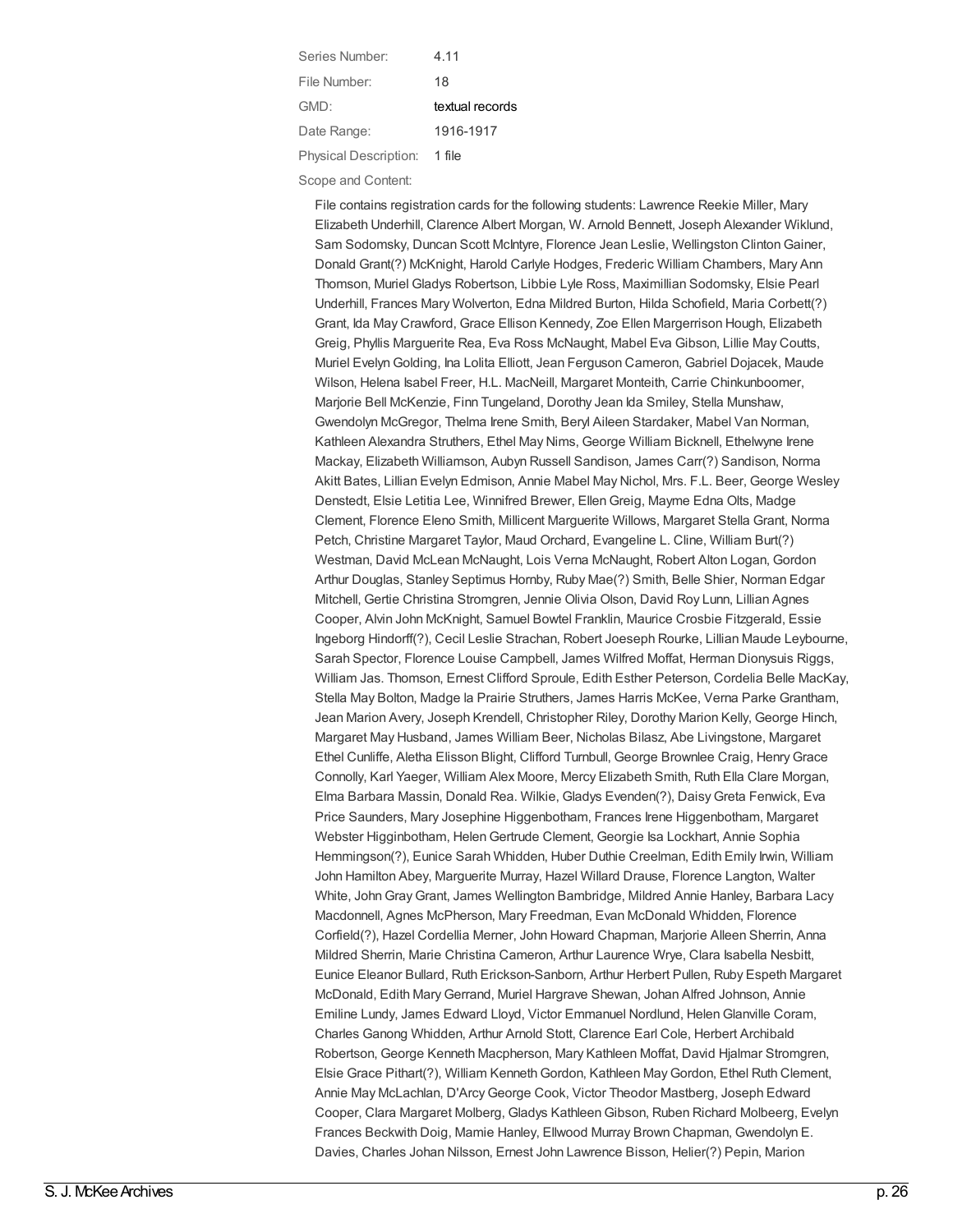Kathleen Waddell, Annie Ruth Mitchell, JohnOwen Winton, Bessie Freedman, Alexander Franklin Nichol, Grace Margaret Rowe, Flora Mary Pitfield(?), Marguerite Bullock, Helen Marie Wedin, Algot Israel Runeman, Reita Wood Bambridge, Bertha Miriam Clarke, Harold Pratt Clark, Pearl Janet Wedin, Clarence David Hardy, Jessie Agnes Kirkland, Fred. Earl Howard, Maybelle Bernice Porterfield, Hazel Irene Porterfield, Annie Cohen, Vivienne Bernice Pascoe, MarionGertrude Reesor, Marion Reta Willmott, Lloyd Daniel McPhail, Margaret Jean Gammon, Donald Stewart Forsyth, Hazel Mary Payne, Beatrice Hall, Adelene(?) Monica Bailey, John Harold Forshaw, Eunice G. Carlson, Jean Isobel Downey, Verna Belle Morgan, Hilda Gillespie, Elfleda(?) Race, Reynard Lindquist, Leslie Albert Glinz, Ethel May Peirson, Gladys Basman, Joel Siegfried Peterson, Johan Amandus Bystedt, Victor Glen Clark, Anne Gwendolen Davies, William Everett Willamson, SusanGwendolynne Whidden, Eleanor Abigail Maley(?), Christena Turnbull, Georgina Matilda Netthercut(?), Isobel Fern. Cumming, Ethel Annie Bolton, Fred Carl Gronbach(?), Lucy Eleanor Beaubier, Sybil Clara Kerr, Bessie Euphemia Turnbull, and Arthur Clifford Cresswell.

Storage Location: RG 1 Brandon College fonds Series 4: Office of the Registrar 4.11 Registration cards Box 2



#### Registration cards

<http://archives.brandonu.ca/en/permalink/descriptions4671>

| Part Of:                      | RG 1 Brandon College fonds |
|-------------------------------|----------------------------|
| Description Level:            | File                       |
| Series Number:                | 4.11                       |
| File Number:                  | 19                         |
| GMD:                          | textual records            |
| Date Range:                   | 1917-1918                  |
| Physical Description: 2 files |                            |
|                               |                            |

Scope and Content:

File contains registration cards for the following students:

File 19a: Vera Leech, Evelyn Mabel Crooker, Geneva Irene Martin, Charles Clifford Abey, Margaret Ellen Lowe, F. Westerberg, Marguerite Eaton Neilson, Ivan H. Blackwell, Charolotte Jane Miller, Walter Russell Hosie, Rachel Jamieson Brown, Elsie Mary Westaway, Everett Ellerington Tennant, Mary Ida Tennant, Alice Mary Currie, Irene M. Swinbank, Bertha L.(?) Anderson, Minnie Zewada, Lydia Victoria Lindwall, Zelda Bosman, Lewis Crystal, Dorothy Hope Harden, Robert Crawford Potter, Kate Muriel Henderson, Helen Irene Creelman, Helen Mildred Ball, Fraser McKinnon, Wilbur Allan Race, Flora Grace Irish, Mary Rixon(?), Aletha Elisson Blight, Hugh Paget Rose, Alexander Cristal, Dora Louise Cooney, J.A. MacRae, Edna Annie Mills, Mrs. J.V. Patterson, Edith Marie Irish, Ena(?) Rayment Rigg, Harriett Ethel Bird, Edith Josephine Olson, Gladys Tu?ebaz(?) Olson, Gertrude Fanny Godley, Margaret Blackburn Whitehead, Grace Langton, Florence Langton, Nellie Gertrude Kellington, Annie Elsie Dorsey, Mary Florence Nightengale Olson, Anna Mildred Sherrin, Dorothy Kathleen Lehigh, Laura Emma Phillips, Agnes Faihlun(?) Barnwell, Annie Laurie Laughton, Harold Haight Smith, Katharine McGregor, Mary Leitch McGregor, Lillian May Knowlton, Margaret Ethel Cunliffe, Janet Marjory Powell, Clara Margaret Allingham, George Granville McKinney, John Sethmann(?), Walter Wallace Waddell, Charles Ernest Gooden, Joseph William Nejedly(?), Stef?? Kasiurak, Marian Ann Kehoe, Mabel Pidgeon Brigden, Sarah Harriet Hall, Lillian Evelyn Edmison, HelenGlanville Coram, Marguerite Bullock, Maurice C. Fitzgerald, John Milson(?), Francis Wilfred Avery, S.(?) Melville Roy Turnbull, Florence Jean Turnbull,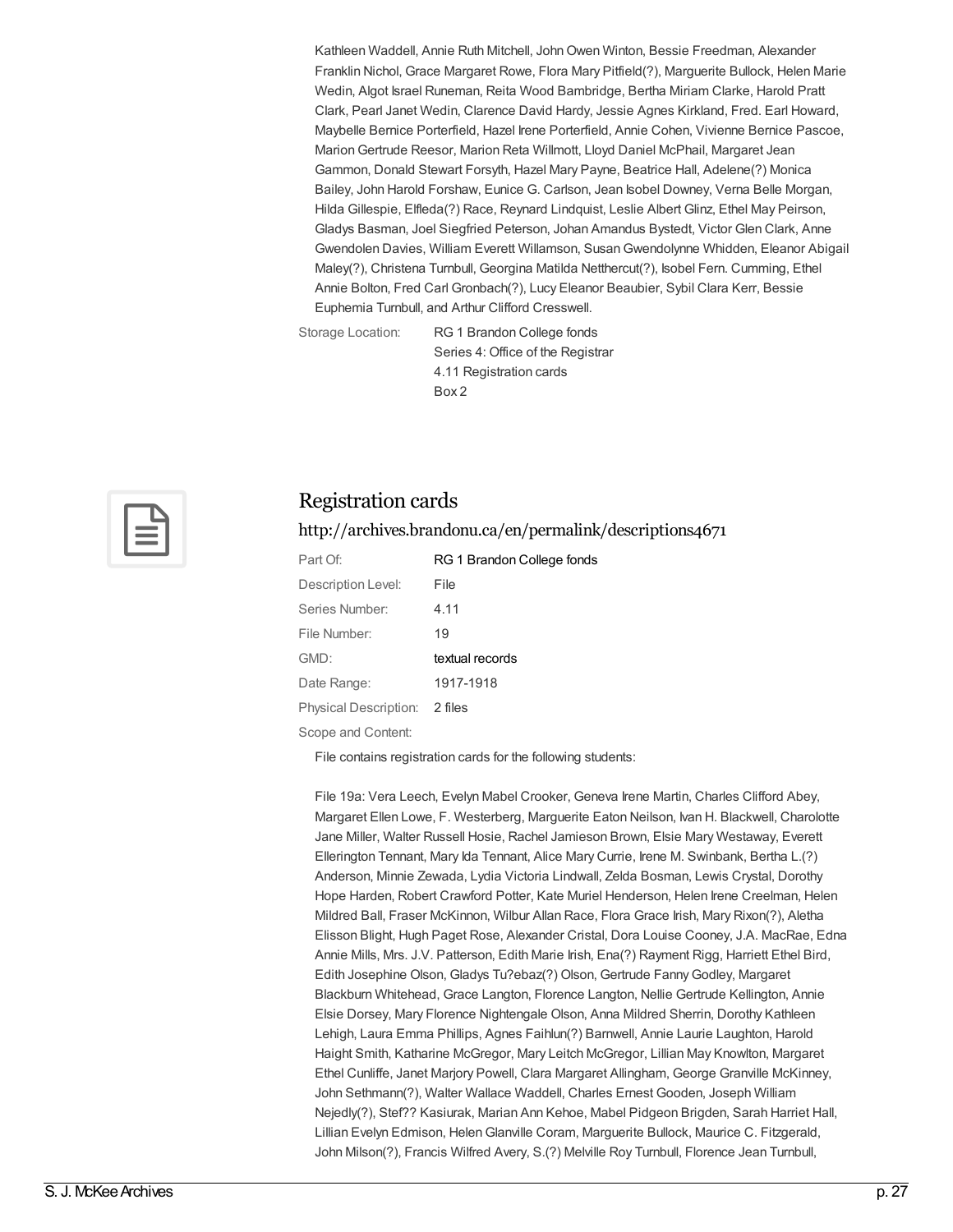Mabel Elizabeth Buker, Merrill Clinton Stenshoel, David McLean McNaught, Zoe Ellen Margerrison Hough, Mary Belle Dunbar, Bertha Miriam Clark, Gladys KathleenGibson, Edith Isabel Ireland, Gertie Christina Stromgren, Jennie Olivia Olson, Lois Verna McNaught, Ira Rosmusson, Gladys Mary Hulme, John Bocskai, Thomas Charles Dandy, Jean Ferguson Cameron, Lucy Eleanor Beaubier, May Edythe Jones, John Scott, Muriel EvelynGolding, Cordelia Belle Mackay, Clarence Albert Morgan, Ellwood Murray Brown Chapman, Ragmar Ajton(?) Lindquist, John Milne Jackson, Belle Verna Morgan, Beryl Aileen Hardaker, Edgar Alexander Bowering, Ruby Elspeth Margaret McDonald, Algot Israel Runeman, Leonard Cassemer Nelson, Vanda Viola Neilson, Reita Wood Bambridge, Jas. Wellington Bambridge, Vera May Irene McDorman, Doris Robertson, Walter Cecil Smith, Johan Amandus Bystedt(?), Lina Irene Smith, Muriel Scott Stewart, Susie Rankin Lamont, Marion Paterson, Kathleen McKenzie, Ethel Wynne Irene Mackay, Borghild Jungelaud(?), Marie Christina Cameron, Kathleen Horkin-Speers, Donald Cummings, Jean Marion Avery, Jack Laurence Wiswell(?), Earl Judson King, JohnGrayGrant, Ralph David Matthews, Delmas MacFee, Margaret Lilian King, Verna Parker Grantham, Herman Dionysius Riggs, Annie Cohen, Ernest John Lawrence Bisson, Eva R. McNaught, Mabel Annie Clark, Stella Agnes Munshaw, Walter White, Mildred Grace Mitchell, Vera Thompson Mitchell, Huber Duthie Creedman, Ruth Burton Taylor, Winnifred Margaret Brewer, Florence Corfield, Clarence Earl Cole, Violet May Webb.

File 19b: Chester William Clark, Norman E. Mitchell, Ethel Ruth Clement, Eddie Victor Sundt, Elma Beatrice Sanderson, MarionGertrude Reesor, Lillie May Coutts, Pearl Janet Wedin, Madge la Prairie Struthers, Marjorie Alleen Sherrin, Lloyd McPhail, Charles Beryl Kerrens Van Norman, Helier Pepin, Joel Siegfried Peterson, Finn Wallace Tungeland, Mary Kathleen Moffat, Maximilian Sodomsky, William Everett Williamson, Frank Robinson, Margaret Myrle Lamont, Henry Macmillian Edmuson, Joseph Alexander Everett, Roburt La Montagne, Eunice Gerania Carlson, Ethel Mildred McLachlan, Eunice Whidden, Samuel Sodomsky, Margaret JeanGammon, Dorothy Smiley, Laura Ella Cole, Thelma Irene Smith, Flora Mary Pitfield, D'ArcyGeorge Cook, Himey Harold Visler, George Brownlee Craig, Karl William Yaeger, Gwendolen A. Davies, Edna Lizzie McVeety, Kathleen Condell, Evelyn Francis Beckwith Doig, William Charles McClement, Rosie Olsonberg, Joseph Edward Cooper, Dorothy Marion Kelly, Florence Jean Leslie, Mary Freedman, Bessie Freedman, Signe Lenora Larson, Annie Sophia Bly, Ernest Jeffrey Plenderleith, ElizabethGreig, John Howard Chapman, Thornton Joseph Linnell, Eva Mabel Gibson, Frances Margaret Berry, Dolly Sarah Willmott, Reta Marion Willmott, Eunice Eleanor Bullard, Orlow Beryle Austin Smith, Muriel Hargrave Shewan, Ethel May Nims, Gladys Eileen Patterson, Florence Louise Campbell, Leonore Alma Winnifred Crooker, Adelene Monica Bailey, Mamie Hanley, Mildred Annie(?) Hanley, Cecil Leslie Strachan, Donald Stewart Forsyth, Mary Alexa(?) Forsyth, JeanGwen Wrye, Gwen Elizabeth Davies, Jessie Agnes Kirkland, Victor Glen Clark, Alfred James Noble, Alice Horsman, Ida May Crawford, Victor Emmanuel Nordlund, Arthur Arnold Stott, John Harold Forshaw(?), Beatrice Hall, Eleanor Abegail Maley, Sybil Clara Kerr, Ethel Annie Bolton, Inez Bulmer Ayers, Constance Edythe Schwarts(?), Christena Turnbull, Stella May Bolton, Frances Mary Wolverton, Isobel Fern Cumming, William John Hamilton Abey, Margaret Alexandria Smith, Florence Alice Matthews, Elisabeth Wolverton, Florence Catherine Kennedy, Beatrice Ethelyn Clendenning, Clare Evelyn Hardaker, Laura Anna Wrye, DoreenGuthrie, Marjorie Isabel Furbie(?), Winnifred Annie Gould, Bessie Euphemia Turnbull, Winnifred Marjorie Carer(?), Mona Augusta Weir, SusanGwendolynne Whidden, Lavina Muriel Carey, Eva May Linkhorn, Ella Corabelle Tolton, Charlotte Mary Finlay, Belle Shier, William Penn(?) Johnson, Velma Esther Johnson, Maria Corlette Grant, Edna Mildred Burton, Isabel Mollberg, David Hjahmar(?) Stromgren, Leslie Oliver Harris, Royal Aberdeen Frith, Alice Josephine Bellamy, Zetta Louisa(?) Greenwood, Donald Grant McKnight, Elsie Mae Williams, Valley Lee Carey, Annie Emeline Lundy, Mina Hazel Webb, Jessie Lillian Maude Venables, Alice Nora Wright, Annie Adelia Sanford, Gabriel Dojacek, Reuben R. Mollberg, Wilbur Earl Smalley, Helen Barber Clive, William Stordy, Annie Jeannette Menzies, Fred Clifford Ferrier, Harry Mendell(?) Gibson, Duncan Scott McIntyre, Malcolm Payne Biggs, Arthur George, Mary Hazel Dunseith, Joseph Alexander Wiklund, and Albert Clark.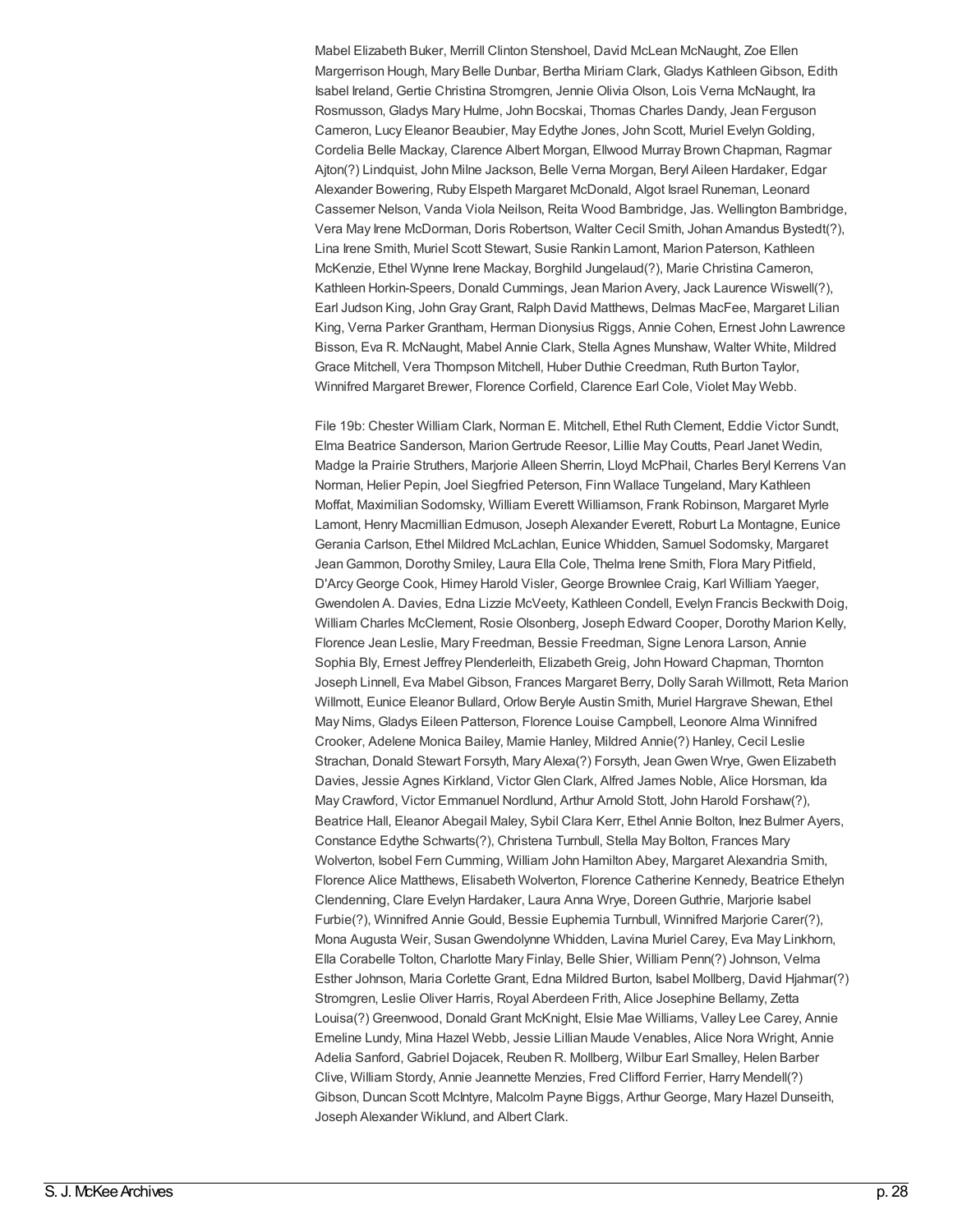Storage Location: RG 1 Brandon College fonds Series 4: Office of the Registrar 4.11 Registration cards Box 2



## Registration cards

<http://archives.brandonu.ca/en/permalink/descriptions4672>

| Part Of:              | RG 1 Brandon College fonds |
|-----------------------|----------------------------|
| Description Level:    | File                       |
| Series Number:        | 4.11                       |
| File Number:          | 20                         |
| GMD:                  | textual records            |
| Date Range:           | 1918-1919                  |
| Physical Description: | 2 files                    |
| Scope and Content:    |                            |

File contains registration cards for the following students:

File 20a: ??bella ?o?her(?), T. Russell Wilkins\*, Ernest NormanGrantham, James Smith, Laurence Harvey Price, Margaret Ann Wood, Jean McTavish, Evelyn Margerite Moore, Margaret Sophia Caffrey, Winnifred Eason Rowan, Edward Ernest Gargett, Effie Aleda Mae Dempsey, Alexander Fraser Shirriff, Leslie Oliver Harris, Margaret Cumberland Templeton, Aletha Elisson Blight, Alfred James Noble, Dorothy Jean Smiley, Margaret Fannie May McDonald, Andrew Clark, Evelyn Elizabeth Kearns, Mary Diduk, Stephen Jorebewick(?), Ruth Jean Thornton, Ruth Alverda Wade, Ruth Ellen Clare Morgan, Ivy D. Hyde, Anna Catherine Shirriff, Gladys Rosa Ferrier, David McLean McNaught, Mrs. H.A. Laidlaw, Margaret Allison Louise Doak, Robert Lane, Ernest Goodwin Ball, Minnie Aletha McDorman, Mona A. Weir, Muriel Aleta Collie, Brunel Neil Murphy, MarionGodley, William Kuziak, Douglas Edmund Bourke, Edward Evan Creelman, Ruth Isabel Borden, Leila Annie Smith, John Scott, Ellen Maruel Johnson, Ann Chambers, Lois Corbin, David Broadwood McGilvray, Leonard Cosomere(?) Nelson, Campbell Mabee McIntyre, Marina Philp, Fred. Earl Howard, Archie Ewart Smith, Clarence Albert Morgan, Joseph Alexander Wickland, Joseph Herbert Green, Harold Job Friend, Walter Wallace Waddell, Victor Glen Clark, Kathleen May Stephens, Reta Marion Willmott, William Lewis Wright, Edith Emily Irwin(?), Mary Kathleen Moffat, Carl ? jogrur(?), Annie Christina Jorgenson, Gabriel Dojacek, Helen Louise Buckholtz, Emily Rowena Hunter, Helen A. Christie, Ethel Irene MacKay, Leonard AustinGreen, Dorothy Martha McKay, Mabel Elizabeth Buker, Cecil Leslie Strachan, JohnGrayGrant, Donald Rea Wilkie, Helen Elizabeth Moyle, Marguerite Bullock, George Brownlee Craig, Mary Eliza Bromley, John Nazer(?), Fredrick Elnicki, Samuel M. Volsky, Michael(?) M. Kriewetsky, William Kriewetsky, Demetrius Kulesh, Elinore(?) Bergen, Arnold Lowes, Violet Ethel Campbell, Ruby Agnes Forrest, Mrs. Stuart M. Rose, Mary Mowat, Victor Emmanuel Nordlund, Geneva Irene Martin, John Day Irwin, Loyd(?) Ewen Oliver, Charlie Reginald Hitchins, Violet Frances Carpendale, Cecil Harold Patterson, Elmer H.B. Mallory, Henry Edwin Danady, Thomas Fred. Shackman, Frederick Earl Cheasley, Bessie Maude Wright, Evelyn Alberta Hinton, Jessie Merle Mitchell, Leonard S. Murray, Clarence Wade Lynn, Leslie Albert Glinz, Jessie Alexandria Baynes, Vera Thomson Mitchell, John Harold Forshaw, James Lorne Smith, John Arvid Strahl, Gerald Bracken(?), Hugh Allan Young, Earl Judson King, Lillian May Knowlton, Marjorie Isobel Yorke, Eunice Sarah Whidden, D'Arcy George Cook, Fre. Roy Willmott, Eva Mary Larmer, Herman Dionysius Riggs, John Bocskai, Eddie Victor Sundt, Helen Zimmerman, Maurice Crosby Fitzgerald, Charlotte Mary Finlay, Kathleen Joy McKenzie, Margaret Doris Robertson, Vera May Irene McDorman, Thorton Joseph Linnell, Bertha Miriam Clark, Willie Lewis, Edgar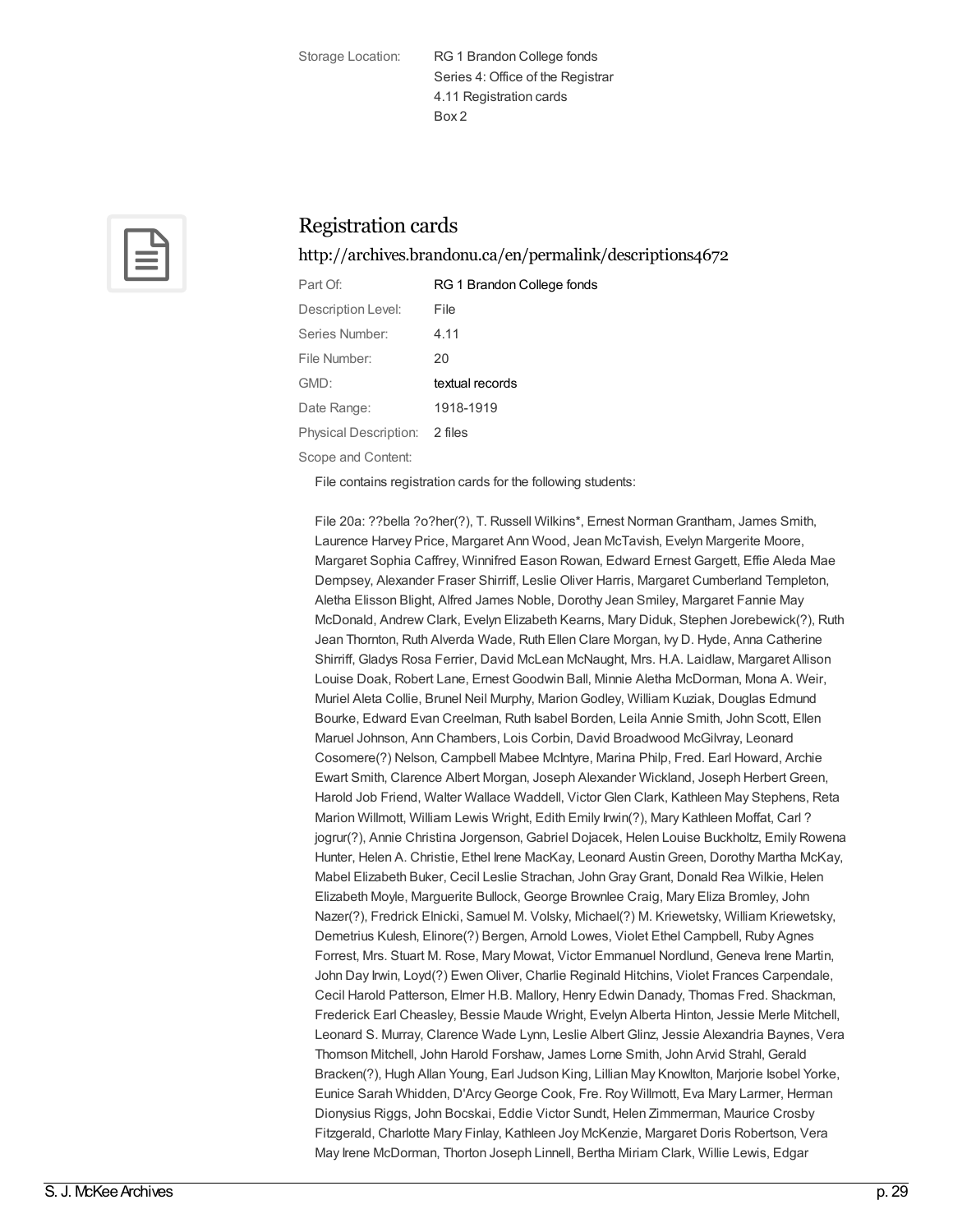Alexander Bowering, Lavern Jewell Herbert, Zoe Ellen M. Hough, Kathleen Condell, Thelma Irene Smith, EvlynG. Cookson, Anna Elizabeth Wells, Bertha L. Anderson, Edythe Isabell Ball, Helen Aileen White, Willie McClement, Madge la Prairie Struthers, Elijah D. Pound, Ethel Annie Bolton, Ruth Burton Taylor, Eva Stanley, Elizabeth Greig(?), Edith Mary Gerrand, Florence Jean Turnbull, Mae Gillies, Joseph Edward Cooper, Anabel McVeety, Jack Lawrence Wiswell

File 20b: Anna Ruth Mitchell, Arthur Brian O'Hara, Himie Harold Visler, Marjorie Jean Leith, Edna Lizzie McVeety, Charles Ganong Whidden, Lloyd McPhail, Harry Mendell Gibson, Jennie Olivia Olson, William Penn Johnson, Robert Cecil Warner, Gertrude Fanny Louisa Godley, Edith Marie Irish, SusanGwendolynne Whidden, Henry MacMillain Edmison, Ethel May Nims, Ada Montgomery Rixon, Helen Burchill, Constance Lamontagne, Muriel Scott Stewart, Sarah Harriet Hall, Esther Beatrice Stawkins, Mildred Grace Mitchell, Joseph Alexander Everett(?), Annie Jeannette Menzies, Dorothy Keating Ball, Mildred Annie Hanley, Violet M. Webb, Florence C.(?) Kennedy, Herman Christopher Olsen, Florence Edna McLeod, Charlotte Jane Millar, Margaret Blackburn Whitehead, Mary Ida Tennant, Melville Turnbull, Helen Ball, Everett(?) Ellerington Tennant, Flora Grace Irish, Evelyn Francis B. Doig, Margaret Jean Gammon, Karl Williams Yaeger, Ivan Blackwell, Gwendolen Anne Davies, Annie Shobrook, Charles Burnwell(?) Van Norman, Gwendolyn Elizabeth Davies, MarionGertrude Reesor, Eunice Eleanor Bullard, Oscar W.J. Magnuson, Ida May Crawford, Lillian Elizabeth Forshaw, Esther Lydia Molberg, Elisabeth Wolverton, Pearl Janet Wedin, Leonard John Moser, Ruby May Smith, Helen Irene Creelman, Madge L. Clement, Frances Mary Wolverton, Annie Emiline Lundy, Alice Lily Crouse, Eva Christena Westerberg, Myrtle Eldora Carlson, Mary Livingston Robertson, Agnes Kathleen Barnwell, Mary Adelaide Ford, Cordelia Belle Mackay, Florence Jean Leslie, Dorothy Kathleen Lehigh(?), Edith Lake Whitehead, Mamie Hanley, Algot Runeman, Fred. C. Ferrier, Arthur George, Mary(?) Alexa Forsyth, Dolly Willmott, Zetta Louise Greenwood, Donald Grant McKnight, Clarence Wesley Taylor, Edythe Esther Peterson, Adelene Monica Bailey, Albert Rae Smale, Earnest Arthur Erickson, Anna Elizabeth Best, Ernest Jeffrey Plenderleith(?), Arthur Percival Macpherson, Beatrice Ethelyn Clendenning, Beryl Aileen Hardaker, Gladys Eileen Paterson, William John Paterson, Laura May Miller, Fred James Westcott, Margaret Alexandra Smith, Leila Mary Curry, Velma Esther Johnson, Rolf Smith Steeves, Florence Alice Matthews, Robert Glennie Rodger, Alexander John Kennedy, Clare Evelyn Hardaker, Christena Turnbull, Evelyn Norine Hosie, William Stordy(?), Leslie Gordon Dorrett, John Reginald Cresswell, Christene GrayGrant, Maria Corlette Grant, Robert Hugh Wellwood, Marjorie Magee, Mary Hazel Dunseith, Garland Gibson Hooper, Harold Haight Smith, Isobel Fern Cumming, Donald S. Forsyth, Mildred Adeline Williams, Floyd Ferguson, Albert Clark, Nellie Margaret Glover, Constance Schwartz, Sybil Clara Kerr, Annie Adelia Sanford, Jessie Lillian M. Venables(?), Elsie Mary Westaway, Marian Evelyn Hall, Isabel Mollberg, Estella Eureka Cullen, Amy Beatrice Alice Hearn, Beatrice Hall, Eleanor Abegail Maley, Lavina Muriel Carey, Helen Barber Clive, Mildred Isabel Smith, Mary Christine Ready, Ida Albertina Peterson, Joseph Henry Sampson, Ruby Rodena Lytle, Alice Harriet Linnell, Reginald Wilbur Whidden, George Cuthbert McNeil, Archie Robert Macdonald, Margaret Barton Rixon, Alma Londry, Winnifred Bullock, Marion Margaret Hales, Kathleen Annie Jones, Orlow Beryle Smith, Edith Nellie Burchill, Bessie Merle Barnhard, Verlie Cecily Smith, Vivienne Bernice Pascoe, Elizabeth Donalda McDonald, Fanny Elvira Sundberg, Marjorie Jane Fraser, Emma Caroline Luckman, Margaret Ida Miltion, DoreenGuthrie, Helen South Pengelly, Pearl Eliza Orriss, Mary Luella Forrest, Louise Regmor Stenberg, and Marion Letitia Webster.

| Notes:            | *Later taught at Brandon College. |
|-------------------|-----------------------------------|
| Storage Location: | RG 1 Brandon College fonds        |
|                   | Series 4: Office of the Registrar |
|                   | 4.11 Registration cards           |
|                   | Box 2                             |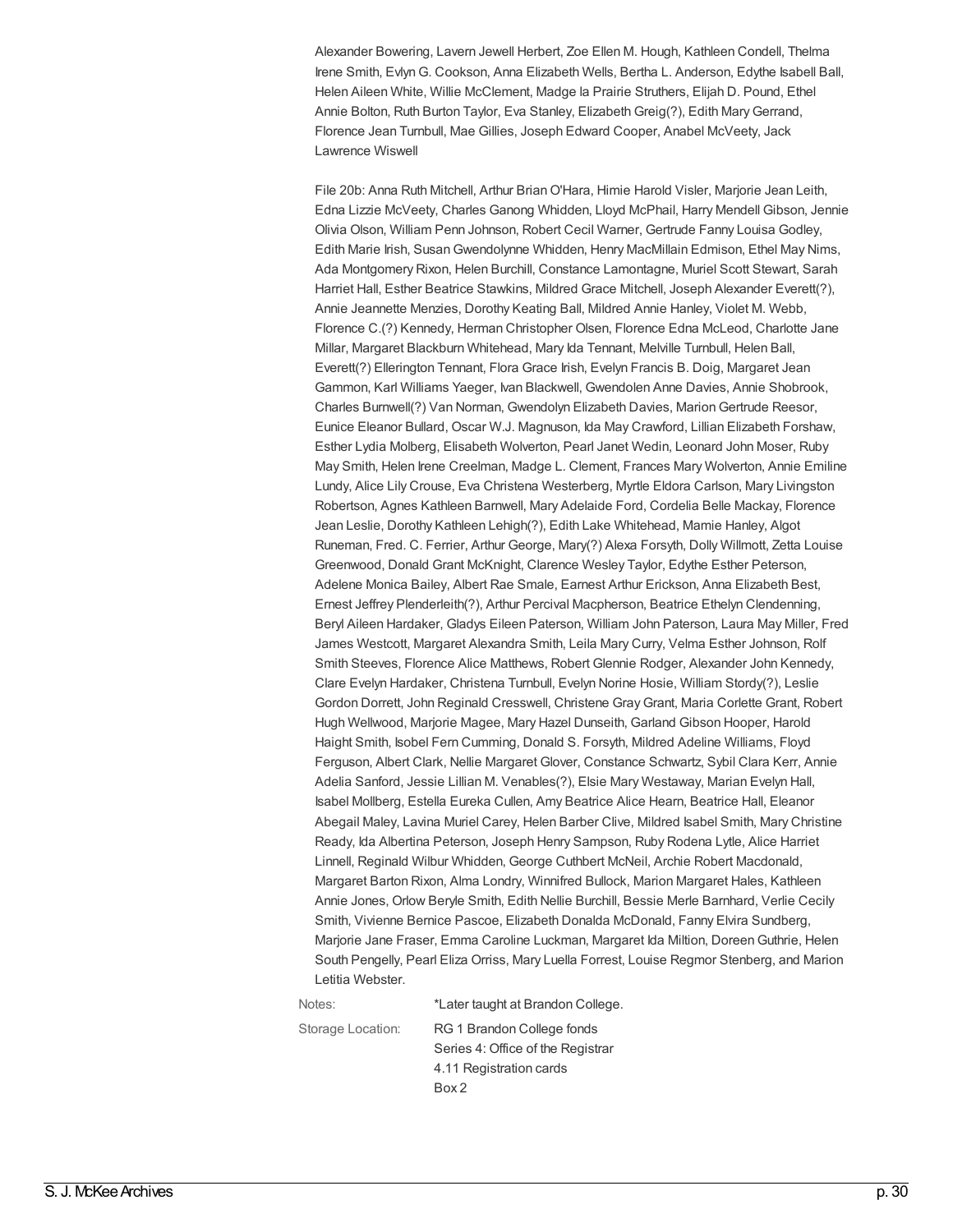

<http://archives.brandonu.ca/en/permalink/descriptions4673>

| Part Of:                      | RG 1 Brandon College fonds |
|-------------------------------|----------------------------|
| Description Level:            | File                       |
| Series Number:                | 4.11                       |
| File Number:                  | 21                         |
| GMD:                          | textual records            |
| Date Range:                   | 1919-1920                  |
| Physical Description: 2 files |                            |
| Scope and Content:            |                            |

File contains registration cards for the following students:

File 21a: James Smith, EileenGladys Paterson, JohnGarrow Robertson, Arthur Leonard Jacobs, Charles Ganong Whidden, William Philp, Ethel Lois Strachan, Edna Agnes Cummingham, David Robertson Doig, William John Paterson, Walter Hubert Paterson, Gerald Bracken, Annie Julina McLeod, Paul Walfrid Stromgren, James Venning Phelp, Alma Jane Andrew, Charles Edward Currie, Helen Elizabeth Bridgett, Jerome Edward Beaubier, William Russell Maxwell, Harriet Ethel Bird, Jean Maxwell Reid, Ada MaryGreenaway, Matilda Alice Dallas, Lewis Willard Denstedt, Harold Dixon Clement, Alexander McIntosh(?) Derby, Elmer Raymond Carter, Charles Sinclair Crawford, Robert William Campbell, Ruth Laidlaw Marshall, Edna Mary Harrison, Sarah Lavinia Beatrice Williams, Mabel Dorothy Sopp, Margaret Lilian King, Mildred Adeline Williams, Margarita Lucy Sallano(?), Mary Elizabeth Elliott, Grace Mildred Jasper, Mildred Margaret Frith, Glenna Evelyn Skelding, Jean Doig, Muriel Martha(?) Frith, Bessie Katherine McLean, Vera Irene Skelding, Bessie Maude Wood, EvelynGertrude Whitney, Emma Gruenke, Ruby Rodena Lytle, Marjory Matilda Magee, Mary Diduk, Florence Olive Wood, Mary Esther Pearn, Lillian May Knowlton, Emily Catherine Membery Bate, Beatrice Frith, Margaret Evelyn Fleming, Christine GrayGrant, Gladys Elsey Campbell, Gladys Eleanor Dunsmore, Ellen Harriet Blanche Bate, Kathryn Elizabeth Schwartz, Sarah Alice Ledingham, Bessie Smith, Donalda McDonald, Ruth Isabel Borden, Florence Jean Lesliem, Ivy Doris Hyde, Helena Ida Roddick, Marion Margaret Hales, Lillian Evelyn Edmison, Evelyn Norine Hosie, Margaret Barton Rixon, Harriet Flora Margaret Edith van Someren, Phyllis Wilson, Henry Harcourt Henderson, Edith Isabell Ball, Hubert Duthie Creelman, William Stordy, George Cuthbert McNeil, Rosella Mary Pollock, Richard Nevile Jones, Harold Alexander Trotter, Edna Mable West, Eliza Madaline Bastard, John Hart, Alma Lillian Londry, Jean West Stevenson, David Hornor(?) Beaubier, William Charles McClement, Mina McKenzie Maley, Mary Louise Clark, Sybil Clare Kerr, Harry Mendell Gibson, Lillian Jane Winton, Gwendolyn Elizabeth Davies, Alice Margaret Sopp, Adelene Monica Bailey, Christena Turnbull, Orlow Beryle Austin Smith, Marian Evelyn Hall, Mamie Hanley, Marie Caroline Brothers, Eileen Myrtle McKenzie, Mildred EvelynGillies, Jean Isabella Ledingham, Lloyd George Williams, Joseph Clarence Hembling, John Brooks Van Norman, Stuart Carlyle Gulley, Reginald Wilbur Whidden, Robert Patrick Stewart, James Scott Leith, David Hjalmar Stromgren, David Broadwood McGillvray, William Boyne Cranston, Ernest John Church, Robert Lane, Jean McTavish, Ruth Wright, Anna Katherine Church, Helen Aluth(?) Christie, Fred James Westcott, Eleanor Abigail Maley, Dorothy Kathleen Lehigh, Helen Irene Creelman, Dagny Limiea(?) Lindstrom, Mildred Grace Mitchell, Florence Alice Matthews, Evelyn Clara Hardaker, Evelyn(?) Perley Burke, Laura Brown Shaw, Vera Thompson Mitchell, James Clement Morton Peirce, Annie Ruth Mitchell, Jean Isabel Wellwood, John Arvid Strahl, Ethel Annie Bolton, Retta Catherine McClung, Anna Ruth Mitchell, Jessie Lillian Maude Venables, Ethel Mary Abey, Nellie Noble, Gertrude Storey, Kenneth Reid Guthrie, Archibald John MacDonald, Maurice Giller, Robert John Stewart, Stella May Bolton, Velma Esther Johnson, Fred James Austin, John Harold Forshaw, Isabel Mollberg, John Reginald Cresswell, Howard William Humphrey, Clarence Embury Miller, Leslie Oliver Harris, Earl Judson King, Herbert Archibald Robertson, George August Magnuson, Ernest Rudolph Strahl, Clarence Albert Morgan, George Stuart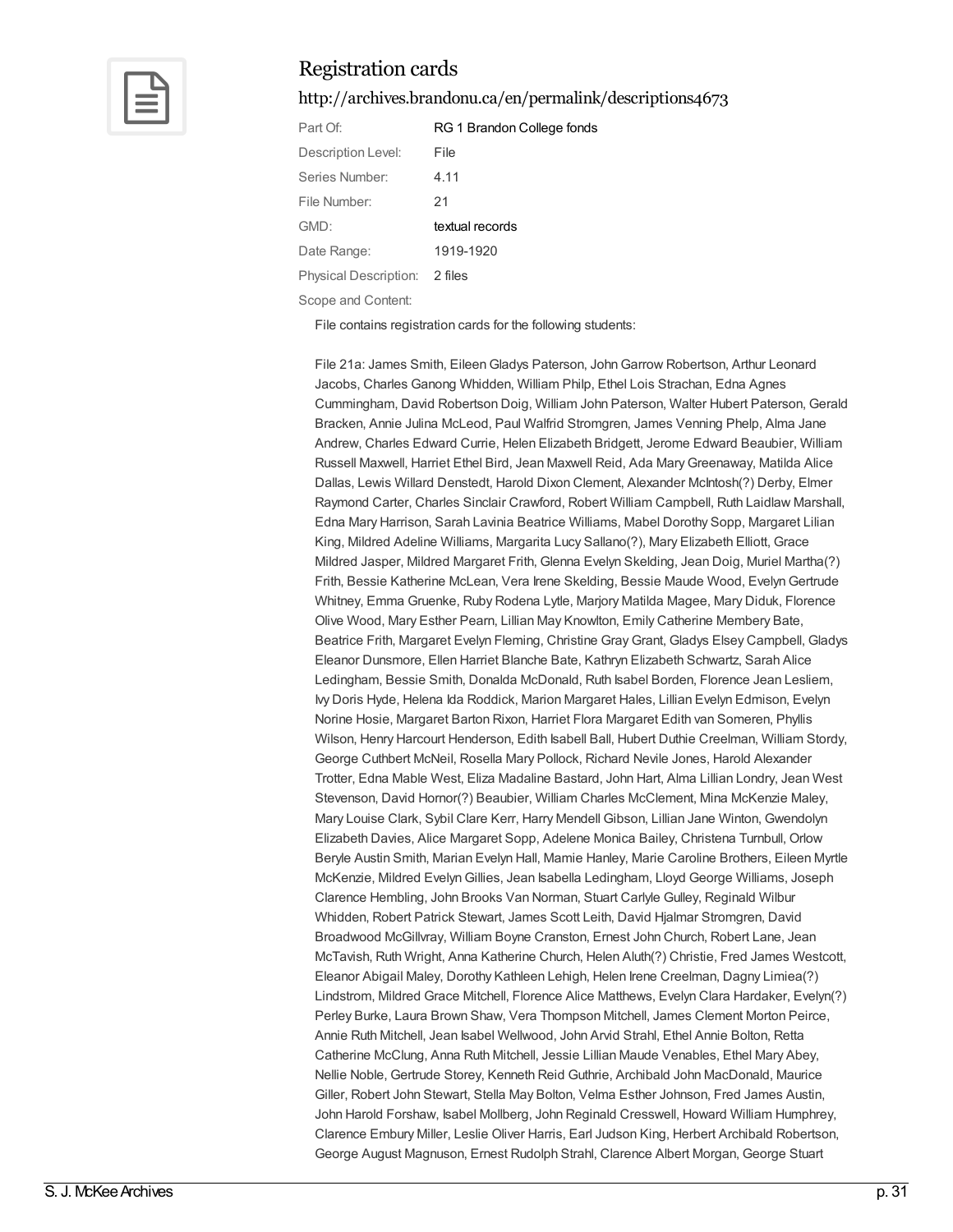Fraser, Charles Cecil Smith, David McLean McNaught, Cecil Leslie Strachan, William John Hamilton Abey, Jean Ferguson Cameron, Hugh John Kennedy, Murdock Ross McIver, Archibald Alexander McGahey, Beatrice Ethel Clendenning, Joel Siegfried Peterson, William Lewis, Esther Lydia Molberg, Lawrence A. Price(?), Eva Mabel Gibson, Zetta Louise Greenwood, Robert Cecil Warner, Floyd Raymond Van Schaick, DoreenGuthrie, James Lorne Smith, Herman Christopher Olsen, Alfred James Noble, Dulcie Vera Grantham, Margaret Blackburn Whitehead, Evelyn Margaret Moore, Norman McDonald, Muriel Guthrie Bulloch, Annie Adelia Sanford, Lillian O. Perry, Evan McDonald Whidden\*, Mary Grace Bigelow, Karl Yaegar, Bertha Miriam Clark, Verta Reynolds Power, Evelyn Frances Beckwith Doig, Margaret Jean Fotheringham, Vivienne Bernice Pascoe, Victor Emmanuel Nordlund, Arthur Percival Macpherson, Laurence James Findlay, Ragnor Elof Bergren, Fern Pauline Stauffer(?), Charlotte Godbjork Olafson

FIle 21b: Charles Gerald Stone, Constance La Montagne, Ernest Goodwin Ball, Helen Mildred Ball, Florence Jean Turnbull, Melville Roy Turnbull, Evelyn Alberta Hinton, Mary Noble, Lilian Leigh, Marjorie Bishop, Amy Almira Broad, Jean Hatcher, D'ArcyGeorge Cook, Harold Haight Smith, John Bocskay, Elmer Hyatt(?) Briggs Mallory, Eleanor Swea(?) Gustavson, Laura Grace Smith, Margaret Ida Milton, Gladys Belle Alona(?) Williams, Harvey Spence Hyndman, William Monteith Scarth, Mary Hazel Dunseith, Sophia J. Burgess, Marjorie J. Leith, Victor Theodor Mastberg, Donald Grant McKnight, Clarence Earl Cole, Irene Elizabeth Bolton, Henry Norman Powell, JohnGraham McCamis, Fred Clifford Ferrier, Maria Corlette Grant, Robert Glen(?) Rodger, Bessie Maud Wright, John Ashley Maley, Barbara Lacey(?) Macdonnell, Ruben(?) R. Molberg, Verna Parker Grantham, Charles Burnwell Van Norman, Margaret Jean Gammon, William Elmer Hainer, Floyd Montague Ferguson, Walter Valentine Berg, Gustov Sanfred Fryklind, Kathleen Condell, William Carey Bunt(?), William Neelands Burchill, Dorothy Jean Smiley, Demetrius Kulesh, Frederick Carl Howard, Ruth Jean Thornton, Christopher Riley, Beatrice Belle Warren, Elizabeth Greig(?), Isabella Eva Greig, Brunel Neil Murphy, Isabella Sutherland Tait, Jean Elizabeth Patterson, Lloyd Douglas Shewan, Velma Ruth Strome, Clarence Victor Warner, Ross Alexander Douglas McDonald, Josephine Alexandra Eloise Manthorne(?), Douglas Edmund Bourke, Edward Lyle McLean, Brian Arthur O'Hara, Dutton Elliott Mead, Hubert Stames(?), Mary Mowat, Cordelia Bell Mackay, Donald Stewart Forsyth, Mary Ethel McNeill, JeanGwendyln(?) Wrye, Dorothy Keating Ball, Anna Mabel May Nichol, William Penn Johnson, Cora Alexandra Maude Smith, Redverse(?) Clarence(?) LeRoy McConnell, Marwood Monto(?) Lanning, Brenna Beckett Reed, Georgia Maud Newbury, Bessie Freedman, Helen Bernice Burchill, Ethel May Nims, Donald Edward Lowe, Orval Calverley, George Earl Blythe, Lawrence Alexander Cowie, John Alexander Scales, Robert Hugh Wellwood, Edna Lizzie McVeety, Nina Christie Shaw, Laura Mabel Whelpton, Thomas Coldwell, Laura Anna Wrye, Edna Anne Hood, Edith Jane Pugh, Richard Walter Redeburg, Leonard Cosemer(?) Nelson, Zoe Ellen M. Haugh, Lillie C. Machesney, Arthur Albert Carey, Mabel Elizabeth Buker, Victor Glen Clark, Margaret Ethel Cunliffe, Edwin Arnold Wilkins, Joseph John Hewitt, Susan Williamson Curr, Leila Annie Smith, Ethelwyne Irene MacKay, Estella Cullen, Joseph Harker Johnson, Lavina Muriel Carey, Leila Grace Davidson, Joseph Alexander Wicklund, Aletha Ramona Gerrand, Charlotte Mary Finlay, Thomas Fred Spackman, Mable Irene Irving, Lewis Robert Caffrey, Eleanore May Bennest, Margaret Sophia Caffrey, Lavern Mervan Jewel Herbert, Eunice Whidden, Harold Job Friend, Helen Karin Johnson, Donald Rea Wilkie, Ruby Beryl Staples, Norah Thompson, Marjorie Maud Hooper, Olive Muriel Rose Bromley, Eileen Muriel Ritchie, Elgin Allen Stauffer, Lawrence Robert Thompson, Norman James Hewitt, Millie Webster Graham, Ella Henrietta Turnbull, Lorin Ambrose Cope Smith, James Bension(?) Smalley, Brenton T. Morse, Ivan Howes(?) Blackwell, Gwendolen Anne Davies, Edward Greig, Stanley Roy Campbell, Clifford Leonard Turnbull, Fred Roy Willmott, Norman Edgar Mitchell, Wallace Ross Donagh(?), Mary Clark Crawford, Frederick Robert Clarke, Susie Maityn(?) Lindsay, Marjorie Winnifred Jean Campbell, Arthur Clifford Gusdale, Marion Samuel Gusdale, Alice Bertha Christina Linner(?), Ivor John Westerberg, Noble Fred Isley, Geroge William Roddick, Ethel Mitchell, Dwight Lyman Johnson, Ella May Church, Helen Kovach, John Kovach, Florence Catherine Kennedy, Ruth Christalie Abrahamson, GwendolynGladys Peirson, Eva Calverley, Alma Ellen Loney, Lillian Davetta McMillan, Thelma Irene Smith, Alice Virginia Hopkins, Ruby Williamine Mager,